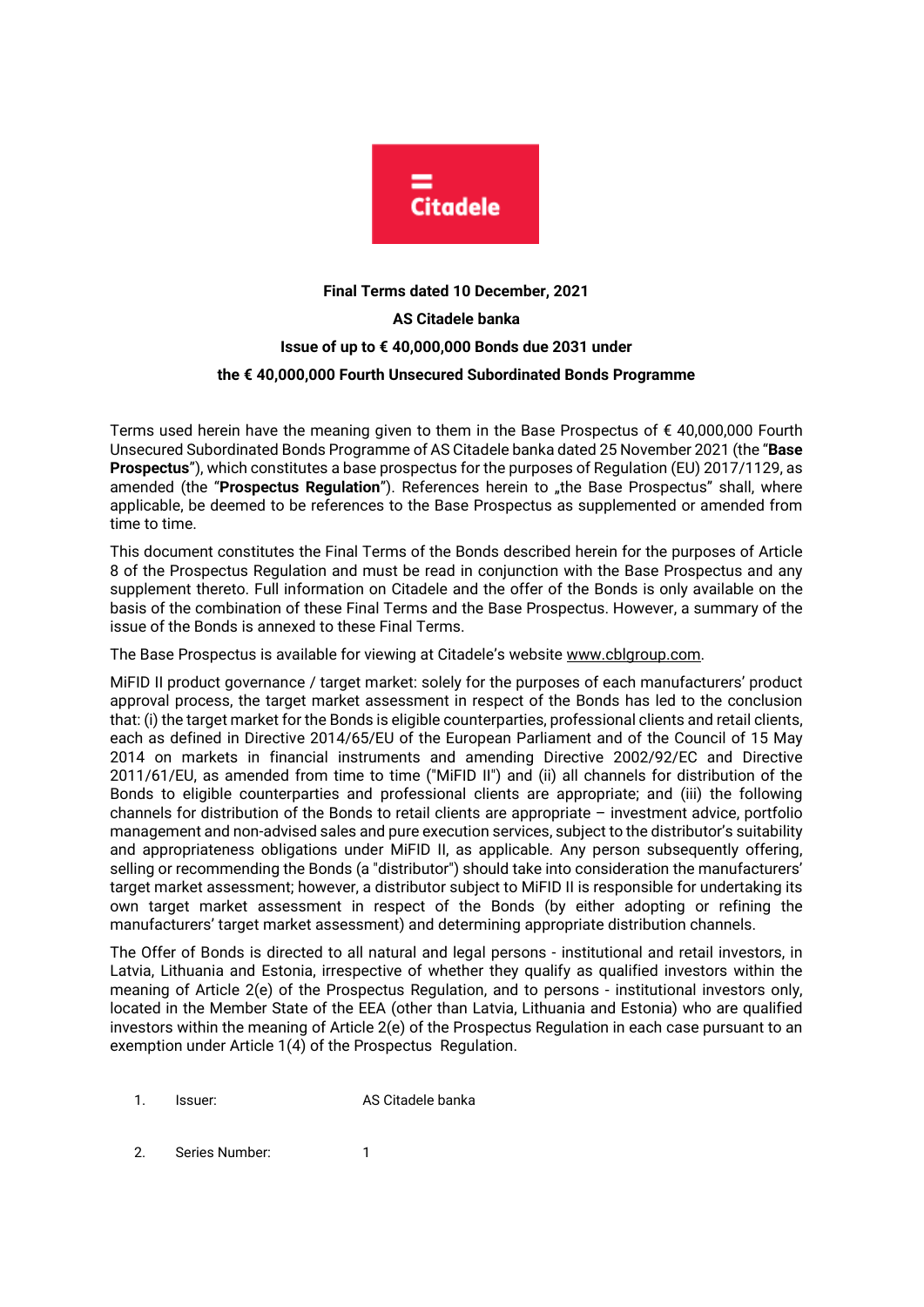| 4.  | ISIN Code:                                          | LV0000880102                                                                                                                                                                                                                                                                                                                                                                                                                                                    |
|-----|-----------------------------------------------------|-----------------------------------------------------------------------------------------------------------------------------------------------------------------------------------------------------------------------------------------------------------------------------------------------------------------------------------------------------------------------------------------------------------------------------------------------------------------|
| 5.  | Currency of the issue:                              | Euros (EUR)                                                                                                                                                                                                                                                                                                                                                                                                                                                     |
| 6.  | Aggregate principal<br>amount:                      | € 40, 000, 000                                                                                                                                                                                                                                                                                                                                                                                                                                                  |
| 7.  | Nominal value of the Bond:                          | € 10,000                                                                                                                                                                                                                                                                                                                                                                                                                                                        |
| 8.  | Issue Date:                                         | 13 December 2021                                                                                                                                                                                                                                                                                                                                                                                                                                                |
| 9.  | <b>Annual Interest Rate:</b>                        | 5%                                                                                                                                                                                                                                                                                                                                                                                                                                                              |
| 10. | Interest Payment Dates:                             | 13 December and 13 June each year                                                                                                                                                                                                                                                                                                                                                                                                                               |
| 11. | <b>Maturity Date:</b>                               | 13 December 2031                                                                                                                                                                                                                                                                                                                                                                                                                                                |
| 12. | <b>Issue Price:</b>                                 | 100% of the Nominal Value of the Bond                                                                                                                                                                                                                                                                                                                                                                                                                           |
| 13. | Minimum Investment<br>Amount:                       | 1(one) Bond                                                                                                                                                                                                                                                                                                                                                                                                                                                     |
| 14. | Yield to Maturity:                                  | 5%                                                                                                                                                                                                                                                                                                                                                                                                                                                              |
| 15. | Offer Period:                                       | from 12:00 (Latvian time) on 6 December 2021 until 15:30 (Latvian<br>time) on 9 December 2021                                                                                                                                                                                                                                                                                                                                                                   |
| 16. | Procedure for submission<br>of the Purchase Orders: | Purchase Orders shall be submitted at any time during the Offer<br>Period. Purchase orders can be submitted directly to Citadele or via<br>Nasdaq Riga supported trading system Genium INET ("Genium<br><b>INET</b> ") available to the members of Nasdaq Riga (Purchase orders<br>can be entered into every trading day from 9:00 (or from 12:00 on<br>the first day of Offer Period) to 16:00 (or until 15:30 on the last day<br>of Offer Period) Riga time). |
|     |                                                     | An investor must ensure that all data provided in the Purchase Order<br>are correct and complete. An uncompleted, incorrect or unclear<br>Purchase Order may be rejected by Citadele.                                                                                                                                                                                                                                                                           |
|     |                                                     | By submitting the Purchase Order:                                                                                                                                                                                                                                                                                                                                                                                                                               |
|     |                                                     | - the investor confirms that the investor has acquainted<br>himself/herself with the text of the Base Prospectus, the Final<br>Terms and other documents related to this Bonds issue. The<br>investor has carefully studied and fully understood their content and<br>terms and conditions of the Bonds and accepts them as binding;                                                                                                                            |
|     |                                                     | - the investor who is a client of Citadele or Lithuanian branch of<br>Citadele ("Lithuanian branch") and submits the Purchase Order to<br>Citadele or its Lithuanian branch shall ensure necessary funds for<br>the purchase of the Bonds in the investor's account opened with<br>Citadele or its Lithuanian branch respectively and consents that                                                                                                             |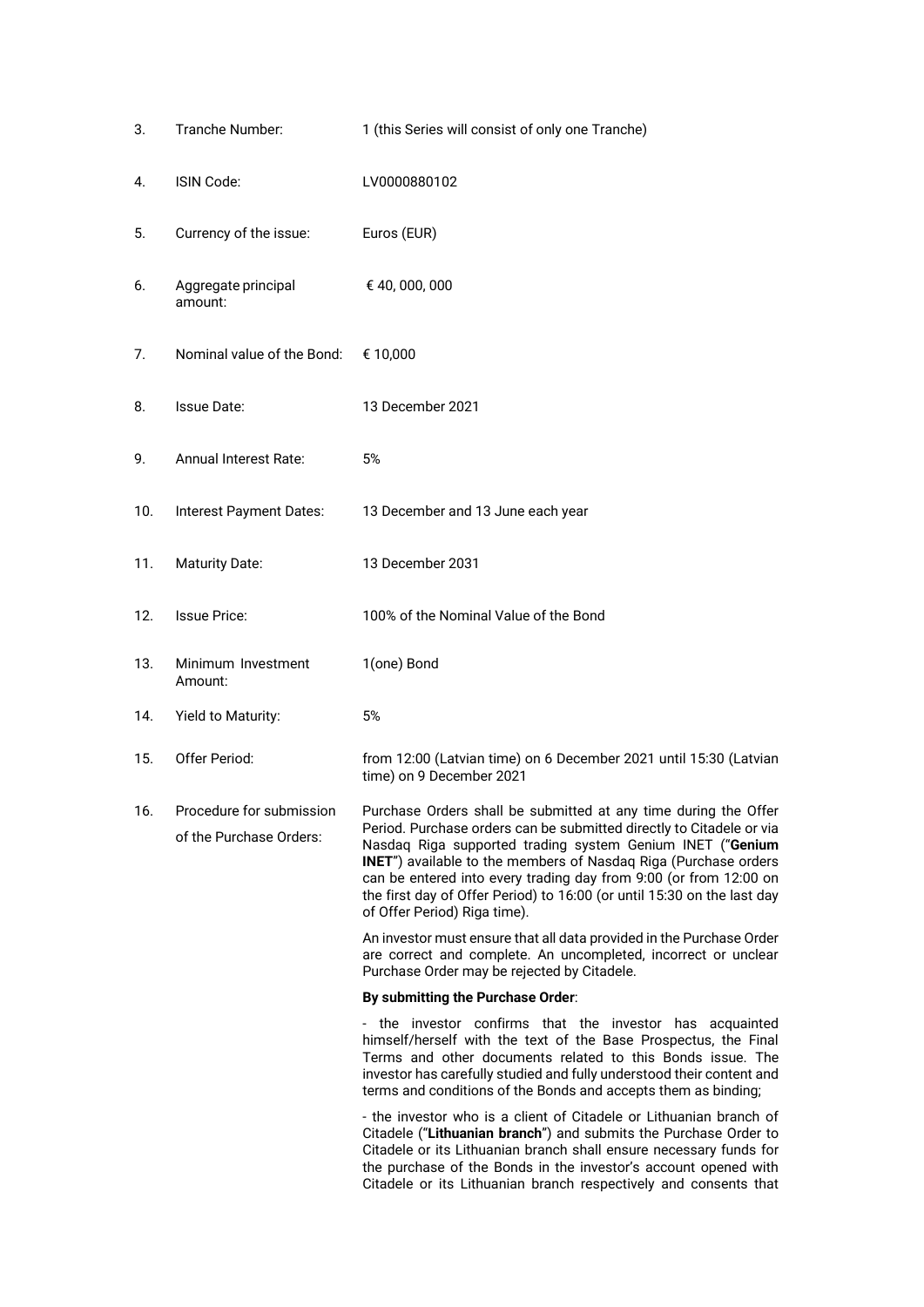Citadele or its Lithuanian branch respectively is entitled to block these funds as a precondition for execution of the respective Purchase Order.

- the investor who submits the Purchase Order through credit institutions (other than Citadele), investment brokerage firms or other financial intermediaries (altogether "intermediary") consents and authorises such intermediary to disclose investor's identity and investment amount to Citadele. Any intermediary offering, recommending or selling the Bonds should take into consideration target market assessment of Citadele as manufacturer; the intermediary subject to MiFID II is responsible for undertaking its own target market assessment in respect of the Bonds (by either adopting or refining the manufacturers' target market assessment) and determining appropriate distribution channels.

- the institutional investor consents to the obligation to ensure the required funds on the day of final settlement on the DVP (Delivery versus payment) terms pursuant to the Nasdaq CSD rules and shall have a settlement agent that is Nasdaq CSD participant.

Latvian investors. Investors, who have a securities account with Citadele, shall submit their Purchase Orders to Citadele in accordance with the investment services agreement concluded with Citadele (including at the office of Citadele at Republikas laukums 2A, Riga, Latvia), subject to applicable rules of Citadele. Latvian institutional investors, who are treated by Citadele as eligible counterparties, can submit their Purchase Orders to Citadele through Bloomberg trading system or via Genium INET. Other investors willing to purchase the Bonds may become investment services clients of Citadele and purchase the Bonds through Citadele or through other credit institutions, investment brokerage firms or other financial intermediaries from which investors receive investment services, provided that such financial intermediaries are treated by Citadele as eligible counterparties or have access to Genium INET.

**Lithuanian investors.** Investors, who have a securities account with Lithuanian branch, shall submit their Purchase Orders to Lithuanian branch in accordance with the investment services agreement concluded with Lithuanian branch (including at the office of Lithuanian branch at Upes str. 21-1, Vilnius, Lithuania), subject to applicable rules of Lithuanian branch. Lithuanian institutional investors, who are treated by Citadele as eligible counterparties, can submit their Purchase Orders to Citadele through Bloomberg trading system or via Genium INET. Other investors willing to purchase the Bonds may become investment services clients of Lithuanian branch and purchase the Bonds through Lithuanian branch or other credit institutions, investment brokerage firms or other financial intermediaries from which investors receive investment services, provided that such financial intermediaries are treated by Citadele as eligible counterparties or have access to Genium INET. All Lithuanian investors who are not investment services clients of Lithuanian branch shall have a settlement agent that is Nasdaq CSD participant.

**Estonian investors.** Estonian institutional investors, who are treated by Citadele as eligible counterparties, can submit their Purchase Orders to Citadele through Bloomberg trading system or via Genium INET. All other investors may purchase the Bonds through other credit institutions, investment brokerage firms or other financial intermediaries from which the investors receive investment services, provided that such financial intermediaries are treated by Citadele as eligible counterparties or have access to Genium INET. All Estonian investors who are not investment services clients of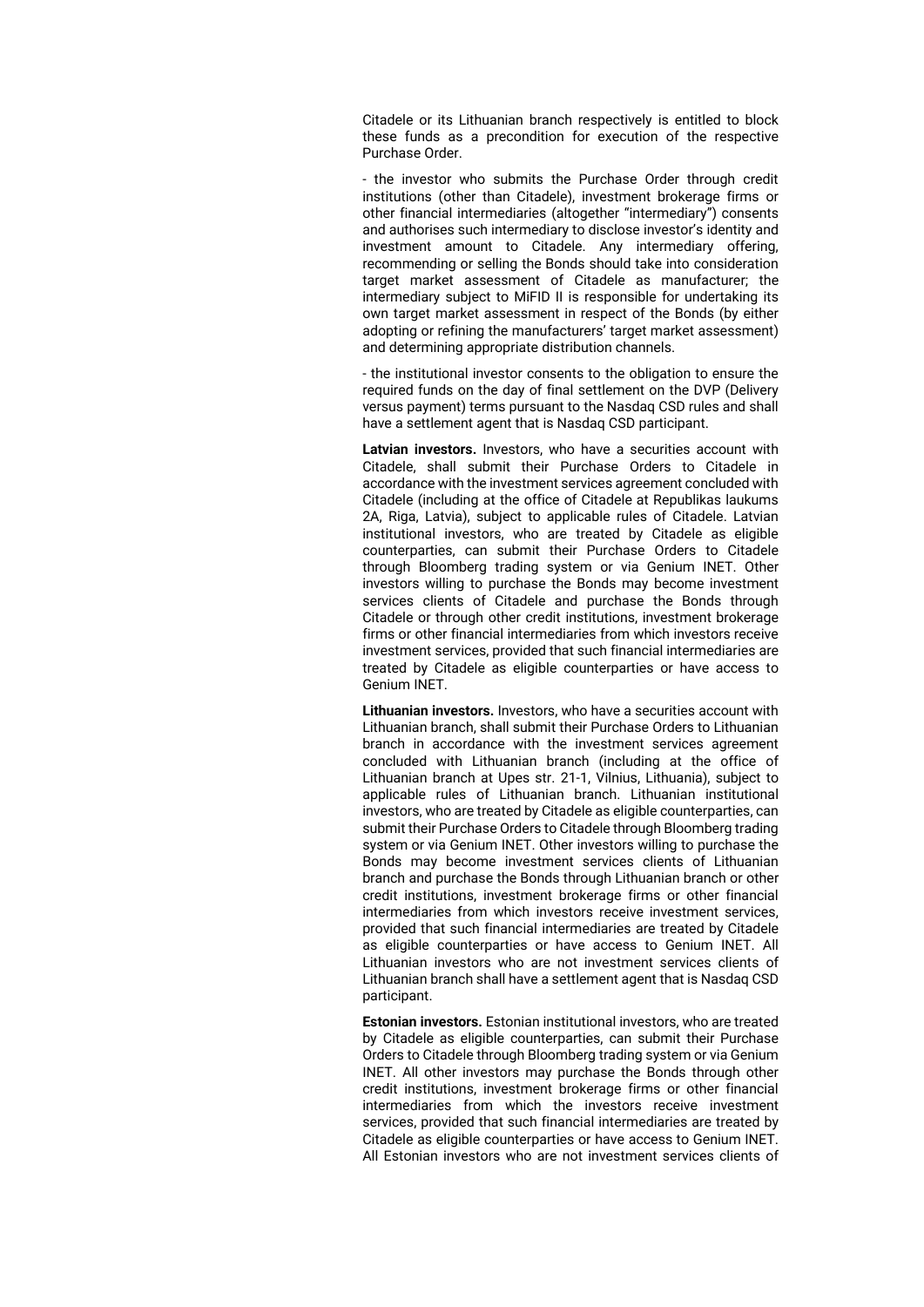|     |                                                                                        | Citadele shall have a settlement agent that is Nasdaq CSD<br>participant.                                                                                                                                                                                                                                                                                                                                                                                                                                                                                                                                                                                                       |  |  |  |  |
|-----|----------------------------------------------------------------------------------------|---------------------------------------------------------------------------------------------------------------------------------------------------------------------------------------------------------------------------------------------------------------------------------------------------------------------------------------------------------------------------------------------------------------------------------------------------------------------------------------------------------------------------------------------------------------------------------------------------------------------------------------------------------------------------------|--|--|--|--|
|     |                                                                                        | Other investors in the European Economic Area (in respect of<br>private placement of the Bonds). Other investors willing to purchase<br>the Bonds should contact Citadele (tel: +371 67010555; e-mail:<br>broker@citadele.lv (Attn: Mr. Jurijs Mihailovs)).                                                                                                                                                                                                                                                                                                                                                                                                                     |  |  |  |  |
| 17. | Agent of Citadele:                                                                     | Not applicable                                                                                                                                                                                                                                                                                                                                                                                                                                                                                                                                                                                                                                                                  |  |  |  |  |
| 18. | Credit rating:                                                                         | the Bonds to be issued under this Tranche are not and will not be<br>rated at the initiative of Citadele during the term they remain<br>outstanding.                                                                                                                                                                                                                                                                                                                                                                                                                                                                                                                            |  |  |  |  |
| 19. | Use of Proceeds:                                                                       | The net proceeds are to be used by Citadele for its general business<br>development and to strengthen further the regulatory capital<br>structure of Citadele, including use as Citadele's subordinated<br>capital in accordance with the requirements of the CRR and any<br>other applicable rules for Tier 2 capital.                                                                                                                                                                                                                                                                                                                                                         |  |  |  |  |
| 20. | Underwriting:                                                                          | The Bonds to be issued under this Tranche will not be subject to<br>underwriting.                                                                                                                                                                                                                                                                                                                                                                                                                                                                                                                                                                                               |  |  |  |  |
| 21. | <b>Information</b><br>about<br>the                                                     | As at the date of these Final Terms:                                                                                                                                                                                                                                                                                                                                                                                                                                                                                                                                                                                                                                            |  |  |  |  |
|     | bonds of Citadele that are<br>already admitted to trading<br>on regulated markets:     | (i)<br>2000 unsecured subordinated bonds having nominal<br>value of € 10,000 each and coupon 5,50% due 24<br>November, 2027 (ISIN: LV0000880011) issued by<br>Citadele within its € 25,000,000 Second Unsecured<br>Subordinated Bonds Programme are admitted to<br>trading on the regulated market: Nasdaq Riga AS<br>(Baltic Bond List); and<br>senior unsecured preferred unsubordinated (MREL<br>(ii)<br>eligible) bonds having total nominal amount of €200<br>000 000 and coupon 1,625% due 22 November 2026<br>(ISIN: XS2393742122) issued by Citadele and<br>admitted to trading on the regulated markets -<br>Euronext Dublin and Nasdaq Riga AS (Baltic Bond<br>List). |  |  |  |  |
| 22. | Countries where the offer to<br>the public takes place:                                | Latvia, Lithuania and Estonia                                                                                                                                                                                                                                                                                                                                                                                                                                                                                                                                                                                                                                                   |  |  |  |  |
| 23. | Countries where admission<br>to trading on the regulated<br>market(s) is being sought: | Latvia                                                                                                                                                                                                                                                                                                                                                                                                                                                                                                                                                                                                                                                                          |  |  |  |  |

24. Countries where the Base Lithuania and Estonia Prospectus has been notified:

These Final Terms have been approved by the Citadele's Management Board at its meeting on 2 December 2021 and have been updated on 10 December 2021 after allotment of the Bonds to the investors.

Riga, Latvia 10 December 2021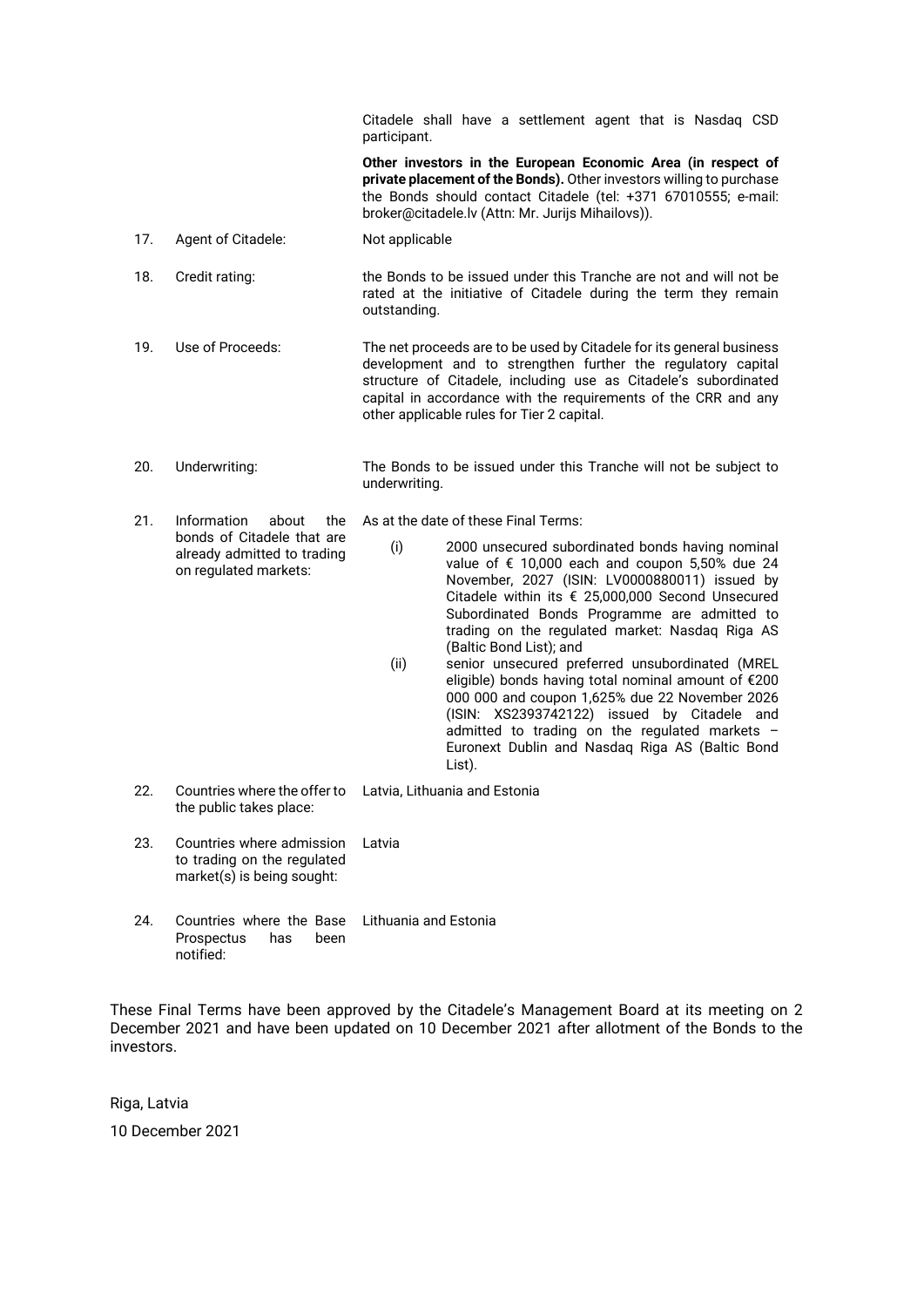On behalf of AS "Citadele banka":

### **Valters Ābele**

Member of the Management Board, Chief Financial Officer

THIS DOCUMENTS IS SIGNED ELECTRONICALLY BY SECURED ELECTRONIC SIGNATURE AND CONTAINS TIME STAMP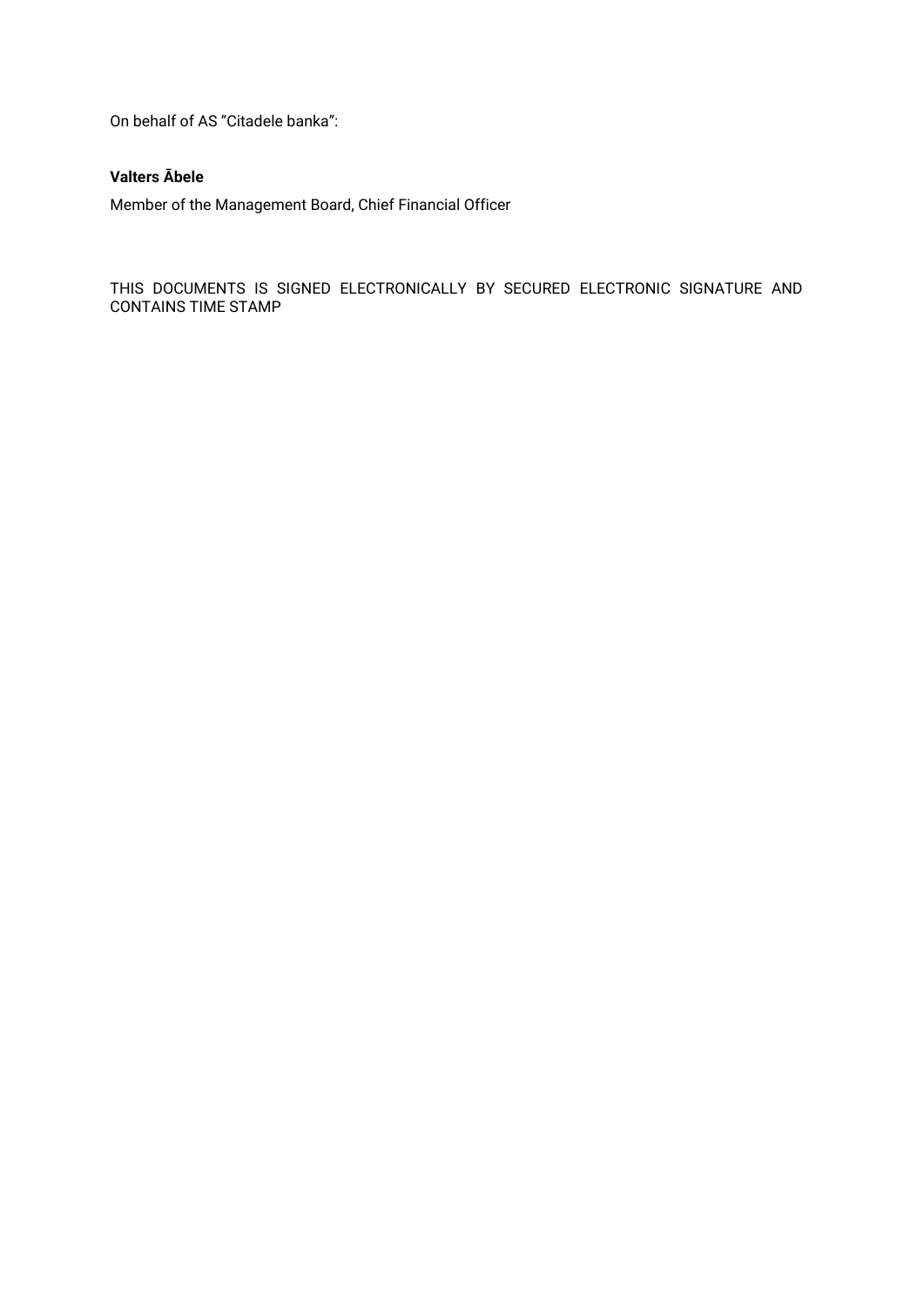# **Annex – Issue Specific Summary**

# **A. Introduction and warnings**

This summary (the "**Summary**") should be read as an introduction to the Base Prospectus and any decision to invest in the Bonds should be based on a consideration of the Base Prospectus as a whole by the investor. Civil liability in respect of this Summary attaches only to those persons who have tabled the summary including any translation thereof, but only where the Summary is misleading, inaccurate or inconsistent, when read together with the other parts of the Base Prospectus, or where it does not provide, when read together with the other parts of the Base Prospectus, key information in order to aid investors when considering whether to invest in the Bonds. Investment in the Bonds entails risks and the investor can lose all or part of the invested capital. If the investor brings a claim relating to the information contained in the Base Prospectus before a court, the investor might be required, under national law, to bear the costs of translating the Base Prospectus before the legal proceedings are initiated.

| international<br><b>Name</b><br>securities<br>and<br>identification number (ISIN) of the Bonds                            | EUR 5.00 CITADELE BANKA BOND 21-2031, ISIN: LV0000880102<br>(the " <b>Bonds</b> ")                                                                                                                                                                                                                                                                                                                                        |  |  |  |  |
|---------------------------------------------------------------------------------------------------------------------------|---------------------------------------------------------------------------------------------------------------------------------------------------------------------------------------------------------------------------------------------------------------------------------------------------------------------------------------------------------------------------------------------------------------------------|--|--|--|--|
| Identity and contact details of the issuer,<br>including its legal entity identifier (LEI):                               | AS Citadele banka is a limited company/joint stock company (in Latvian -<br>akciju sabiedrība or AS) registered with the Commercial Register of Latvia<br>under the registration number: 40103303559, its legal address is<br>Republikas laukums 2A, Riga, LV-1010, Latvia, telephone: +371 67010000,<br>e-mail: info@citadele.lv, website: www.citadele.lv (the "Citadele"). LEI of<br>Citadele is 2138009Y59EAR7H1UO97. |  |  |  |  |
| the<br>details<br>оf<br><b>Identity</b><br>contact<br>and<br>competent authority approving the Base<br><b>Prospectus:</b> | Financial and Capital Market Commission of Latvia (In Latvian - Finanšu<br>un kapitāla tirgus komisija) (the "FCMC"), Kungu iela 1, Riga, LV-1050,<br>Latvia, telephone: +371 2 6515221, fax: +371 67225755, e-mail:<br>fktk@fktk.lv                                                                                                                                                                                      |  |  |  |  |
| The date of approval of the Base<br>Prospectus by the Management Board of<br>Citadele:                                    | 25 November 2021                                                                                                                                                                                                                                                                                                                                                                                                          |  |  |  |  |
| The date of approval of the Base<br><b>Prospectus by the FCMC:</b>                                                        | 30 November 2021                                                                                                                                                                                                                                                                                                                                                                                                          |  |  |  |  |

## **B. Key information on the issuer**

## **Who is the issuer of the securities?**

Citadele is a limited company/joint stock company (in Latvian – akciju sabiedrība or AS) incorporated in and operating under the laws of the Republic of Latvia and registered with the Commercial Register of Latvia under the registration number: 40103303559 (date of registration: 30 June, 2010), its legal address is Republikas laukums 2A, Riga, LV-1010, Latvia. LEI of Citadele is 2138009Y59EAR7H1UO97.

**Business Overview.** Citadele Group offers a wide range of banking products to its private individual, SME and corporate customer base. It also provides wealth management, asset management, life insurance, pension and leasing and factoring products. As of 30 June 2021, Citadele has the third highest number of customers (above 405,000), the third highest number of internet banking customers (approx. 275,000 active users), the second highest number of mobile banking customers (approx. 176,000 active users) and the third largest network of branch offices in Latvia, according to the Finance Latvia Association ("FLA"). Furthermore, as of the same date, Citadele had a total market share in Latvia of 17.4 per cent. in total loans, 18.4 per cent. in deposits and 18.1 per cent. in total assets, according to data published by the FLA. Citadele is the parent company of Citadele Group, which has a subsidiary bank in Switzerland and several subsidiaries which include financial services companies. Citadele Group's main market is the Baltics (Latvia, Lithuania and Estonia). Citadele Group has online and mobile banking platforms, which are available in Latvia, Lithuania and Estonia. Its distribution network comprised 20 branches and client service centres in Latvia, 1 branch in Estonia and 1 branch and 5 customer service units in Lithuania.

### **Major Shareholders**

| <b>Shareholder</b> | Number of<br>shares held | Ownership (%) |  |
|--------------------|--------------------------|---------------|--|
|                    | 39,138,948               | Approx. 24,95 |  |
|                    |                          | Approx. 27,26 |  |
|                    |                          | Approx. 9.94  |  |
|                    |                          | Approx. 9.93  |  |
|                    |                          | Approx. 9.97  |  |
|                    |                          | Approx. 7.84  |  |
|                    |                          | Approx. 10.11 |  |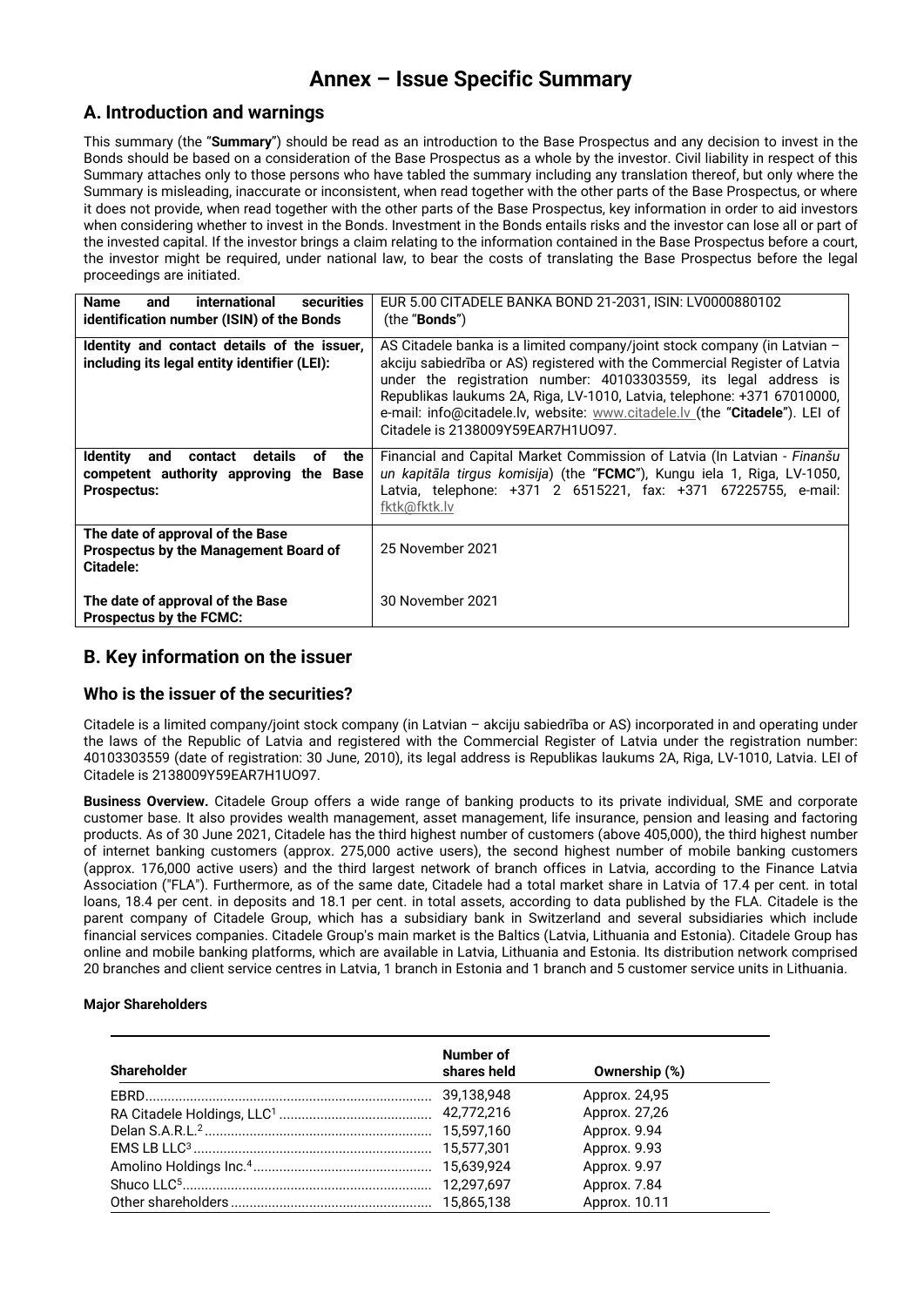- (1) RA Citadele Holdings, LLC is a wholly owned subsidiary of Ripplewood Advisors LLC and is beneficially owned by Mr Timothy C. Collins
- (2) Delan S.A.R.L is beneficially owned by the Baupost Group, LLC
- (3) EMS LB LLC is beneficially owned by Mr Edmond M. Safra<br>(4) Amolino Holdings Inc. is beneficially owned by Mr James L
- (4) Amolino Holdings Inc. is beneficially owned by Mr James L. Balsilie Shuco LLC is beneficially owned by Mr Stanley S. Shuman
- 

As of the date of this Base Prospectus, Citadele has implemented a long-term incentive plan ("LTIP") for the members of the Management Board along with a long-term retention programme ("LTRP") for key employees and the level of dilution to existing shareholders under its terms may be up to 10% of Citadele's issued share capital in a rolling ten year period. Furthermore, in the future Citadele may issue any type of classes of securities with rights, preferences or privileges that are more or less favourable than those attached to the existing shares.

**Corporate governance**. Citadele's corporate governing bodies are the general meeting of shareholders (GMS), the Supervisory Board and the Management Board, each having its own responsibilities and authorities in accordance with Latvian law and the Articles of Association. The GMS elects the members of the Supervisory Board, which is responsible for the supervision of, and appointment of members to, the Management Board. The Management Board, which is an executive body, is responsible for the management of Citadele's day-to-day operations. GMS is responsible for matters including the approval of the company's annual accounts, deciding on how profits are used, amending constitutional documents, changing the company's share capital, issuing and converting securities, appointment and removal of supervisory board members, auditors, controllers and liquidators, as well as other matters.

At of the date of this Base Prospectus, the Supervisory Board consists of: Chairman of the Supervisory Board - Timothy C. Collins, Deputy Chairperson of the Supervisory Board - Elizabeth Critchley, and following seven members of the Supervisory Board: James L. Balsillie, Dhananjaya Dvivedi, Lawrence N. Lavine, Klāvs Vasks, Nicholas Haag, Karina Saroukhanian, Sylvia Gansser-Potts. At the date of this Base Prospectus, the Management Board consists of the following seven members: Johan Åkerblom, Chief Executive Officer, Valters Ābele, Chief Financial Officer, Vladislavs Mironovs, Chief Strategy Officer, Uldis Upenieks, Chief Compliance Officer, Slavomir Mizak, Chief Technology and Operations Officer, Vaidas Žagūnis, Chief Corporate Commercial Officer, Rūta Ežerskienė, Chief Retail Commercial Officer, Julija Lebedinska-Ļitvinova, Chief Risk Officer.

**Independent Auditors.** The 2019 and 2020 Audited Consolidated Financial Statements, as well as 2021 Audited Consolidated Interim Financial Report for the six months were audited by KPMG Baltics SIA (registration number: 40003235171, legal address: Vesetas Street 7, Riga LV 1013, Latvia). KPMG Baltics SIA is included in the register of companies of certified auditors maintained by the Latvian Association of Certified Auditors.

### **What is the key financial information regarding the issuer?**

The following table summarizes the selected historical consolidated financial information of Citadele Group for each of the years ended 31 December 2019 and 31 December 2020, interim periods of 30 June 2021, 30 September 2021 and 30 September 2020 for comparison purposes. Citadele Group's selected historical consolidated financial information provided in the tables below is derived from the 2019 Audited Consolidated Financial Statements, 2020 Audited Consolidated Financial Statements, 2021 Audited Consolidated Interim Financial Report for the six months and 2021 Unaudited Consolidated Interim Financial Report for the third quarter, which are enclosed in this Prospectus section Index of Schedules.

#### **Citadele Group Income statement**

| EUR millions                      | 2019    | 9 <sub>m</sub> 2020 | 2020    | 6m 2021 | 9m 2021   |
|-----------------------------------|---------|---------------------|---------|---------|-----------|
|                                   | audited | unaudited           | audited | audited | unaudited |
| Net interest income               | 84 R    | 50.8                | 675     | 53 2    | 80 Q      |
| Net fee and commission income     |         |                     |         |         | 26.8      |
| Operating income <sup>(1)</sup>   |         | 49 R                |         | 76 R    | 116. 7    |
| Net credit losses and impairments |         | -10.3               | -10.5   |         |           |
| Net profit                        |         |                     |         |         |           |

#### **Citadele Group Income statement (adjusted for one-time items)**

| EUR millions                                     | 2019<br>audited | 9m 2020<br>unaudited | 2020<br>audited | 6m 2021<br>audited | 9m 2021<br>unaudited |
|--------------------------------------------------|-----------------|----------------------|-----------------|--------------------|----------------------|
| Operating income <sup>(1)</sup><br>------------- | n/a             | 78 2                 | 106.0           | n/a                | n/a                  |
| Net profit                                       | n/a             |                      | 14.9            | n/a                | n/a                  |

\* 9m 2020 is adjusted for one-time losses related to the tail risk defensive measures in the amount of EUR (28.6) million, included in "Net financial and other income

\* 12m 2020 is adjusted for one-time losses related to the tail risk defensive measures in the amount of EUR (28.8) million, included in "Net financial and other income" and one-time gain of EUR 17.5 million from leaseback sale of headquarters buildings in Latvia and Lithuania.

#### **Citadele Group Balance sheet**

| <b>EUR millions</b> | 2019    | 9m 2020   | 2020    | 6m 2021 | 9m 2021   |
|---------------------|---------|-----------|---------|---------|-----------|
|                     | audited | unaudited | audited | audited | unaudited |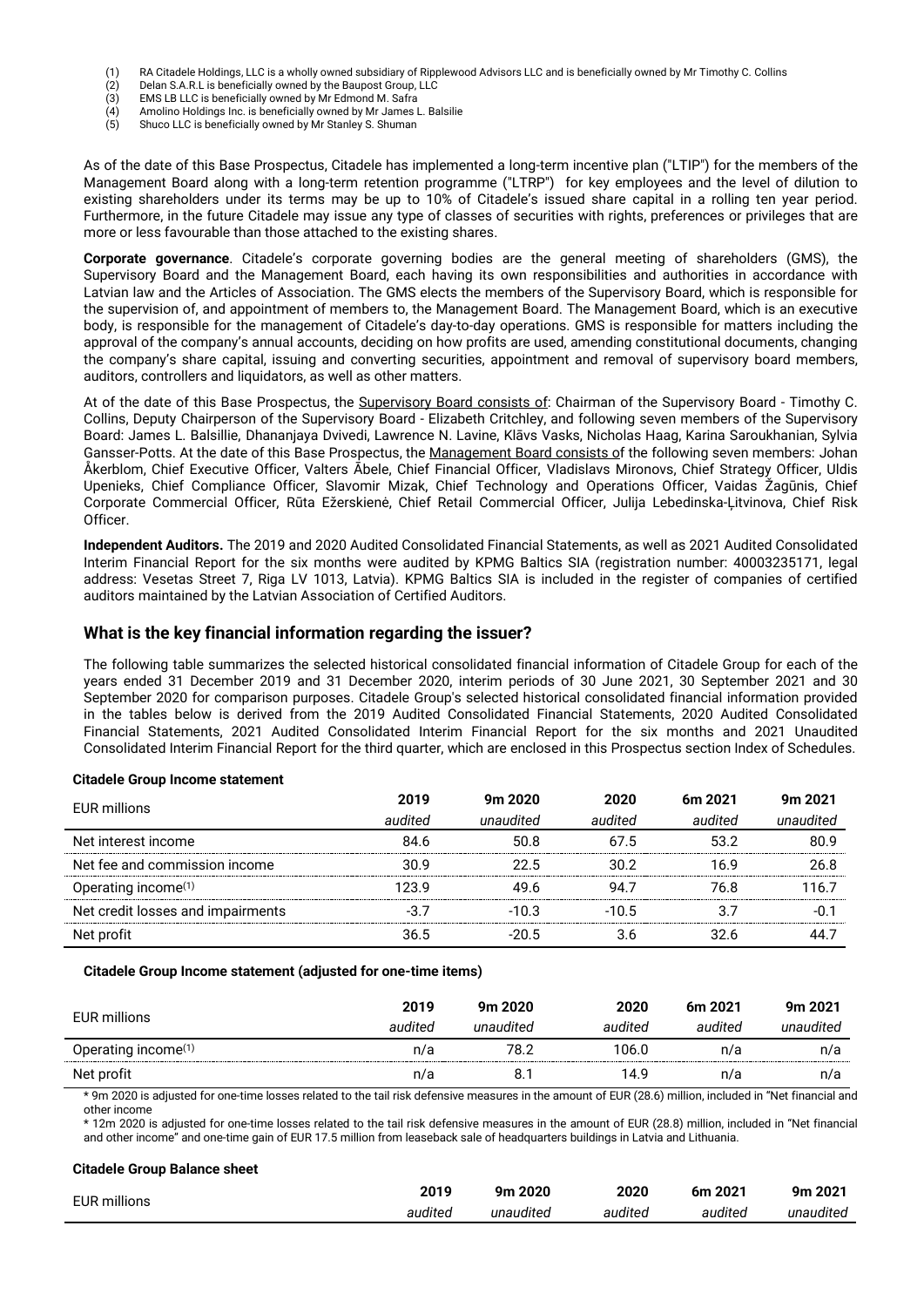| <b>Total assets</b>                                                                    | 3 743 | 4 436 | 4.597 | 4806  | 4 919  |
|----------------------------------------------------------------------------------------|-------|-------|-------|-------|--------|
| Loans to customers                                                                     | 1 568 | 1 537 | 1.541 | 2457  | 2.602. |
| Deposits from customers                                                                | 3.290 | 3.542 | 3671  | 3.798 | 3.893  |
| Shareholders' equity                                                                   | 341   | 321   | 344   | 375   | 388    |
| Subordinated debt                                                                      | 60    | 60    | 60    | 60    | 60     |
| Loan-to-deposit ratio <sup>(6)</sup>                                                   | 48%   | 43%   |       | 65%   | 67%    |
| Stage 3 loans to public ratio, gross                                                   | 4 8%  | 3 7%  | 3.5%  | 3 4%  |        |
| Common equity Tier 1 (CET1) capital ratio,<br>transitional (including period's result) | 18.8% | 18.7% | 22.1% | 16.7% | 16.4%  |
| Total capital adequacy ratio (CAR), transitional<br>(including period's result)        | 22.2% | 22.2% | 26 በ% | 19.4% | 19 በ%  |
| Leverage ratio, transitional (including period's<br>result                             | 8.80% | 7.10% | 7.40% | 7.60% | 7.60%  |

There are no qualifications in the audit report pertaining to the Audited Financial Statements.

### **What are the key risks that are specific to the issuer?**

*Citadele Group may not be able to successfully implement its business strategy.* If Citadele Group fails to implement its strategy in full or in part, Citadele Group may be unable to further grow its business, and even if it is successful, there is no guarantee that the successful implementation of Citadele Group's business strategy will improve Citadele Group's profitability or operating efficiency to the extent that Citadele Group desires or at all.

*Citadele may fail to correctly evaluate the credit risk and collateral value of its security.* Any failure by Citadele Group to accurately assess the credit quality of its loan portfolio or the value or enforceability of its associated collateral may have a material adverse effect on Citadele's business, prospects, financial condition, results of operations or cash flows.

*Citadele Group is exposed to a risk of counterparty default that arises, for example, from entering swaps or other derivative contracts under which counterparties have financial obligations to make payments to Citadele Group.* A default by, or even concerns about the financial resilience of, one or more financial services institutions could lead to systemic liquidity problems, or losses or defaults by other financial institutions, which could have a material and adverse effect on Citadele Group's business, prospects, financial condition, results of operations or cash flows.

*Citadele Group's business, prospects, financial condition, results of operations or cash flows may be affected by liquidity risks.* Any reduction in available liquidity for Citadele's customers, failure by Citadele Group to attract and retain sufficient customer deposits or inability to access additional sources of funding at favourable interest rates may have a material adverse effect on Citadele Group's business, prospects, financial condition, results of operations or cash flows.

*Citadele Group is exposed to operational risk.* Citadele Group is exposed to the risk of a complete or partial failure of internal processes to comply with the requirements of applicable laws, binding external regulations and internal regulations. This may arise as a result of a variety of factors, including the acts of Citadele's employees, inadequate system operations, irregularities in internal processes, acts of third parties and other external conditions, such as floods, fires and pandemics. Citadele Group is exposed to fraud committed by its customers, suppliers and third parties, such as cyber criminals, as well as fraud or misconduct committed by employees.

*Citadele Group's business may be adversely affected if it is unable to meet its minimum requirement for own funds and eligible liabilities (MREL) under the BRRD.* The issuance of MREL eligible liabilities may have a material adverse effect on Citadele Group's business, prospects, financial condition, results of operations or cash flows. Any failure by Citadele to comply with its MREL requirements also may have a material adverse effect on Citadele Group's business, financial conditions and results of operations.

*Citadele Group's measures to comply with anti-money laundering, countering the financing of terrorism and proliferation, antibribery and sanctions regulations may not be effective in all material respects.* The local regulatory environment, as well as supervisory and enforcement approach in the Baltic States in the areas of AML, CTF and sanctions has become increasingly strict in the recent years. Any failure by Citadele Group to fully implement functional AML, CTF, CPF, anti-bribery and/or sanctions procedures or to comply with all of the relevant Latvian, EU or other laws or regulations on AML, CTF, CPF, antibribery and sanctions could subject Citadele Group to significant fines, sanctions and/or result in harm to Citadele Group's reputation and even lead to business disruption.

*Citadele Group may be subject to litigation, administrative or other proceedings and investigations.* Citadele Group may be subject to litigation by its customers, employees, shareholders or other persons through private actions, administrative proceedings, regulatory actions or other litigation. Citadele Group may be the subject of future investigations by regulators and/or governmental authorities in the jurisdictions where it conducts business. In addition, Citadele is also subject to number of regular audits by the relevant Baltic banking regulators as well as number of external auditors. The occurrence of any litigation or similar proceedings, investigations or actions may have a material adverse effect on Citadele Group's business, prospects, financial condition, results of operations or cash flows.

*Citadele Group is exposed to reputational risk.* Reputational risk can, above all, be attributed to the materialisation of other risks, such as operational, strategic or compliance risks. Any deterioration of Citadele Group's reputation in the eyes of its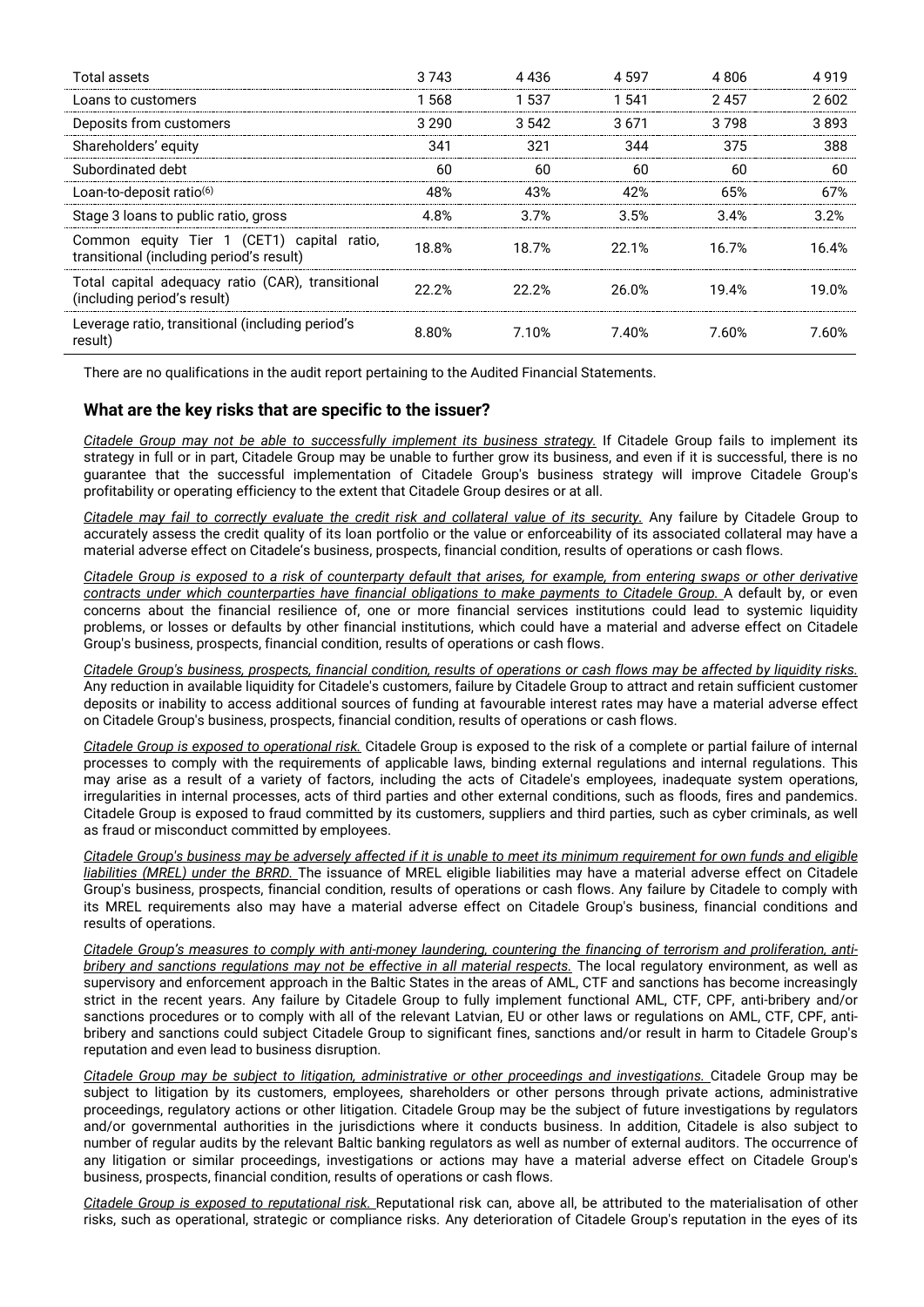customers, business partners, owners, employees, investors or supervisory authorities may have a material adverse effect on Citadele Group's operations, financial condition and results of operations.

*The outbreak of COVID-19 has negatively affected the global, Latvian and Baltic states' economies and financial markets and might continue to disrupt and/or otherwise negatively impact the operations of Citadele Group and/or its clients.*

# **C. Key information on the securities**

### **What are the main features of the securities?**

The Bonds are freely transferable non-convertible unsecured and unguaranteed subordinated bonds denominated in EUR, having maturity of 10 years and with fixed interest rate of 5% per annum (the "**Annual Interest Rate**"), which contain unsecured, unguaranteed and subordinated payment obligations of Citadele towards the holders of the Bonds (the "**Bondholders**"). The nominal value (face value) of each Bond is EUR 10,000. The issue price of the Bond is 100% of the nominal value of the Bond (the "**Issue Price**"). Citadele has a right at its sole discretion to amend the Issue Price once or several times until the end of the applicable offer period of the Bonds and announce the updated issue price.

The Bonds are dematerialized debt securities in bearer form and registered with Nasdaq CSD SE, registration number: 40003242879, (the "**Nasdaq CSD**") in book-entry form with the securities settlement system governed by Latvian law.

**Interest rate.** The Bonds shall carry interest at a fixed Annual Interest Rate, which shall be the same for each and every year until the – 13 December 2031 (the "**Maturity Date**") or the Early Redemption Date. Citadele has a right at its sole discretion to amend the Annual Interest Rate once or several times until the end of the applicable offer period of the Bonds and announce the updated annual interest rate. The interest on the Bonds will be paid semi-annually on the following interest payment dates 13 December and 13 June each year and will be calculated on the aggregate outstanding principal amount of the Bonds of the respective Series from the Bond's issue date until the Maturity Date or the Early Redemption Date, whichever occurs first. Interest in respect of the Bonds will be calculated on the basis of the actual number of days elapsed in the relevant interest period divided by 365 (or, in the case of a leap year, 366), i.e. a day count convention Act/Act (ICMA) will be used. An expected yield to maturity for the Bonds being offered, based on the final Issue Price of the Bonds and the final Annual Interest Rate, will be specified in the Final Terms which will be published after allotment of the Bonds to the investors.

**Maturity and Redemption.** The Bonds shall be repaid in full at their nominal value on the Maturity Date or on the Early Redemption Date. If the offer period of the Bonds is extended by Citadele, the final Maturity Date will be rescheduled by Citadele proportionally to the length of extension of the offer period of the Bonds and specified in the Final Terms which will be published after allotment of the Bonds to the investors. Citadele has a right to redeem the Bonds for their nominal value prematurely prior to the Maturity Date before or after the lapse of the 5 year period as from the Bond's issue date by notifying the Bondholders at least 30 (thirty) days in advance, if applicable laws and rules permit such early redemption, subject to meeting all the relevant legal requirements, including obtaining all the necessary approvals, permissions and consents of the competent authorities for such early redemption. If Citadele decides to exercise the right to redeem the Bonds prematurely prior to the Maturity Date, Citadele shall specify and announce the date on which the Bonds will be redeemed (the "**Early Redemption Date**"). Bondholders are not entitled to claim premature redemption of the Bonds before the Maturity Date under any circumstances.

**Rights Attached to the Bonds.** The only rights of the Bondholders arising from the Bonds are the right to the redemption of the Bonds on the Maturity Date and to receive interest in accordance with General Terms and Conditions of the Bonds. The Bondholders are not entitled to a delay interest or any penalty fees in case of delay in making any payments due under the Bonds by Citadele. The rights arising from the Bonds can be exercised by the Bondholders in accordance with the General Terms and Conditions of the Bonds, the applicable Final Terms and applicable rules of Latvian law. The Bonds do not contain any provisions designed to protect the Bondholders from a reduction in the creditworthiness of Citadele.

There will be no "Change of Control" obligations binding Citadele in respect of the Bonds and investors in Bonds will not have protection of a "Change of Control". There will be no "Negative Pledge" or "Cross-Default" obligations binding Citadele in respect of the Bonds and investors in Bonds will not have protection of "Negative Pledge" or "Cross-Default". By acquisition of the Bonds, each Bondholder and beneficial owner agrees to be bound by provisions relating to waiver of set-off. All payments made by Citadele in connection with Bonds are calculated and paid without set-off or counterclaims.

**Ranking and Subordination.** The Bonds are subordinated to all unsubordinated claims against Citadele at all times (for the purposes of clarity, the Bonds are not subordinated to claims that are subordinated to the Bonds or have the same ranking as the Bonds) and Citadele's obligations under the Bonds constitute subordinated liabilities within the meaning of the Latvian Credit Institutions Law. The net proceeds from the Bonds will be used by Citadele for its general business development and to strengthen further the regulatory capital structure of Citadele and as its subordinated capital and thus the Bonds will be recognized as Tier 2 instruments within the meaning of CRR or any other applicable rules.

The subordination of the Bonds means that in the event of liquidation or insolvency of Citadele, all the claims arising from the Bonds shall become collectible and shall be satisfied only after full satisfaction of all unsubordinated recognised claims against Citadele, but before satisfaction of the claims of Citadele's shareholders in their capacity as Citadele's shareholders in accordance with the applicable law. Upon liquidation or insolvency of Citadele, the Bondholders will not be entitled to any payments due under the Bonds until full and due satisfaction of all the unsubordinated claims against Citadele, except the claims of Citadele's shareholders in their capacity as Citadele's shareholders. By subscribing to the Bonds, all investors unconditionally and irrecoverably agree to such subordination of claims arising from the Bonds.

As long as there are no liquidation or insolvency proceedings initiated against Citadele, all claims arising from the Bonds shall be satisfied by Citadele in accordance with the General Terms and Conditions of the Bonds, the applicable Final Terms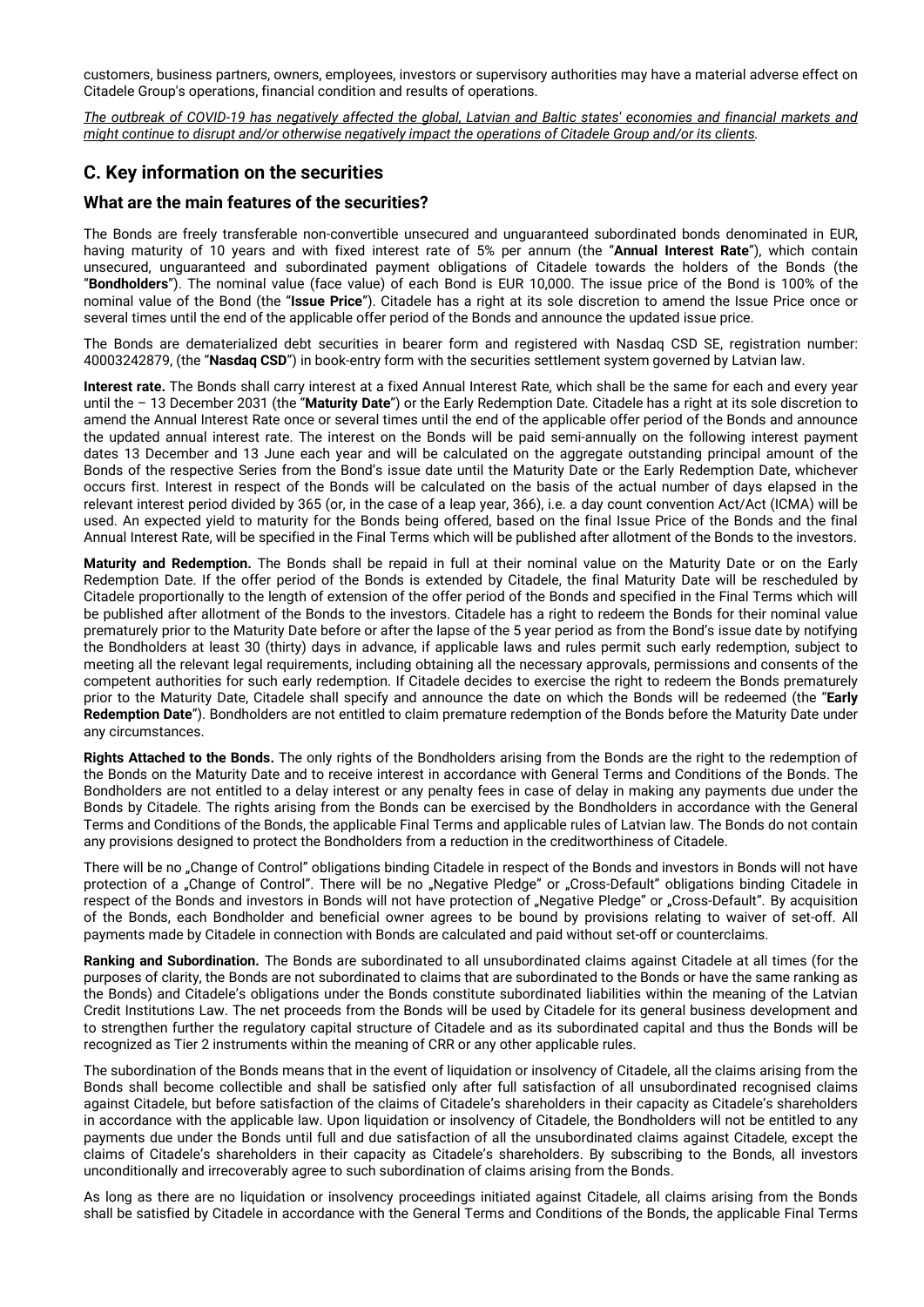and the applicable law. Please be advised that no funds may be left to satisfy the claims of the Bondholders after all or part of unsubordinated claims have been satisfied.

**Transferability.** Bonds are freely transferrable and disposable without any restrictions. However, transfer of Bonds is subject to selling and transfer restrictions under the relevant laws in certain jurisdictions applicable to the transferor or transferee. The Bonds cannot be offered, sold, resold, transferred or delivered in such countries or jurisdictions or otherwise in such circumstances in which such offer, sale, re-sale or transfer would be unlawful or require measures other than those required under Latvian laws to be taken by Citadele, including, if applicable, the United States of America.

### **Where will the securities be traded?**

Application will be made to the Nasdaq Riga AS, registration number: 40003167049, ("**Nasdaq Riga**") for admitting each tranche of Bonds to listing and trading on the Baltic Bond List of Nasdaq Riga according to the requirements of Nasdaq Riga not later than within three months after the issue date of the respective tranche. Trading is expected to commence within one month after the above-mentioned application has been made.

### **What are the key risks that are specific to the securities?**

*The Bonds may not be a suitable investment for all investors***.** Each potential investor in the Bonds must determine the suitability and appropriateness of that investment considering his or her own his or her own circumstances. A potential investor should not invest in the Bonds unless the investor has the expertise (either alone or with the relevant support from a professional advisor) to evaluate how the Bonds will perform under changing conditions, the resulting effects on the value of such Bonds and the impact this investment will have on the potential investor's overall investment portfolio.

*Credit Risk.* An investment in the Bonds is subject to credit risk, which means that the Citadele may fail to meet its obligations arising from the Bonds in a duly and timely manner.

*Citadele's obligations under the Bonds are subordinated obligations which are unsecured and unguaranteed.* The Bonds are subordinated to all unsubordinated claims against the Citadele; however, not to the claims, which are subordinated to Bonds or which rank *pari passu* with the Bonds. The subordination may have material adverse effect on the Citadele's ability to meet all its obligations arising from the Bonds. The Bondholders will at all times be unsecured creditors of the Citadele.

*The Bonds may be redeemed prematurely on the initiative of Citadele.* If early redemption right is exercised by Citadele, the rate of return from an investment in the Bonds may be lower than initially anticipated and the market value of the Bonds may be higher than the early redemption amount at the moment of redemption.

*The Offer may be cancelled.* Although Citadele will strive to ensure that Offer of all tranches is successful, Citadele cannot provide any assurance that Offer of all tranches will be successful and that investors will receive Bonds they subscribed for.

*The Bonds may be subjected in the future to the bail-in and loss absorption resolution tool by the Relevant Resolution Authority* and to the mandatory burden sharing measures for the provision of precautionary capital support which may result into their *write-down in full.* Under the Latvian Resolution Law, powers have been granted to the relevant resolution authority which include the bail-in and loss absorption tool through which a credit institution subjected to resolution may be recapitalised either by way of write-down or conversion of liabilities into ordinary shares. The bail-in and loss absorption tool may be imposed either as a sole resolution measure or in combination with the rest of the resolution tools that may be imposed by the relevant resolution authority in case of the resolution of a failing credit institution. Bonds may be subjected to the said bail-in and loss absorption tool. As such, if Citadele is subjected to resolution measures in the future, then the value of the Bonds may be written down (up to zero) as a result of the imposition of the bail-in and loss absorption tool by the FCMC. Furthermore, the Bonds may be subject to modifications or the disapplication of provisions in the General Terms and Conditions of the Bonds, including alteration of the principal amount or any interest payable on the Bonds, the maturity date or any other dates on which payments may be due, as well as the suspension of payments for a certain period.

*Changes in laws or administrative practices could entail risks.* Latvian laws (including but not limited to tax laws) and regulations governing the Bonds may change during the life of the Bonds, and new judicial decisions can be given and administrative practices may take place. Adverse changes in the tax regime applicable in respect of transacting with the Bonds or receiving interest or principal payments based on the Bonds may result in an increased tax burden of the Bondholders and may therefore have adverse effect on the rate of return from the investment into the Bonds.

*There has been no prior trading market for Bonds, Citadele may be unable to list Bonds on the Nasdaq Riga, Bonds may be delisted from the Nasdaq Riga or trading in Bonds may be suspended, as well as an active and liquid market for Bonds may not develop.*

### **D. Key information on the offer of securities to the public and the admission to trading on a regulated market**

### **Under which conditions and timetable can I invest in this security?**

Citadele has established the € 40,000,000 Fourth Unsecured Subordinated Bonds Programme (the "**Programme**") described in the Base Prospectus under which Citadele, subject to compliance with all relevant laws and regulations, may issue and offer publicly in Latvia, Lithuania and Estonia from time to time in one or several series (the "**Series**") non*-*convertible unsecured and unguaranteed subordinated Bonds. The Bonds will be book-entered within the Nasdaq CSD securities settlement system governed by Latvian law. The aggregate principal amount of the particular tranche is from € 20,000,000 up to € 40, 000, 000 (the "**Aggregate Principal Amount**"). Citadele has a right to increase or decrease the Aggregate Principal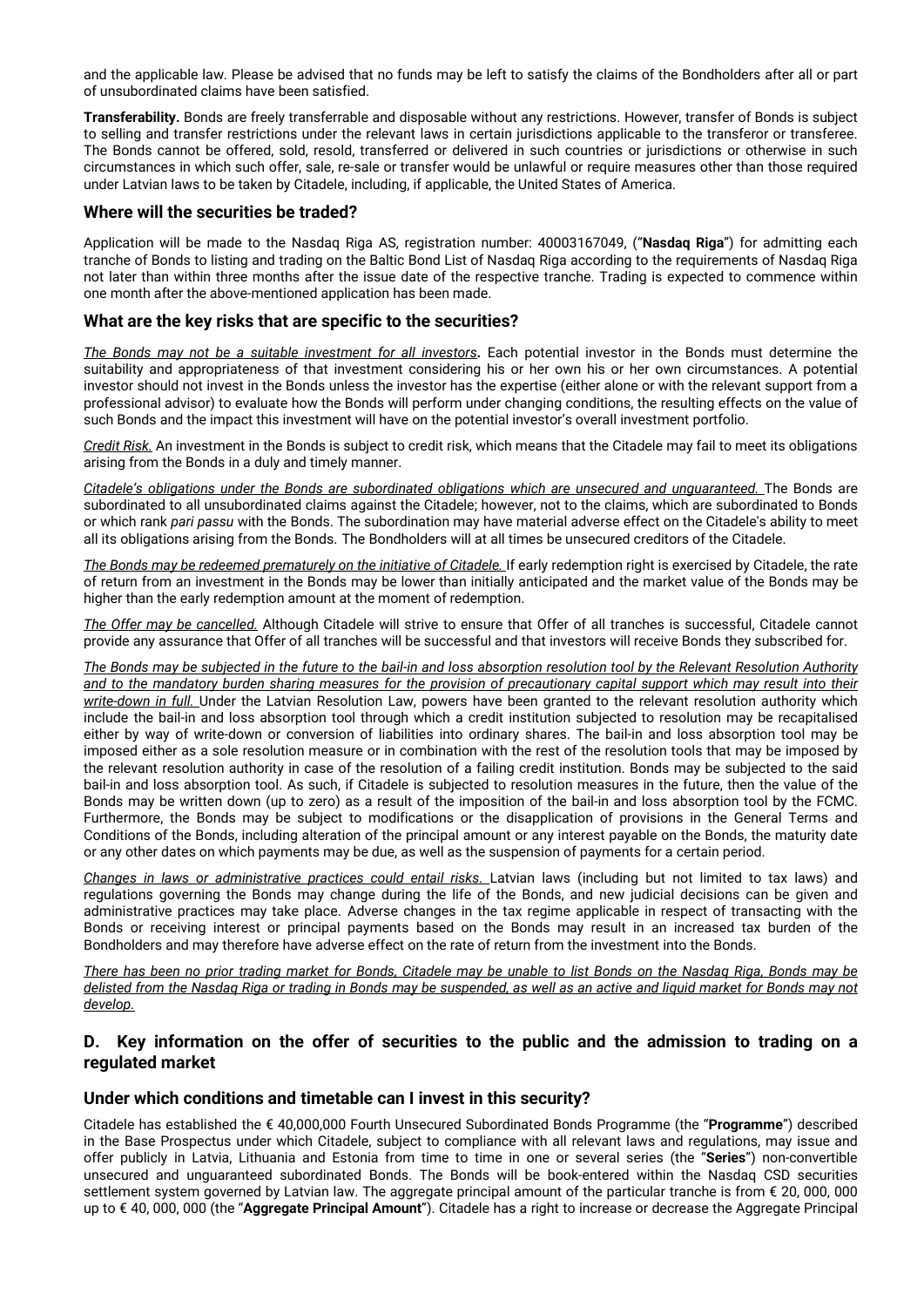Amount, provided that the maximum aggregate nominal amount of all Bonds outstanding issued under the Programme shall not at any time exceed € 40,000,000.

The Offer is directed to all natural and legal persons (institutional and retail investors) in Latvia, Lithuania and Estonia, irrespective of whether they qualify as qualified investors within the meaning of Article 2(e) of the Prospectus Regulation[1](#page-10-0), as well as to persons (institutional investors only) located in the Member State of the EEA (other than Latvia, Lithuania and Estonia) who are qualified investors within the meaning of Article 2(e) of the Prospectus Regulation in each case pursuant to an exemption under Article 1(4) of the Prospectus Regulation. The Bonds will be offered for subscription for the minimum investment amount of at least one Bond for any and all investors ("the **Minimum Investment Amount**").

### **Expected timetable of the Offer**

| Start of the Offer Period / Publication of the initial Final Terms of Bonds        | 06 December, 2021             |
|------------------------------------------------------------------------------------|-------------------------------|
| End of the Offer Period                                                            | 09 December, 2021             |
| Issue date/ Settlement of the Issued Bonds                                         | 13 December, 2021             |
| Announcement of the results of the Offer / Publication of the Final Terms of Bonds | 14 December, 2021             |
| First day of listing of Bonds on Nasdaq Riga Stock Exchange                        | On or about 14 December, 2021 |

### **Offer Period**

Offer period is from 12:00 (Latvian time) on 6 December, 2021 until 15:30 (Latvian time) on 9 December 2021 (the "**Offer Period**"). Until the end of the applicable Offer Period, Citadele may extend the Offer Period at its sole discretion once or several times. The minimum length of any such extension should be at least 2 Business Days. Investors have a right to modify or cancel their Purchase Orders, if the Offer Period has been extended and/or the Issue Price and/or Annual Interest Rate has been updated by Citadele, provided that such modification or cancellation of the Purchase Order is received by Citadele before the end of the applicable Offer Period.

### **Submission of Purchase Orders**

Investors wishing to purchase the Bonds shall submit their orders to purchase the Bonds (the "**Purchase Orders**") at any time during the Offer Period to Citadele. Purchase orders can be submitted directly to Citadele or via Nasdaq Riga supported trading system Genium INET ("**Genium INET**") available to Nasdaq Riga members (Purchase orders can be entered into every trading day from 9:00 (or from 12:00 on the first day of Offer Period) to 16:00 (or until 15:30 on the last day of Offer Period) Riga time).

An investor must ensure that all data provided in the Purchase Order are correct and complete. An uncompleted, incorrect or unclear Purchase Order may be rejected by Citadele. By submitting the Purchase Order:

- the investor who is a client of Citadele or Lithuanian branch of Citadele ("**Lithuanian branch**") and submits the Purchase Order to Citadele or Lithuanian branch shall ensure necessary funds for the purchase of Bonds in the investor's account opened with Citadele or Lithuanian branch respectively and consents that Citadele or Lithuanian branch respectively is entitled to block these funds as a precondition for submission of the respective Purchase Order.
- the institutional investor consents to ensure the required funds on the day of final settlement on the DVP (Delivery versus payment) terms pursuant to the Nasdaq CSD rules and shall have a settlement agent that is Nasdaq CSD participant.

*Latvian investors.* Investors, who have a securities account with Citadele, shall submit their Purchase Orders to Citadele in accordance with the investment services agreement concluded with Citadele (including at the office of Citadele at Republikas laukums 2A, Riga, Latvia), subject to applicable rules of Citadele. Latvian institutional investors, who are treated by Citadele as eligible counterparties, can submit their Purchase Orders to Citadele through Bloomberg trading system or via Genium INET. Other investors willing to purchase the Bonds may become investment services clients of Citadele and purchase the Bonds through Citadele or through other credit institutions, investment brokerage firms or other financial intermediaries from which investors receive investment services, provided that such financial intermediaries are treated by Citadele as eligible counterparties or have access to Genium INET.

*Lithuanian investors.* Investors, who have a securities account with Lithuanian branch, shall submit their Purchase Orders to Lithuanian branch in accordance with the investment services agreement concluded with Lithuanian branch (including at the office of Lithuanian branch at Upes str. 21-1, Vilnius, Lithuania), subject to applicable rules of Lithuanian branch. Lithuanian institutional investors, who are treated by Citadele as eligible counterparties, can submit their Purchase Orders to Citadele through Bloomberg trading system or via Genium INET. Other investors willing to purchase the Bonds may become investment services clients of Lithuanian branch and purchase the Bonds through Lithuanian branch or other credit institutions, investment brokerage firms or other financial intermediaries from which investors receive investment services, provided that such financial intermediaries are treated by Citadele as eligible counterparties or have access to Genium INET. All Lithuanian investors who are not investment services clients of Lithuanian branch shall have a settlement agent that is Nasdaq CSD participant.

*Estonian investors.* Estonian institutional investors, who are treated by Citadele as eligible counterparties, can submit their Purchase Orders to Citadele through Bloomberg trading system or via Genium INET. All other investors may purchase the Bonds through other credit institutions, investment brokerage firms or other financial intermediaries from which the investors receive investment services, provided that such financial intermediaries are treated by Citadele as eligible counterparties or

<span id="page-10-0"></span> $1$  Regulation (EU) 2017/1129 of the European Parliament and of the Council of 14 June 2017 on the prospectus to be published when securities are offered to the public or admitted to trading on a regulated market, and repealing Directive 2003/71/EC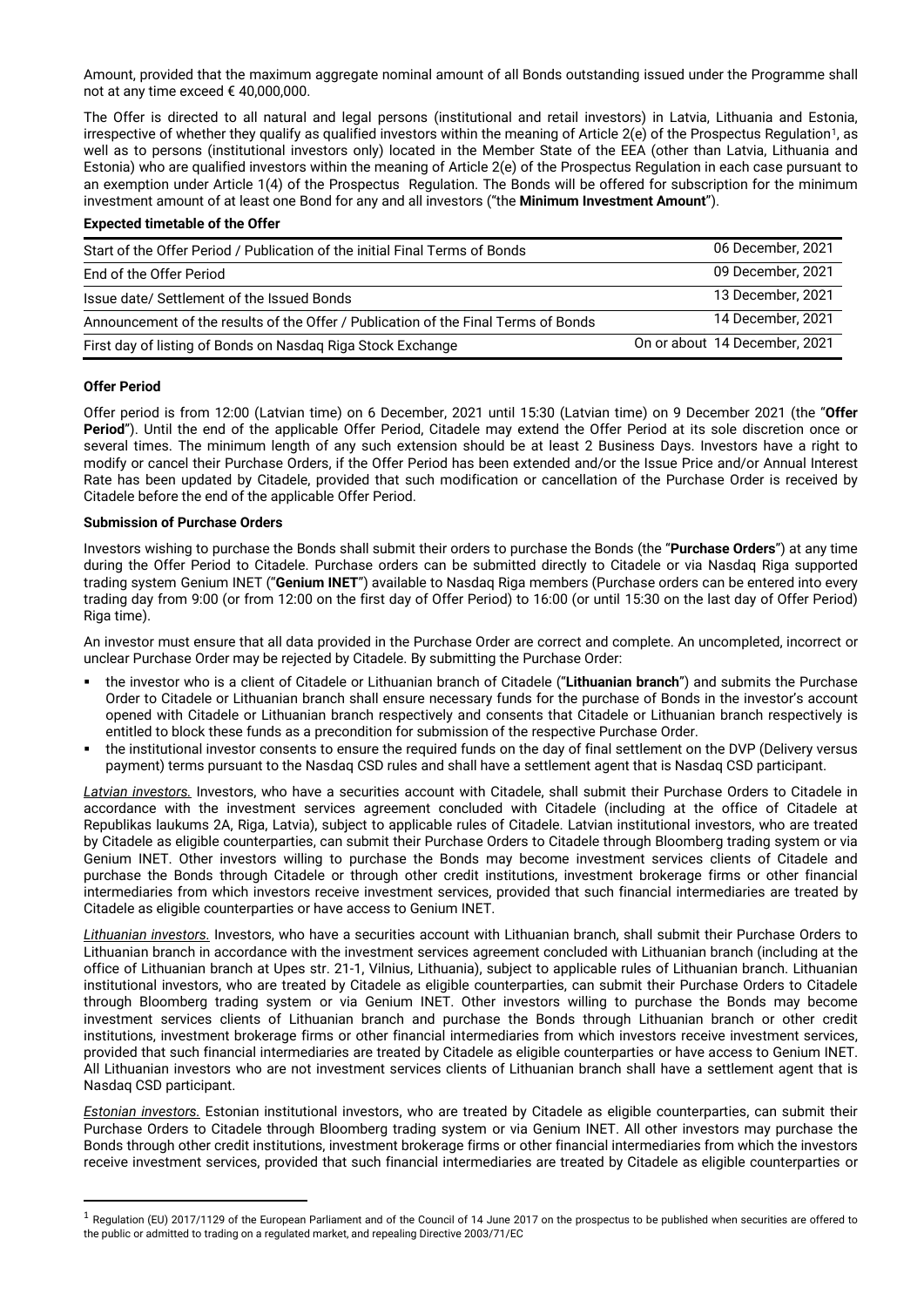have access to Genium INET. All Estonian investors who are not investment services clients of Citadele shall have a settlement agent that is Nasdaq CSD participant.

*Other investors in the European Economic Area (in respect of private placement of the Bonds).* Other investors willing to purchase the Bonds should contact Citadele (tel: +371 67010555; e-mail: broker@citadele.lv (Attn: Mr. Jurijs Mihailovs)).

### **Purchase Orders and Invalid Purchase Orders**

The Purchase Order shall indicate the total amount of Bonds to be purchased by the respective investor based on the applicable Issue Price and Annual Interest Rate at the time of making of the Purchase Order, which shall be at least equal to the Minimum Investment Amount. All Purchase Orders constitute a binding and irrevocable commitment to acquire the allotted Bonds, with the exceptions stated below.

The Purchase Order shall not be considered valid in case the purchase amount indicated in the Purchase Order is less than the Minimum Investment Amount, the Purchase Order was received after the Offer Period, the Issue Price based on which the Purchase Order was made is lower than the final Issue Price applicable at the end of the Offer Period and/or the Annual Interest Rate based on which the Purchase Order was made is higher than the final Annual Interest Rate applicable at the end of the Offer Period. Citadele does not have any obligation to inform investors about the fact that their Purchase Orders are invalid.

### **Cancellation of the Offer**

On the next Business Day following the Offer Period Citadele will decide whether to proceed with the Offer of a particular Tranche or cancel it. In case the Offer of a Tranche is cancelled, Citadele will announce it on web-sit[e www.cblgroup.com](http://www.cblgroup.com/) and submit it to the FCMC. All rights and obligations of the parties in relation to the cancelled Offer will be considered as having been terminated as of the moment when such announcement is made public.

#### **Allotment**

In case Citadele decides to proceed with the Offer of a Tranche, on the next Business Day following the Offer Period the following actions shall be taken:

- a) Citadele shall at its sole discretion determine which Purchase Orders can be treated as qualifying Purchase Orders, and the extent of their satisfaction.
- b) Upon determination of the qualifying Purchase Orders, Citadele will establish the exact amount of the Bonds to be allotted with respect to each qualifying Purchase Order and thus determine the final aggregate principal amount of the respective Tranche. Citadele will at its sole discretion decide upon the final allocation of the Bonds to each investor.
- c) Citadele has a general discretion to reject any Purchase Orders, in whole or in part, for any reason at its sole discretion, and no person is guaranteed to receive any number of Bonds.
- d) Final Terms containing the information about the final Offer Period, Annual Interest Rate, Issue Price, Issue Date, Maturity Date, Interest Payment Dates, aggregate principal amount of the respective Tranche and definitive amount of Bonds to be issued within the respective Tranche will be published on Citadele's web-site www.cblgroup.com, and submitted to FCMC.
- e) After completion of the allotment with respect to each qualifying Purchase Order Citadele shall submit an allotment notification to each investor. The Notification will evidence the extent of satisfaction or rejection of the Purchase Order submitted by the investor, the number of Bonds allotted to the investor, the final Annual Interest Rate, Issue Price and the purchase price payable for the Bonds.

### **Settlement and Delivery**

The settlement for the Bonds will be carried out in accordance with the delivery-versus-payment (DvP) principle pursuant to applicable rules of Nasdaq CSD. The settlement will take place on the Issue Date. All paid up Bonds shall be treated as issued. The Bonds which are not paid up shall be cancelled in accordance with the applicable rules of Nasdaq CSD. If an investor has opened a securities account with Citadele and is acting through Citadele in respect to purchase of Bonds, the settlement for the Bonds will be carried in accordance with the terms and conditions of the agreements concluded between Citadele and such investor. No dealing may begin before full completion of the settlement and delivery of Bonds.

### **Information About the Results of the Offer**

Information about the results of the Offer of each Tranche shall be published on the Citadele's web-site www.cblgroup.com within 3 (three) Business Days after the Issue Date.

#### **Estimated Expenses Charged to the Investors**

No expenses or taxes will be charged to the investors by Citadele in respect to the issue of the Bonds. However, the investors may be obliged to cover expenses related to the opening of securities accounts, holding of the Bonds as well as commissions related to the execution of the investor's purchase/selling orders or any other operations with the Bonds and which are charged by the credit institutions or investment brokerage firms.

### **Why is this prospectus being produced?**

Citadele expects to receive net proceeds of up to EUR 40,000,000 from this Offer. The net proceeds from the Offer are to be used by Citadele for its general business development and to strengthen further the regulatory capital structure of Citadele, including use as Citadele's subordinated capital in accordance with the requirements of the CRR and any other applicable rules for Tier 2 capital. Bonds to be issued under this tranche will not be subject to underwriting agreement. In so far as Citadele is aware, no person involved in the offer of Bonds has an interest material to this offer of Bonds, nor any conflicting interests.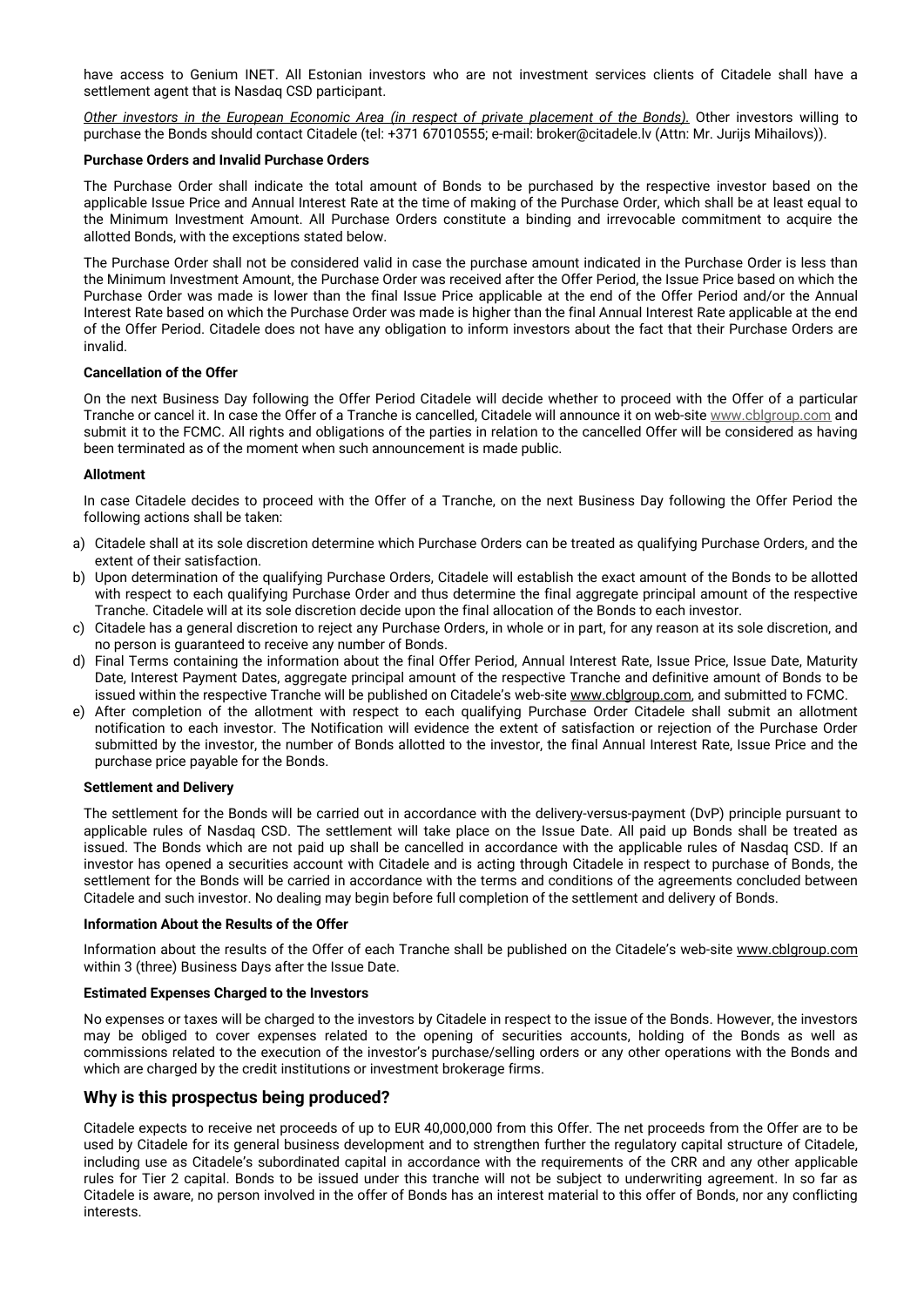# **Pielikums [–](#page-17-0) Konkrētās emisijas kopsavilkums**

# **A. Ievads un brīdinājumi**

Šis kopsavilkums ("**Kopsavilkums**") uzskatāms par Pamatprospekta ievadu, un visu lēmumu pamatā par ieguldīšanu Obligācijās investoram jāņem vērā Pamatprospekts kopumā. Civiltiesiskā atbildība saistībā ar šo Kopsavilkumu gulstas tikai uz tām personām, kuras ir sastādījušas kopsavilkumu, tai skaitā jebkādu tā tulkojumu, bet tikai tad, ja Kopsavilkums ir maldinošs, neprecīzs vai neatbilstošs, lasot to kopsakarībā ar citām Pamatprospekta daļām, vai tad, ja kopsakarībā ar citām Pamatprospekta daļām tas nesniedz pamata informāciju, kas paredzēta kā palīglīdzeklis investoriem, apsverot ieguldīšanu Obligācijās. Ieguldīšana Obligācijās ir saistīta ar riskiem, un investors var zaudēt visu ieguldīto kapitālu vai tā daļu. Ja investors iesniedz tiesai prasību saistībā ar Pamatprospektā ietvertu informāciju, saskaņā ar valsts likumiem investoram var būt jāsedz Pamatprospekta tulkošanas izmaksas pirms tiesas procesa ierosināšanas.

| Obligāciju nosaukums un<br>starptautiskais vērtspapīru<br>identifikācijas numurs (ISIN)                | EUR 5.00 CITADELE BANKA BOND 21-2031, ISIN: LV0000880102 ("Obligācijas")                                                                                                                                                                                                                                                                              |
|--------------------------------------------------------------------------------------------------------|-------------------------------------------------------------------------------------------------------------------------------------------------------------------------------------------------------------------------------------------------------------------------------------------------------------------------------------------------------|
| Emitenta identitāte un kontaktu<br>informācija, ieskaitot juridiskās<br>personas identifikatoru (LEI): | AS Citadele banka ir akciju sabiedrība, kas reģistrēta Latvijas Komercreģistrā ar<br>reģistrācijas numuru: 40103303559, ar juridisko adresi Republikas laukums 2A,<br>Rīga, LV-1010, Latvija, tālrunis: +371 67010000, e-pasts: info@citadele.lv,<br>www.citadele.lv<br>Citadele<br>mājaslapa:<br>("Citadele").<br>LEI<br>ir.<br>2138009Y59FAR7H1U097 |
| Kompetentās iestādes, kas apstiprina<br>Pamatprospektu, identitāte un<br>kontaktu informācija:         | Latvijas Finanšu un Kapitāla Tirgus Komisija ("FKTK"), Kungu iela 1, Rīga, LV-<br>1050, Latvija, tālrunis: +371 2 6515221, fakss: +371 67225755, e-pasts:<br>fktk@fktk.lv                                                                                                                                                                             |
| Datums, kad Citadeles Valde<br>apstiprina Pamatprospektu:                                              | 2021. gada 25. novembris                                                                                                                                                                                                                                                                                                                              |
| Pamatprospekta apstiprināšanas<br>datums FKTK:                                                         | 2021. gada 30. novembris                                                                                                                                                                                                                                                                                                                              |

## **B. Pamatinformācija par emitentu**

### **Kas ir vērtspapīru emitents?**

Citadele ir akciju sabiedrība, kas ir dibināta un darbojas saskaņā ar Latvijas Republikas likumiem un reģistrēta Latvijas Komercreģistrā ar reģistrācijas numuru: 40103303559 (reģistrācijas datums: 2010. gada 30. jūnijs), tās juridiskā adrese ir Republikas laukums 2A, Rīga, LV-1010, Latvija. Citadeles LEI ir 2138009Y59EAR7H1UO97.

**Darbības apskats.** Citadele Grupa piedāvā plašu bankas produktu klāstu saviem privātajiem klientiem, mazajiem un vidējiem uzņēmumiem un korporatīvo klientu bāzei. Tā nodrošina arī privātā kapitāla pārvaldīšanu, aktīvu pārvaldīšanu, dzīvības apdrošināšanu, pensijas, līzinga un faktoringa produktus. No 2021. gada 30. jūnija Citadelei ir trešais lielākais klientu skaits (virs 405 000), trešais lielākais interneta bankas klientu skaits (apm. 275 000 aktīvi lietotāji), otrais lielākais mobilās bankas klientu skaits (apm. 176 000 aktīvi lietotāji) un trešais lielākais filiāļu tīkls Latvijā saskaņā ar Latvijas finanšu nozares asociācijas (FNA) datiem. Turklāt šajā datumā Citadeles kopējā tirgus daļa bija 17,4% no kopējiem aizdevumiem, 18,4% noguldījumos un 18,1% kopējos aktīvos, saskaņā ar FNA publicētajiem datiem. Citadele ir Citadeles Grupas mātes uzņēmums ar meitas banku Šveicē un vairākiem meitas uzņēmumiem, kuru skaitā ir finanšu pakalpojumu sabiedrības. Citadeles Grupas galvenais tirgus ir Baltijas valstis (Latvija, Lietuva un Igaunija). Citadeles Grupai ir tiešsaistes un mobilo bankas pakalpojumu platformas, kas ir pieejamas Latvijā, Lietuvā un Igaunijā. Tās izplatības tīklu veido 20 filiāles un klientu apkalpošanas centri Latvijā, 1 filiāle Igaunijā un 1 filiāle ar 5 klientu apkalpošanas nodaļām Lietuvā.

### **Lielākie akcionāri**

| <b>Akcionārs</b> | Turējumā esošo akciju<br>skaits | lpašumā (%) <sup>7</sup> |
|------------------|---------------------------------|--------------------------|
|                  | 39 138 948                      | apm. 24,95               |
|                  | 42 772 216                      | apm. 27,26               |
|                  | 15 597 160                      | apm. 9,94                |
|                  | 15 577 301                      | apm. 9,93                |
|                  | 15 639 924                      | apm. 9,97                |
|                  | 12 297 697                      | apm. 7,84                |
|                  | 15865138                        | apm. 10,11               |

(1) RA Citadele Holdings, LLC ir Ripplewood Advisors LLC pilnībā piederošs meitas uzņēmums, kura faktiskais īpašnieks ir Timothy C. Collins

(2) Delan S.A.R.L faktiskais īpašnieks ir Baupost Group, LLC

(3) EMS LB LLC faktiskais īpašnieks ir Edmond M. Safra

(4) Amolino Holdings Inc. faktiskais īpašnieks ir James L. Balsilie

(5) Shuco LLC faktiskais īpašnieks ir Stanley S. Shuman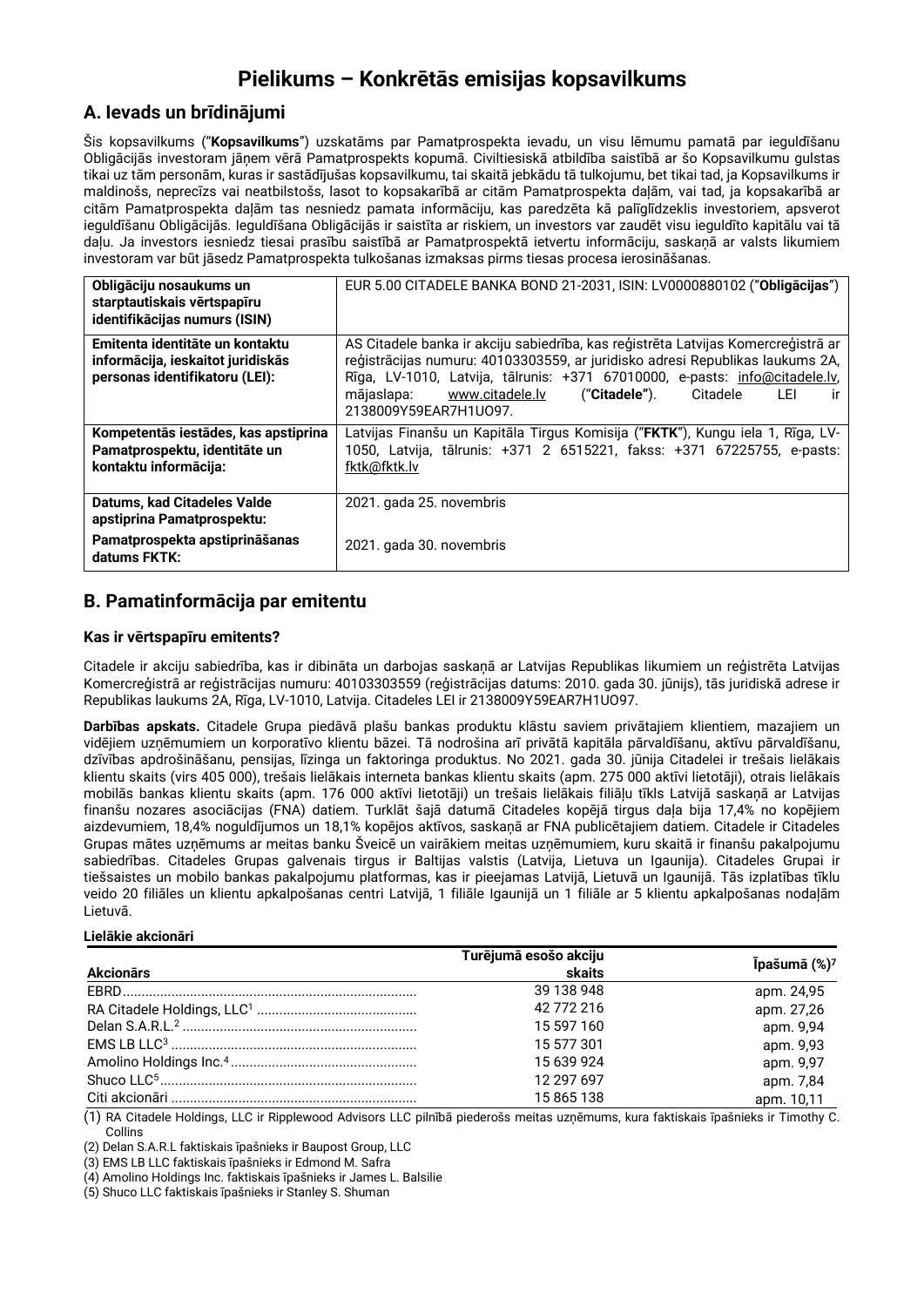Uz Pamatprospekta datumu Citadelē tika ieviests ilgtermiņa veicināšanas plāns ("LTIP") Valdes locekļiem līdz ar ilgtermiņa darbinieku saglabāšanas programmu ("LTRP") vadošajiem darbiniekiem, un saskaņā ar tā noteikumiem samazinājuma līmenis esošajiem akcionāriem var būt līdz 10% no Citadeles esošā akciju kapitāla kārtējā desmit gadu periodā. Turklāt nākotnē Citadele var emitēt jebkādas klases vērtspapīrus ar tādām tiesībām, priekšrocībām vai privilēģijām, kas ir mazāk izdevīgas par esošajām akcijām noteiktajām.

**Sabiedrības pārvalde**. Citadeles pārvaldes institūcijas ir akcionāru kopsapulce (AKS), Padome un Valde, un katrai no tām ir savi pienākumi un pilnvaras saskaņā ar Latvijas likumiem un statūtiem. AKS ievēl Padomes locekļus, kas ir atbildīgi par Valdes uzraudzību un Valdes locekļu iecelšanu. Valde, kas ir izpildinstitūcija, ir atbildīga par Citadeles ikdienas darbības vadību. AKS ir atbildīga par tādiem jautājumiem kā sabiedrības gada pārskatu apstiprināšana, lēmumu pieņemšana par peļņas izlietojumu, dibināšanas dokumentu grozīšana, sabiedrības pamatkapitāla maiņa, vērtspapīru emisija un konvertācija, Padomes locekļu, revidentu, kontrolieru un likvidatoru iecelšana un atlaišana, kā arī par citiem jautājumiem.

Uz Pamatprospekta datumu Padomes sastāvā ietilpst: Padomes priekšsēdētājs - Timothy C. Collins, Padomes priekšsēdētāja vietniece – Elizabeth Critchley, un septiņi Padomes locekļi: James L. Balsillie, Dhananjaya Dvivedi, Lawrence N. Lavine, Klāvs Vasks, Nicholas Haag, Karina Saroukhanian, Sylvia Gansser-Potts. Uz Pamatprospekta datumu Valdes sastāvā ietilpst septiņi valdes locekļi: valdes priekšsēdētājs Johan Åkerblom, finanšu direktors Valters Ābele, stratēģijas direktors Vladislavs Mironovs, direktors par atbilstības jautājumiem Uldis Upenieks, tehnoloģiju attīstības direktors un direktors par operacionāliem jautājumiem Slavomir Mizak, korporatīvo klientu apkalpošanas direktors Vaidas Žagūnis, privātpersonu klientu apkalpošanas direktors Rūta Ežerskienė, risku direktors Julija Lebedinska-Ļitvinova.

**Neatkarīgie revidenti.** Revidētos finanšu pārskatus par 2019. gadu un 2020. gadu, kā arī Revidēto konsolidēto starpposma finanšu ziņojumu par 2021. gada sešiem mēnešiem revidēja KPMG Baltics SIA (reģistrācijas numurs: 40003235171, juridiskā adrese: Vesetas iela 7, Rīga, LV-1013, Latvija). KPMG Baltics SIA ir iekļauta Latvijas Zvērinātu revidentu asociācijas uzturētajā Zvērinātu revidentu komercsabiedrību reģistrā.

### **Kāda ir pamata finanšu informācija par emitentu?**

Turpmākajā tabulā sniegts Citadeles Grupas atlasītās vēsturiskās konsolidētās finanšu informācijas kopsavilkums par katru no gadiem, kas beidzās 2019. gada 31. decembrī un 2020. gada 31. decembrī un par starpposma periodiem uz 2021. gada 30. jūniju, 2021. gada 30. septembri un 2020. gada 30. septembri salīdzināšanas nolūkos. Citadeles Grupas atlasītā vēsturiskā konsolidētā finanšu informācija, kas sniegta turpmāk tabulās, ir iegūta no 2019. gada Revidētajiem konsolidētajiem finanšu pārskatiem, 2020. gada Revidētā konsolidētā finanšu pārskata, 2021. gada Revidētā konsolidētā starpposma finanšu ziņojuma par sešiem mēnešiem un 2021. gada Nerevidētā konsolidētā starpposma finanšu ziņojuma par trešo ceturksni, kas ir pievienoti šī Prospekta sadaļā *Pielikumu saraksts*.

#### **Citadele Grupas Peļņas vai zaudējumu aprēķins**

| onducio orapao i cinao fai Eduacjania aproninc |          |            |          |          |            |
|------------------------------------------------|----------|------------|----------|----------|------------|
| Miljonos EUR                                   | 2019.    | 2020.      | 2020     | 2021.    | 2021       |
|                                                | Revidēts | 9 mēn.     | Revidēts | 6 mēn.   | 9 mēn.     |
|                                                |          | Nerevidēts |          | Revidēts | Nerevidēts |
| Neto procentu jenēmumi                         | 84.6     | 50.8       | 67.5     | 53.2     | 80.9       |
| Neto komisijas naudas ienākumi                 | 30.9     | 22.5       | 30.2     | 16.9     | 26.8       |
| Pamatdarbības ienākumi <sup>(1)</sup>          | 123.9    | 49.6       | 94.      | 76.8     | 116.7      |
| Neto kredītu zaudējumi un uzkrājumi            |          | $-10.3$    | $-10.5$  |          |            |
| Neto pelna                                     | 36.5     | $-20.5$    |          | 32.6     | 44.        |

#### **Citadele Grupas Peļņas vai zaudējumu aprēķins (koriģēts atbilstoši vienreizējiem posteņiem)**

| Miljonos EUR                          | 2019.<br>Revidēts | 2020.<br>9 mēn.<br>Nerevidēts | 2020<br>Revidēts | 2021<br>6 mēn.<br>Revidēts | 2021<br>9 mēn.<br>Nerevidēts |
|---------------------------------------|-------------------|-------------------------------|------------------|----------------------------|------------------------------|
| Pamatdarbības ienākumi <sup>(1)</sup> | n/a               | 78.2                          | 106.0            | n/a                        | n/a                          |
| Neto pelna                            | n/a               | Ο.                            |                  | n/a                        | n/a                          |

\* 2020. gada 9 mēn. koriģēts, ņemot vērā vienreizējos zaudējumus saistībā ar būtisku ietekmi (*tail risk*) aizsardzības pasākumiem (28,6) miljonu EUR apmērā, kas iekļauti postenī "Neto finanšu un citi ienākumi".

\* 2020. gada 12 mēn. koriģēts, ņemot vērā vienreizējos zaudējumus saistībā ar būtisku ietekmi (*tail risk*) aizsardzības pasākumiem (28,8) miljonu EUR apmērā, kas iekļauti postenī "Neto finanšu un citi ienākumi", un vienreizējo peļņu 17,5 miljonu EUR apmērā no centrālo ēku Latvijā un Lietuvā pārdošanas ar atpakaļnomu.

#### **Citadele Grupas Bilance**

| Miljonos EUR                                       | 2019.    | 2020.      | 2020     | 2021.    | 2021       |
|----------------------------------------------------|----------|------------|----------|----------|------------|
|                                                    | Revidēts | 9 mēn.     | Revidēts | 6 mēn.   | 9 mēn.     |
|                                                    |          | Nerevidēts |          | Revidēts | Nerevidēts |
| Kopā aktīvi                                        | 3 743    | 4 436      | 4 597    | 4 ጸበ6    | 4 Q1 Q     |
| Aizdevumi klientiem                                | 568      | 537        | 541      | 2 457    | ን 6በ2      |
| Klientu noguldījumi                                | 3 2 9 0  | 3.542      | 3.671    | 3 798    | 3 893      |
| Akcionāru kapitāls                                 | 341      | マク・        | 211      | 375      | 388        |
| Subordinētās saistības                             | 60       | 60         |          |          |            |
| Kredītu-noguldījumu attiecība <sup>(6)</sup>       | 48%      | 43%        |          | 65%      |            |
| 3. posma aizdevumu attiecība pret publiskā sektora | 4.8%     |            |          |          |            |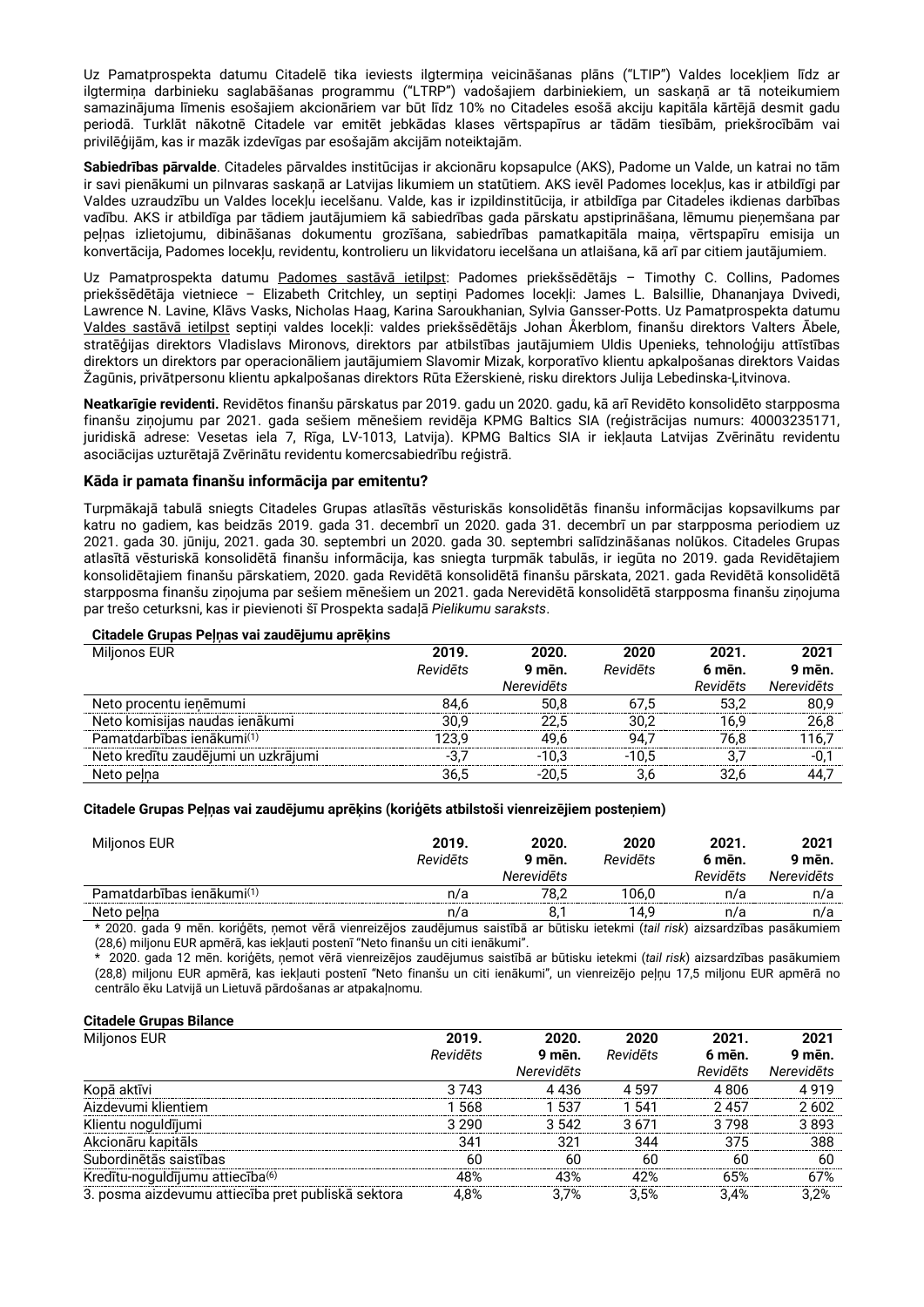| aizdevumiem, bruto                                                                             |       |       |       |       |       |
|------------------------------------------------------------------------------------------------|-------|-------|-------|-------|-------|
| Pirmā līmeņa pamata kapitāla rādītājs (CET1),<br>pārejas periods (ieskaitot perioda rezultātu) | 18.8% | 18.7% | 22.1% | 16.7% | 16.4% |
| Kapitāla pietiekamības rādītājs (CAR), pārejas<br>periods (ieskaitot perioda rezultātu)        | 22.2% | 22.2% | 26.0% | 19.4% | 19.0% |
| Sviras rādītājs, pārejas periods (ieskaitot perioda<br>rezultātu)                              | 8.80% | 7.10% | 7.40% | 7.60% | 7.60% |

Revīzijas ziņojumā nav atrunu attiecībā uz Revidētajiem finanšu pārskatiem.

### **Kādi ir konkrēti ar šo emitentu saistītie svarīgākie riski?**

*Citadeles Grupa var nespēt veiksmīgi īstenot savu uzņēmējdarbības stratēģiju*. Ja Citadeles Grupai pilnībā vai daļēji neizdosies īstenot savu stratēģiju, Citadeles Grupa var nespēt turpināt attīstīt savu uzņēmējdarbību, un pat tad, ja tas izdosies, nav garantijas, ka veiksmīga Citadeles Grupas uzņēmējdarbības stratēģijas īstenošana uzlabos Citadeles Grupas rentabilitāti vai darbības efektivitāti vispār vai tādā mērā, kā to vēlas Citadeles Grupa.

*Citadele var nespēt pareizi novērtēt kredītrisku un ķīlas nodrošinājuma vērtību*. Ja Citadeles Grupa nespēj precīzi novērtēt sava kredītportfeļa kredītkvalitāti vai ar to saistītā nodrošinājuma vērtību vai izpildāmību, tas var būtiski negatīvi ietekmēt Citadeles uzņēmējdarbību, perspektīvas, finanšu stāvokli, darbības rezultātus vai naudas plūsmu.

*Citadeles Grupa ir pakļauta darījuma partnera saistību neizpildes riskam, kas rodas, piemēram, slēdzot mijmaiņas vai citus atvasināto instrumentu līgumus, saskaņā ar kuriem darījuma partneriem ir finansiālas saistības veikt maksājumus Citadeles Grupai*. Vienas vai vairāku finanšu pakalpojumu iestāžu saistību neizpilde vai pat bažas par vienas vai vairāku finanšu pakalpojumu iestāžu finansiālo noturību var izraisīt sistēmiskas likviditātes problēmas vai citu finanšu iestāžu zaudējumus vai saistību neizpildi, kas var būtiski un nelabvēlīgi ietekmēt Citadeles Grupas uzņēmējdarbību, perspektīvas, finanšu stāvokli, darbības rezultātus vai naudas plūsmu.

*Citadeles Grupas uzņēmējdarbību, perspektīvas, finanšu stāvokli, darbības rezultātus vai naudas plūsmu var ietekmēt likviditātes riski*. Jebkurš Citadeles klientiem pieejamās likviditātes samazinājums, Citadeles Grupas nespēja piesaistīt un saglabāt pietiekamu klientu noguldījumu apjomu vai nespēja piekļūt papildu finansējuma avotiem ar izdevīgām procentu likmēm var būtiski negatīvi ietekmēt Citadeles Grupas uzņēmējdarbību, perspektīvas, finanšu stāvokli, darbības rezultātus vai naudas plūsmu.

*Citadele Grupa ir pakļauta operacionālajam riskam*. Citadeles Grupa ir pakļauta riskam, ka iekšējie procesi pilnībā vai daļēji neatbilst piemērojamo likumu, saistošo ārējo noteikumu un iekšējo noteikumu prasībām. Tas var rasties dažādu faktoru, tostarp Citadeles darbinieku darbības, neatbilstošas sistēmas darbības, iekšējo procesu pārkāpumu, trešo personu darbības un citu ārējo apstākļu, piemēram, plūdu, ugunsgrēku un pandēmiju, rezultātā. Citadeles Grupa ir pakļauta krāpšanai, ko veic tās klienti, piegādātāji un trešās personas, piemēram, kibernoziedznieki, kā arī darbinieku veikta krāpšana vai pārkāpumi.

*Citadeles Grupas darbību var negatīvi ietekmēt tas, ka tā nespēj izpildīt Banku sanācijas un noregulējuma direktīvā (BRRD) noteiktās prasības par minimālā kapitāla uzturēšanu un prasības par pašu kapitālu un atbilstīgām saistībām (MREL)*. MREL atbilstīgo saistību emisija var būtiski negatīvi ietekmēt Citadeles Grupas uzņēmējdarbību, perspektīvas, finanšu stāvokli, darbības rezultātus vai naudas plūsmu. Jebkāda Citadeles nespēja izpildīt MREL prasības arī var būtiski negatīvi ietekmēt Citadeles Grupas uzņēmējdarbību, finanšu stāvokli un darbības rezultātus.

*Citadeles Grupas pasākumi, lai nodrošinātu atbilstību nelikumīgi iegūtu līdzekļu legalizācijas, terorisma finansēšanas un proliferācijas novēršanas, kukuļošanas novēršanas un sankciju noteikumiem, var nebūt efektīvi visos būtiskajos aspektos*. Vietējā normatīvā vide, kā arī uzraudzības un izpildes pieeja Baltijas valstīs noziedzīgi iegūtu līdzekļu legalizācijas (AML), un terorisma finansēšanas novēršanas (CTF) un sankciju jomā pēdējos gados ir kļuvusi arvien stingrāka. Ja Citadeles Grupai neizdodas pilnībā ieviest funkcionālas AML, CTF, CPF, kukuļošanas apkarošanas un/vai sankciju procedūras vai ievērot visus attiecīgos Latvijas, ES vai citus tiesību aktus vai noteikumus, kas attiecas uz AML, CTF, CPF, kukuļošanas apkarošanu un sankcijām, Citadeles Grupai var tikt piemērotas ievērojamas soda naudas, sankcijas un/vai var tikt nodarīts kaitējums Citadeles Grupas reputācijai un pat traucēta darbība.

*Citadeles Grupa var tikt pakļauta tiesvedībai, administratīviem vai citiem procesiem un izmeklēšanai*. Citadeles Grupu var pakļaut tiesvedībai, ko var ierosināt tās klienti, darbinieki, akcionāri vai citas personas, iesniedzot privātas prasības, administratīviem procesiem, reglamentējošajām darbībām vai citai tiesvedībai. Citadeles Grupu nākotnē var pakļaut izmeklēšanai regulatori un/vai valsts iestādes jurisdikcijās, kurās tā veic uzņēmējdarbību. Turklāt Citadele ir pakļauta arī vairākām regulārām revīzijām, ko veic attiecīgie Baltijas banku regulatori, kā arī vairāki ārējie revidenti. Jebkuras tiesvedības vai līdzīgi procesi, izmeklēšanas vai darbības var būtiski negatīvi ietekmēt Citadeles Grupas uzņēmējdarbību, perspektīvas, finanšu stāvokli, darbības rezultātus vai naudas plūsmu.

*Citadeles Grupa ir pakļauta reputācijas riskam*. Reputācijas risku galvenokārt var saistīt ar citu risku, piemēram, darbības, stratēģisko vai atbilstības risku, īstenošanos. Jebkāda Citadeles Grupas reputācijas pasliktināšanās tās klientu, darījumu partneru, īpašnieku, darbinieku, investoru vai uzraudzības iestāžu acīs var būtiski negatīvi ietekmēt Citadeles Grupas darbību, finanšu stāvokli un darbības rezultātus.

*COVID-19 uzliesmojums ir negatīvi ietekmējis pasaules, Latvijas un Baltijas valstu ekonomiku un finanšu tirgus un var turpināt traucēt un/vai citādi negatīvi ietekmēt Citadeles Grupas un/vai tās klientu darbību.*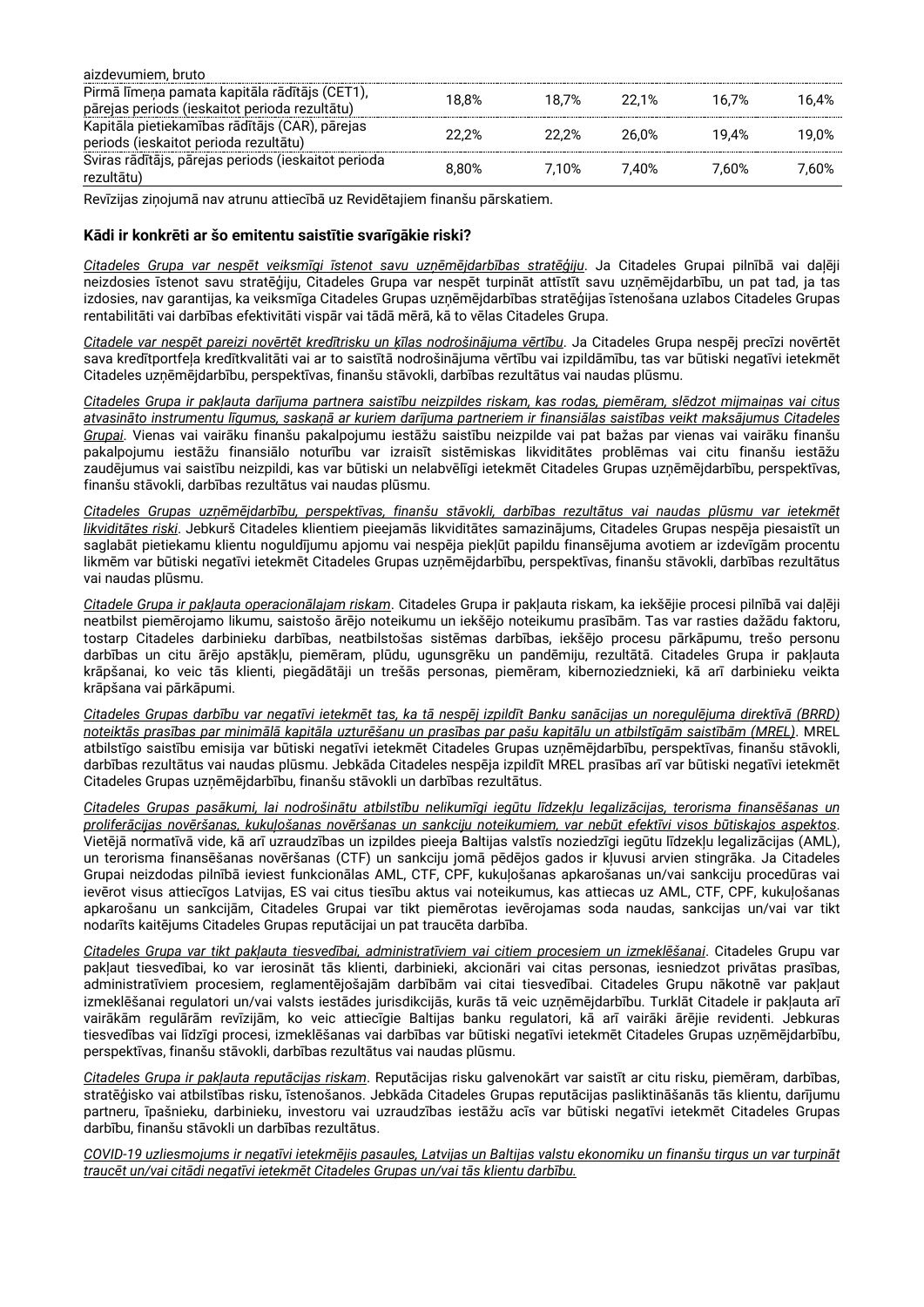# **C. Pamatinformācija par vērtspapīriem**

### **Kādas ir vērtspapīru galvenās īpašības?**

Obligācijas ir EUR denominētas, brīvi pārvedamas, nekonvertējamas, nenodrošinātas un negarantētas subordinētās obligācijas ar dzēšanas termiņu 10 gadi un fiksētu procentu likmi 5% gadā ("**Gada procentu likme**"), kas satur Citadeles nenodrošinātas, negarantētas un subordinētās maksājumu saistības pret Obligāciju turētājiem ("**Obligacionāri**"). Katras Obligācijas nominālvērtība ir EUR 10.000. Obligācijas emisijas cena ir 100% no Obligācijas nominālvērtības ("**Emisijas cena**"). Citadelei ir tiesības pēc saviem brīviem ieskatiem mainīt Emisijas cenu vienu reizi vai vairākas reizes līdz Obligāciju piedāvājuma perioda beigām un izziņot atjaunināto emisijas cenu.

Obligācijas ir dematerializēti parādu vērtspapīri uzrādītāja uzrādītajā formā un tās ir reģistrētas Nasdaq CSD SE, reģistrācijas numurs: 40003242879 ("**Nasdaq CSD**"), iegrāmatojuma formā vērtspapīru norēķinu sistēmā, ko regulē Latvijas likumi.

**Procentu likme.** Par Obligācijām tiek aprēķināti procenti pēc fiksētas Gada procentu likmes, kas paliek nemainīga katru gadu līdz 2031. gada 13. decembrim ("**Dzēšanas datums**") vai Pirmstermiņa atpirkuma datumam. Citadelei ir tiesības pēc saviem brīviem ieskatiem mainīt Gada procentu likmi vienu reizi vai vairākas reizes līdz Obligāciju piedāvājuma perioda beigām un izziņot atjaunināto gada procentu likmi. Procenti par Obligācijām tiks maksāti divas reizes gadā šādos procentu maksājumu datumos – katra gada 13. decembrī un 13. jūnijā, un tie tiks aprēķināti par attiecīgās Sērijas Obligāciju kopējo neatmaksāto summu no Obligācijas emisijas datuma līdz Dzēšanas datumam vai Pirmstermiņa atpirkšanas datumam atkarībā no tā, kas ir agrāk. Procenti par Obligācijām tiks aprēķināti pēc faktiski pagājušo dienu skaita attiecīgajā procentu periodā, kas dalīts ar 365 (vai garā gada gadījumā ar 366), t.i., tiks izmantots likums par dienu skaita aprēķināšanu (ICMA). Paredzētais piedāvājamo Obligāciju ienesīgums līdz dzēšanai, pamatojoties uz galīgo Obligāciju Emisijas cenu un galīgo Gada procentu likmi, būs noteikts Galīgajos noteikumos, kas tiks publicēti pēc Obligāciju piešķiršanas investoriem.

**Dzēšana un atpirkšana.** Obligācijas tiek atmaksātas pilnā apjomā pēc to nominālvērtības Dzēšanas datumā vai Pirmstermiņa atpirkšanas datumā. Ja Citadele pagarina Obligāciju piedāvājuma termiņu, Citadelei jāpārplāno galīgais Dzēšanas datums proporcionāli Obligāciju piedāvājuma perioda pagarinājuma ilgumam un jānosaka tas Galīgajos noteikumos, kas tiks publicēti pēc Obligāciju piešķiršanas investoriem. Citadelei ir tiesības pirms termiņa atpirkt Obligācijas par to nominālvērtību pirms Dzēšanas datuma pirms vai pēc piecu gadu termiņa beigām no Obligāciju emisijas datuma, paziņojot par to Obligacionāriem vismaz 30 (trīsdesmit) dienas iepriekš, ja piemērojamie normatīvie akti pieļauj šādu pirmstermiņa atpirkšanu, ievērojot visas attiecīgās juridiskās prasības, tai skaitā saņemot visus nepieciešamos kompetento iestāžu apstiprinājumus, atlaujas un piekrišanas šādai pirmstermina atpirkšanai. Ja Citadele nolemj izmantot tiesības pirms termiņa atpirkt Obligācijas pirms Dzēšanas datuma, Citadelei jānorāda un jāpaziņo datums, kādā Obligācijas tiks atpirktas ("**Pirmstermiņa atpirkšanas datums**").

Obligacionāri nav tiesīgi prasīt Obligāciju pirmstermiņa atpirkšanu pirms Dzēšanas datuma nekādos apstākļos.

**Obligācijām piekritīgās tiesības.** Vienīgās Obligacionāru tiesības, kas izriet no Obligācijām, ir tiesības uz Obligāciju atpirkšanu Dzēšanas datumā un procentu saņemšanu saskaņā ar Obligāciju Vispārīgajiem noteikumiem un nosacījumiem. Obligacionāriem nav tiesību uz nokavējuma procentu vai jebkādas soda naudas samaksu gadījumā, ja jebkādi uz Obligāciju pamata Citadeles veicamie maksājumi tiek aizkavēti. No Obligācijām izrietošās tiesības Obligacionāri var izmantot saskaņā ar Obligāciju Vispārīgajiem noteikumiem un nosacījumiem, piemērojamiem Galīgajiem noteikumiem un piemērojamiem Latvijas tiesību aktiem. Obligācijas nesatur nekādu nodrošinājumu, kas paredzēts Obligacionāru aizsardzībai no Citadeles kredītspējas samazinājuma.

Nepastāvēs "Kontroles Maiņas" ("Change of Control") saistības, kas būtu saistošas Citadelei attiecībā uz Obligācijām, un ieguldītājiem Obligācijās nav aizsardzības "Kontroles Maiņas" ("Change of Control") saistību veidā. Nepastāvēs "Īpašuma ieķīlāšanas/apgrūtināšanas aizliegums" ("Negative Pledge") un "No kāda cita līguma izrietoša saistību neizpildes gadījuma iestāšanās" ("Cross-Default") saistības, kas būtu saistošas Citadelei attiecībā uz Obligācijām, un ieguldītājiem Obligācijās nav aizsardzības "Īpašuma ieķīlāšanas/apgrūtināšanas aizlieguma" ("Negative Pledge") vai "No kāda cita līguma izrietoša saistību neizpildes gadījuma iestāšanās" ("Cross-Default") saistību veidā. Iegādājoties Obligācijas, katrs Obligacionārs un patiesais labuma guvējs piekrīt ievērot noteikumus par atteikšanos no ieskaita. Visi maksājumi, ko Citadele veic saistībā ar Obligācijām, tiek aprēķināti un izmaksāti bez ieskaita vai pretprasībām.

**Kategorija un subordinācija.** Obligācijas vienmēr ir subordinētas visiem nesubordinētajiem prasījumiem, kas izvirzīti pret Citadeli (skaidrības labad, Obligācijas nav subordinētas tiem prasījumiem, kas ir subordinēti Obligācijām vai ietilpst vienā kategorijā ar Obligācijām) un Citadeles saistības attiecībā uz Obligācijām ir subordinētas saistības Latvijas Kredītiestāžu likuma izpratnē. Citadele izlietos neto ieņēmumus no Obligācijām vispārējai uzņēmējdarbības attīstībai un Citadeles regulatīvā kapitāla struktūras turpmākai stiprināšanai un kā tās subordinēto kapitālu, un tādējādi Obligācijas tiks atzītas par otrā līmeņa (Tier 2) instrumentiem CRR vai citu piemērojamo noteikumu izpratnē.

Obligāciju subordinēšana nozīmē to, ka Citadeles likvidācijas vai maksātnespējas gadījumā visi no Obligācijām izrietošie prasījumi ir piedzenami un apmierināmi tikai pēc tam, kad pilnā apjomā apmierināti visi nesubordinētie atzītie prasījumi pret Citadeli, bet pirms Citadeles akcionāru prasījumu apmierināšanas, kurus tie iesniedz kā Citadeles akcionāri saskaņā ar spēkā esošo likumu. Citadeles likvidācijas vai maksātnespējas gadījumā Obligacionāri nav tiesīgi saņemt nekādus uz Obligāciju pamata pienākošos maksājumus līdz visu nesubordinēto prasījumu pret Citadeli apmierināšanai pilnā apjomā un noteiktā kārtībā, izņemot Citadeles akcionāru prasījumus, ko tie iesniedz kā Citadeles akcionāri. Parakstoties uz Obligācijām, visi investori bez nosacījumiem un neatsaucami piekrīt šādi no Obligācijām izrietošo prasījumu subordinācijai.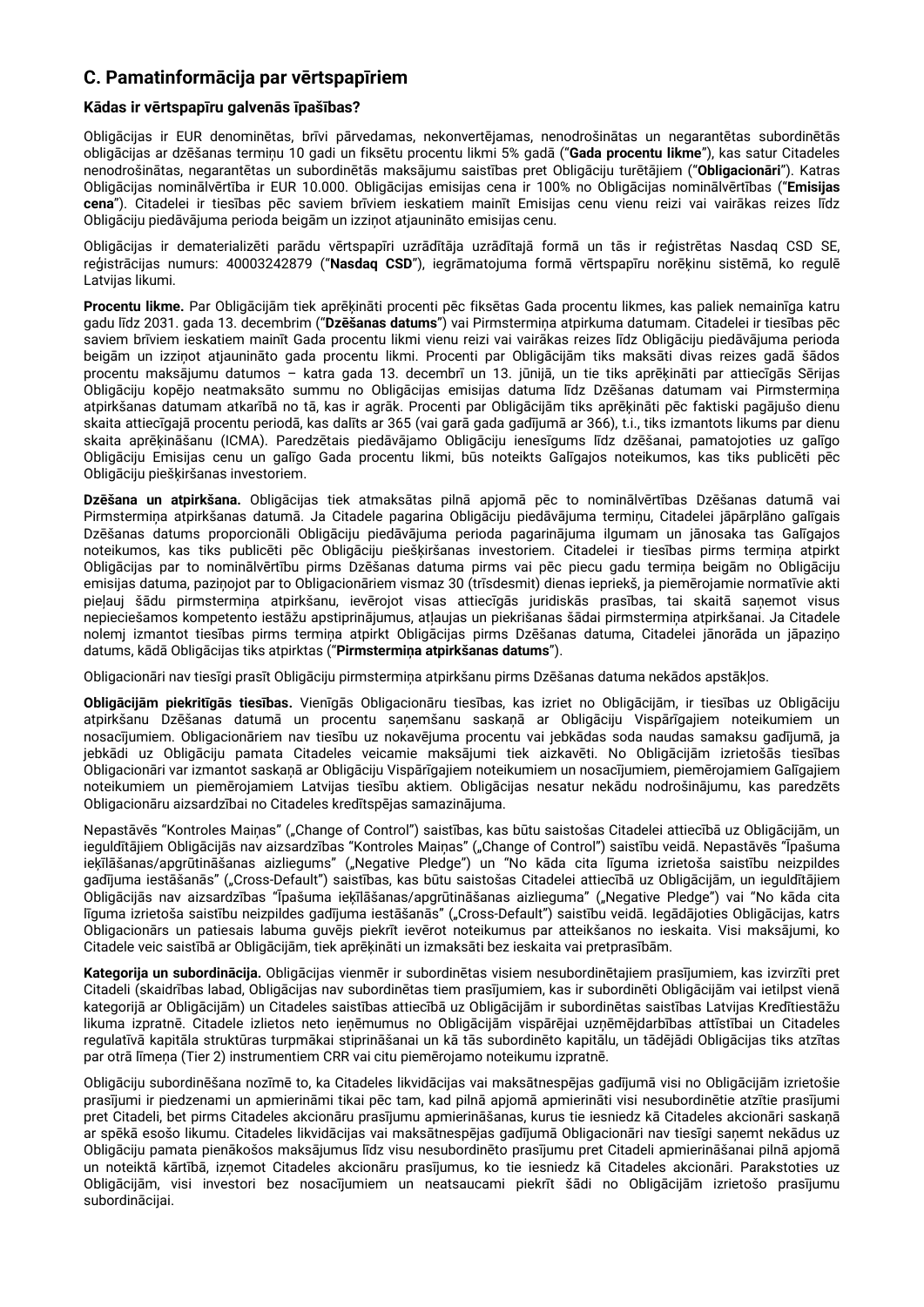Kamēr pret Citadeli nav ierosināts likvidācijas vai maksātnespējas process, visi no Obligācijām izrietošie prasījumi Citadelei jāapmierina saskaņā ar Obligāciju Vispārīgajiem noteikumiem un nosacījumiem, piemērojamiem Galīgajiem noteikumiem un piemērojamiem likumiem. Jāņem vērā tas, ka var nebūt atlikuši līdzekļi Obligacionāru prasījumu apmierināšanai pēc visu nesubordinēto prasījumu vai to daļas apmierināšanas.

**Pārvedamība.** Obligācijas ir brīvi pārvedamas, tās var atsavināt bez jebkādiem ierobežojumiem. Tomēr Obligāciju pārvešanai noteikti pārdošanas un pārvietošanas ierobežojumi saskaņā ar attiecīgajiem likumiem noteiktās jurisdikcijās, kas attiecas uz atsavinātāju vai saņēmēju. Obligācijas nevar piedāvāt, pārdot, tālāk pārdot, pārvest vai nodot tādās valstīs vai jurisdikcijās, vai citādi tādos apstākļos, kuros šāda piedāvāšana, pārdošana, tālākpārdošana vai pārvešana būtu pretlikumīga, vai tai būtu nepieciešami citi pasākumi nekā tie, kas saskaņā ar Latvijas likumiem jāveic Citadelei, tai skaitā, ja piemērojams, Amerikas Savienotajās Valstīs.

### **Kur tiks tirgoti vērtspapīri?**

Tiks iesniegts pieteikums Nasdaq Riga AS, reģistrācijas numurs: 40003167049 ("**Nasdaq Riga**") par katra Obligāciju laidiena pieņemšanu reģistrēšanai un tirdzniecībai Nasdaq Riga Baltijas obligāciju sarakstā saskaņā ar Nasdaq Riga prasībām ne vēlāk kā trīs mēnešu laikā pēc attiecīgā laidiena datuma. Tirdzniecību paredzēts uzsākt viena mēneša laikā pēc minētā pieteikuma iesniegšanas.

### **Kādi konkrēti pamata riski ir saistīti ar vērtspapīriem?**

*Obligācijas var nebūt visiem investoriem piemērots ieguldījums***.** Katram potenciālajam investoram, kurš iegulda Obligācijās, jānosaka šī ieguldījuma piemērotība un atbilstība, ņemot vērā pašam savus apstākļus. Potenciālam investoram nevajadzētu ieguldīt Obligācijās, ja vien investors nav kompetents novērtēt (patstāvīgi vai ar profesionāla padomnieka attiecīgu atbalstu), kāds būs Obligāciju sniegums mainīgos apstākļos, to ietekme uz šādu Obligāciju vērtību un šī ieguldījuma ietekme uz potenciālā investora kopējo investīciju portfeli.

*Kredītu risks*. Ieguldījums Obligācijās ir pakļauts kredītu riskam, kas nozīmē to, ka Citadele var nespēt savlaicīgi un noteiktā kārtībā izpildīt savas no Obligācijām izrietošās saistības.

*Citadeles no Obligācijām izrietošās saistības ir subordinētas saistības, kas nav nodrošinātas un garantētas*. Obligācijas ir subordinētas visiem nesubordinētajiem prasījumiem pret Citadeli, bet ne prasījumiem, kas ir subordinēti Obligācijām vai kas ir līdzvērtīgi (*pari passu*) Obligācijām. Subordinācija var būtiski negatīvi ietekmēt Citadeles spēju izpildīt visas tās saistības, kas izriet no Obligācijām. Obligacionāri vienmēr būs Citadeles nenodrošinātie kreditori.

*Obligācijas var tikt atpirktas pirms termiņa pēc Citadeles iniciatīvas*. Ja Citadele izmanto pirmstermiņa atpirkuma tiesības, peļņas norma no ieguldījuma Obligācijās var būt zemāka, nekā sākotnēji paredzēts, un Obligāciju tirgus vērtība var būt augstāka par pirmstermiņa atpirkuma summu atpirkšanas brīdī.

*Piedāvājumu var atcelt*. Lai gan Citadele centīsies nodrošināt, lai visu laidienu Piedāvājums būtu veiksmīgs, Citadele nevar sniegt nekādu garantiju, ka visu laidienu Piedāvājums būs veiksmīgs un ka ieguldītāji saņems Obligācijas, uz kurām viņi parakstījušies.

*Nākotnē attiecīgā noregulējuma iestāde Obligācijām var piemērot iekšējās rekapitalizācijas (bail-in) un zaudējumu absorbcijas noregulējuma instrumentu un obligātos sloga sadales pasākumus piesardzības kapitāla atbalsta nodrošināšanai, kā rezultātā Obligācijas var tikt pilnībā norakstītas*. Saskaņā ar Latvijas Kredītiestāžu likumu attiecīgajai noregulējuma iestādei ir piešķirtas pilnvaras, kas ietver iekšējās rekapitalizācijas un zaudējumu absorbcijas instrumentu, ar kura palīdzību noregulējuma kredītiestādi var rekapitalizēt, norakstot vai konvertējot saistības parastajās akcijās. Iekšējās rekapitalizācijas un zaudējumu absorbcijas instrumentu var piemērot vai nu kā vienīgo noregulējuma pasākumu, vai kopā ar pārējiem noregulējuma instrumentiem, ko attiecīgā noregulējuma iestāde var piemērot, ja tiek noregulēta bankrotējoša kredītiestāde. Obligācijām var piemērot minēto iekšējās rekapitalizācijas un zaudējumu absorbcijas instrumentu. Tādējādi, ja Citadelei nākotnē tiks piemēroti noregulējuma pasākumi, tad Obligāciju vērtība var tikt norakstīta (līdz nullei), FKTK piemērojot iekšējās rekapitalizācijas un zaudējumu absorbcijas instrumentu. Turklāt Obligācijas var tikt pakļautas Obligāciju Vispārīgo noteikumu un nosacījumu izmaiņām vai to nepiemērošanai, tostarp par Obligācijām maksājamā pamatsumma vai jebkāda procentu summa, dzēšanas datums vai cits datums, kurā var būt jāveic maksājumi, kā arī maksājumu apturēšana uz noteiktu laiku.

*Likumu vai administratīvās prakses izmaiņas var radīt riskus*. Obligāciju darbības laikā var mainīties Latvijas tiesību akti (tostarp, bet ne tikai nodokļu tiesību akti) un Obligāciju regulējošie normatīvie akti, kā arī var tikt pieņemti jauni tiesu nolēmumi un īstenota jauna administratīvā prakse. Nelabvēlīgas izmaiņas nodokļu režīmā, kas piemērojams darījumiem ar Obligācijām vai procentu vai pamatsummas maksājumu saņemšanai uz Obligāciju pamata, var izraisīt palielinātu nodokļu slogu Obligacionāriem un tādējādi nelabvēlīgi ietekmēt Obligācijās veiktā ieguldījuma peļņas normu.

lepriekš nav bijis Obligāciju tirdzniecības tirgus, Citadele var nespēt kotēt Obligācijas Nasdaq Riga, Obligācijas var tikt izslēgtas no Nasdag Riga vai Obligāciju tirdzniecība var tikt apturēta, kā arī var neveidoties aktīvs un likvīds Obligāciju tirgus.

### **D. Pamatinformācija par vērtspapīru piedāvājumu un pieņemšana tirdzniecībai regulētā tirgū**

### **Ar kādiem nosacījumiem kādos termiņos es varu ieguldīt šajā vērtspapīrā?**

Citadele ir izveidojusi € 40.000.000 Ceturto nenodrošināto subordinēto obligāciju programmu ("**Programma**"), kas aprakstīta Pamatprospektā, un saskaņā ar to Citadele, ievērojot visus attiecīgos likumus un noteikumus, laiku pa laikam var emitēt un publiski piedāvāt Latvijā, Lietuvā un Igaunijā vienā vai vairākās sērijās ("**Sērijas**") nekonvertējamas, nenodrošinātas un bezgarantiju subordinētas Obligācijas. Obligācijas tiks iegrāmatotas Nasdaq CSD vērtspapīru norēķinu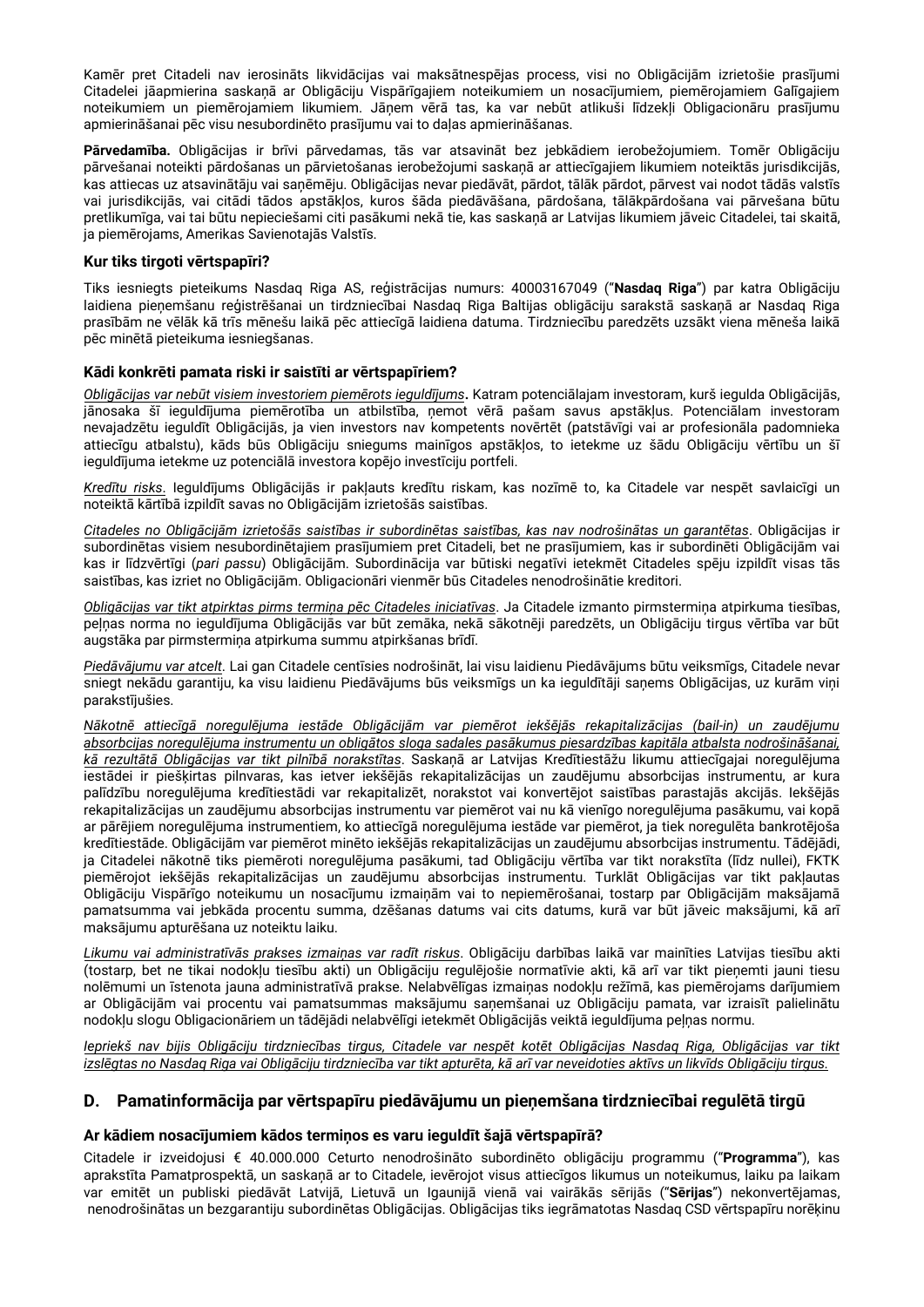sistēmā, ko regulē Latvijas likumi. Konkrētā laidiena kopējā pamatsumma ir no € 20.000.000 līdz € 40.000.000 ("**Kopējā pamatsumma**"). Citadelei ir tiesības palielināt vai samazināt Kopējo pamatsummu ar noteikumu, ka visu Programmas ietvaros emitēto Obligāciju maksimālā kopējā pamatsumma nekad nevar pārsniegt € 40.000.000.

Piedāvājums ir orientēts uz visām fiziskām un juridiskām personām (institucionāliem un privātiem investoriem) Latvijā, Lietuvā un Igaunijā neatkarīgi no tā, vai tās atbilst kvalificētu investoru prasībām Prospektu regulas<sup>1</sup> 2(e) panta izpratnē, kā arī personām (tikai institucionāliem investoriem), kas atrodas Eiropas Ekonomiskās zonas dalībvalstī (izņemot Latviju, Lietuvu, Igauniju) un ir kvalificēts investors Prospektu regulas 2(e) panta izpratnē, un katrā gadījumā atbilstoši Prospektu regulas 1(4) pantā noteiktām izņēmumam. Obligācijas tiks piedāvātas parakstīšanai par minimālo investīcijas summu ne mazāk kā vienas Obligācijas apmērā visiem investoriem ("**Minimālā investīciju summa**").

### **Paredzētais Piedāvājuma grafiks**

| Piedāvājuma perioda sākums / sākotnējo Obligāciju galīgo noteikumu publikācija | 2021.g. 6. decembris    |
|--------------------------------------------------------------------------------|-------------------------|
| Piedāvājuma perioda beigas                                                     | 2021.g. 9. decembris    |
| Emisijas datums/Norēķināšanās par emitētajām Obligācijām                       | 2021.g. 13. decembris   |
| Piedāvājuma rezultātu paziņošana/Obligāciju galīgo noteikumu publikācija       | 2021.g. 14. decembris   |
| Pirmā diena Obligāciju tirdzniecībai (listing) Nasdag Riga biržā               | ap 2021.g. 14. decembri |

### **Piedāvājuma periods**

Piedāvājuma periods ilgst no pulksten 12:00 (pēc Latvijas laika) 2021. gada 6. decembrī līdz pulksten 15:30 (pēc Latvijas laika) 2021. gada 9. decembrī ("**Piedāvājuma periods**"). Līdz piemērojamā Piedāvājuma perioda beigām Citadele var pagarināt Piedāvājuma periodu pēc saviem brīviem ieskatiem vienu vai vairākas reizes. Katra šāda pagarinājuma minimālais ilgums ir ne mazāk kā 2 Darba dienas. Investoriem ir tiesības grozīt vai atsaukt savus Pirkšanas rīkojumus, ja Citadele ir pagarinājusi Piedāvājuma periodu un/vai atjauninājusi Emisijas cenu un/vai Gada procentu likmi, ar noteikumu, ka Citadelei jāsaņem šāds Pirkšanas rīkojuma grozījums vai atsaukums pirms piemērojamā Piedāvājuma perioda beigām.

### **Pirkšanas rīkojumu iesniegšana**

Investoriem, kuri vēlas pirkt Obligācijas, jāiesniedz Obligāciju pirkšanas rīkojumi ("**Pirkšanas rīkojumi**") jebkurā laikā Citadelei Piedāvājuma perioda laikā. Pirkšanas rīkojumus var iesniegt tieši Citadelei vai izmantojot Nasdaq Riga atbalstīto tirdzniecības sistēmu Genium INET ("**Genium INET**"), kas pieejama Nasdaq Riga dalībniekiem (Pirkšanas rīkojumus var ievadīt katrā tirdzniecības dienā no plkst. 9:00 (vai no plkst. 12:00 Piedāvājuma perioda pirmajā dienā) līdz 16:00 (vai līdz plkst. 15:30 Piedāvājuma perioda pēdējā dienā) pēc Rīgas laika).

Investoram jāpārliecinās, vai visi Pirkšanas rīkojumā norādītie dati ir pareizi un pilnīgi. Citadele var noraidīt nepilnīgus, nepareizus vai neskaidrus Pirkšanas rīkojumus. Iesniedzot Pirkšanas rīkojumu:

- Investoram, kurš ir Citadeles vai Citadeles Lietuvas filiāles ("**Lietuvas filiāle**") klients un iesniedz Pirkšanas rīkojumu Citadelei vai Lietuvas filiālei, jānodrošina Obligāciju pirkšanai nepieciešamie līdzekļi investora kontā, kas atvērts attiecīgi Citadelē vai Lietuvas filiālē, un jāpiekrīt tam, ka Citadele vai attiecīgi Lietuvas filiāle ir tiesīga nobloķēt šos līdzekļus kā priekšnoteikumu attiecīgā Pirkšanas rīkojuma iesniegšanai.
- Institucionāls investors piekrīt nodrošināt nepieciešamos līdzekļus galīgo norēķinu datumā atbilstoši DVP noteikumiem (piegāde pret samaksu) saskaņā ar Nasdaq CSD noteikumiem, un jābūt norēķinu aģentam, kas ir Nasdaq CSD dalībnieks.

*Latvijas investori.* Investoriem, kuriem ir vērtspapīru konts Citadelē, jāiesniedz Citadelei savi Pirkšanas rīkojumi saskaņā ar investīciju pakalpojumu līgumu, kas noslēgts ar Citadeli (tai skaitā Citadeles birojā Republikas laukumā 2A, Rīga, Latvija), ņemot vērā Citadeles noteikumus. Latvijas institucionālie investori, kurus Citadele atzīst par tiesīgiem darījumu partneriem, var iesniegt Citadelei Pirkšanas rīkojumus, izmantojot Bloomberg tirdzniecības sistēmu vai Genium INET. Pārējie investori, kuri vēlas nopirkt Obligācijas, var kļūt par Citadeles investīciju pakalpojumu klientiem un pirkt Obligācijas ar Citadeles starpniecību vai ar citu kredītiestāžu, investīciju starpniecības firmu vai citu finanšu starpnieku palīdzību, no kuriem investori saņem investīciju pakalpojumus, ar noteikumu, ka Citadele atzīst šādus finanšu starpniekus par tiesīgiem darījumu partneriem vai šādiem finanšu starpniekiem ir piekļuve Genium INET.

*Lietuvas investori.* Investoriem, kuriem ir vērtspapīru konts Lietuvas filiālē, jāiesniedz Lietuvas filiālei savi Pirkšanas rīkojumi saskaņā ar investīciju pakalpojumu līgumu, kas noslēgts ar Lietuvas filiāli (tai skaitā Lietuvas filiāles birojā Upės g. 21-1, Viļņa, Lietuva), ņemot vērā Lietuvas filiāles noteikumus. Lietuvas institucionālie investori, kurus Citadele atzīst par tiesīgiem darījumu partneriem, var iesniegt Citadelei Pirkšanas rīkojumus, izmantojot Bloomberg tirdzniecības sistēmu vai Genium INET. Pārējie investori, kuri vēlas nopirkt Obligācijas, var kļūt par Lietuvas filiāles investīciju pakalpojumu klientiem un pirkt Obligācijas ar Lietuvas filiāles starpniecību vai ar citu kredītiestāžu, investīciju starpniecības firmu vai citu finanšu starpnieku palīdzību, no kuriem investori saņem investīciju pakalpojumus, ar noteikumu, ka Citadele atzīst šādus starpniekus par tiesīgiem darījumu partneriem vai šādiem finanšu starpniekiem ir piekļuve Genium INET. Visiem Lietuvas investoriem, kuri nav Lietuvas filiāles investīciju pakalpojumu klienti, jābūt norēķinu aģentam, kas ir Nasdaq CSD dalībnieks.

*Igaunijas investori.* Igaunijas institucionālie investori, kurus Citadele atzīst par tiesīgiem darījumu partneriem, iesniedz Pirkšanas rīkojumus Citadelei ar Bloomberg tirdzniecības sistēmas vai Genium INET starpniecību. Visi pārējie investori var

<span id="page-17-0"></span><sup>1</sup> Eiropas Parlamenta un Padomes Regula (ES) 2017/1129 (2017. gada 14. jūnijs) par prospektu, kurš jāpublicē, publiski piedāvājot vērtspapīrus vai atļaujot to tirdzniecību regulētā tirgū, un ar ko atceļ Direktīvu 2003/71/EK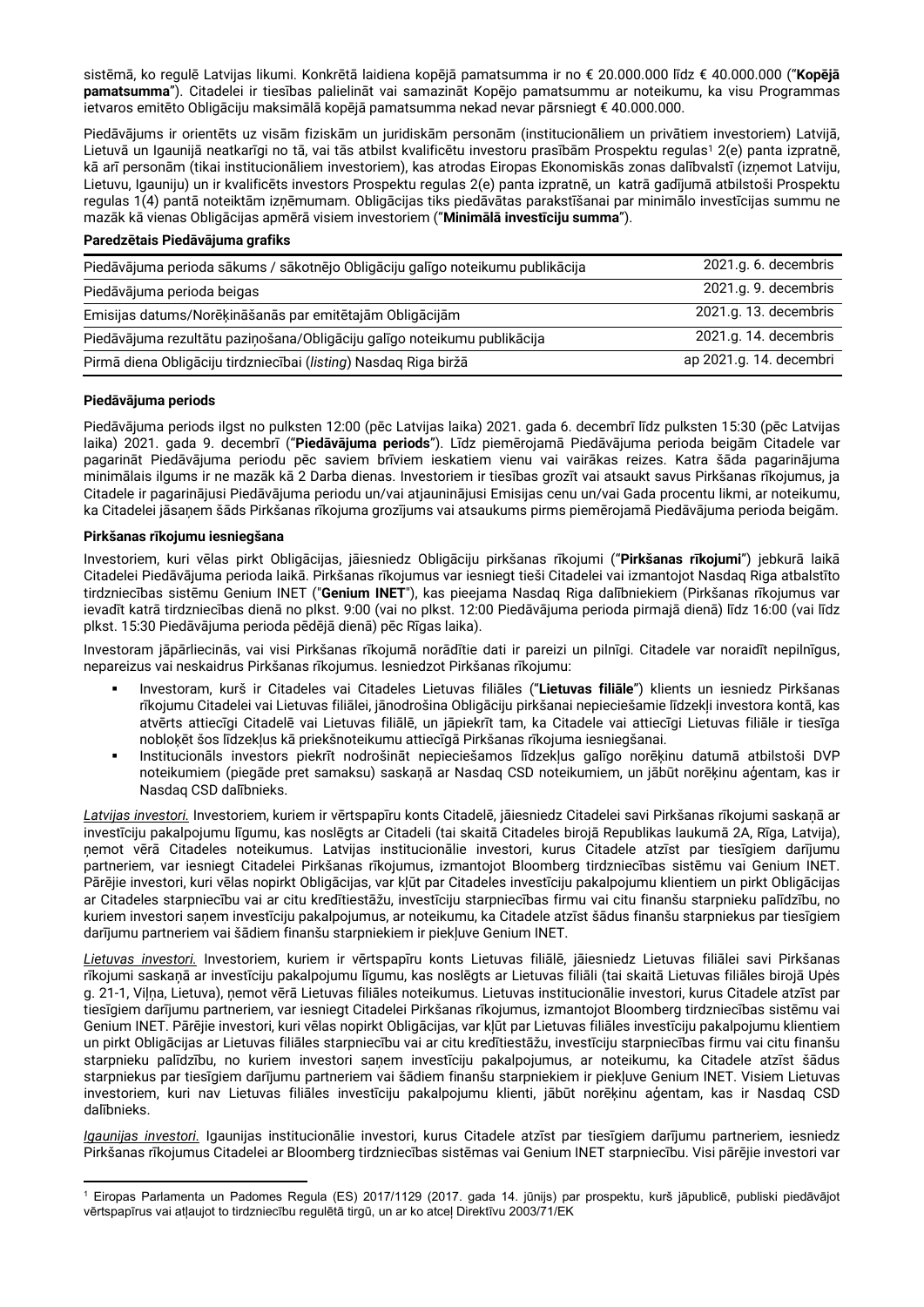pirkt Obligācijas ar citu kredītiestāžu, investīciju starpniecības firmu vai citu finanšu starpnieku palīdzību, no kuriem investori saņem investīciju pakalpojumus, ar noteikumu, ka Citadele atzīst šādus finanšu starpniekus par tiesīgiem darījumu partneriem vai šādiem finanšu starpniekiem ir piekļuve Genium INET. Visiem Igaunijas investoriem, kuri nav Citadeles investīciju pakalpojumu klienti, jābūt norēķinu aģentam, kas ir Nasdaq CSD dalībnieks.

*Pārējie investori Eiropas Ekonomiskajā Zonā* (saistībā ar Obligāciju privātu izvietošanu) Pārējiem investoriem, kuri vēlas pirkt Obligācijas, jāsazinās ar Citadeli (tel.: +371 67010555; e-pasts: broker@citadele.lv (Adresāts: Jurijs Mihailovs)).

### **Pirkšanas rīkojumi un nederīgi Pirkšanas rīkojumi**

Pirkšanas rīkojumā jānorāda kopējais Obligāciju skaits, ko attiecīgais investors pērk, pamatojoties uz pastāvošo Emisijas cenu un Gada procentu likmi Pirkšanas rīkojuma iesniegšanas laikā, un tam jābūt vismaz vienādam ar Minimālo investīciju summu. Visi Pirkšanas rīkojumi ir saistošas un neatsaucamas apņemšanās iegādāties piešķirtās Obligācijas, ar turpmāk norādītajiem izņēmumiem.

Pirkšanas rīkojums nav uzskatāms par derīgu, ja Pirkšanas rīkojumā norādītā pirkuma summa ir mazāka par Minimālo investīciju summu, Pirkšanas rīkojums saņemts pēc Piedāvājuma perioda beigām, Emisijas cena, uz kuras pamata iesniegts Pirkšanas rīkojums, ir zemāka par galīgo Emisijas cenu, kas ir spēkā Piedāvājuma perioda beigās, un/vai Gada procentu likme, uz kuras pamata iesniegts Pirkšanas rīkojums, ir augstāka par galīgo Gada procentu likmi, kas ir spēkā Piedāvājuma perioda beigās. Citadelei nav nekāda pienākuma informēt investorus, ka viņu Pirkšanas rīkojumi ir nederīgi.

### **Piedāvājuma atsaukšana**

Nākamajā Darba dienā pēc Piedāvājuma perioda beigām Citadele nolems, vai turpināt konkrētā Laidiena piedāvājumu vai atsaukt to. Ja Laidiena Piedāvājums ir atsaukts, Citadele paziņos par to tīmekļa vietnē www.cblgroup.com un iesniegs paziņojumu FKTK. Visas pušu tiesības un pienākumi saistībā ar atsaukto Piedāvājumu tiks uzskatītas par izbeigtām no paziņojuma publiskošanas brīža.

### **Piešķiršana**

Ja Citadele nolemj turpināt Laidiena Piedāvājumu, nākamajā Darba dienā pēc Piedāvājuma perioda beigām tiek veiktas šādas darbības:

- a) Citadele pēc saviem brīviem ieskatiem nosaka, kādus Pirkšanas rīkojumus var atzīt par atļautiem Pirkšanas rīkojumiem, un nosaka to izpildes apjomu.
- b) Pēc atļauto Pirkšanas rīkojumu noteikšanas Citadele nosaka precīzu Obligāciju daudzumu, kas piešķirams par katru atļauto Pirkšanas rīkojumu, un tādā veidā nosaka attiecīgā Laidiena galīgo kopējo pamatsummu. Citadele pēc saviem brīviem ieskatiem lemj par galīgo Obligāciju piešķiršanu katram investoram.
- c) Citadelei ir rīcības brīvība jebkādu Pirkšanas rīkojumu noraidīšanai kopumā vai daļēji, jebkādu iemeslu dēļ, ko tā nosaka pēc saviem brīviem ieskatiem, un nevienai personai nav garantēta nekāda Obligāciju skaita saņemšana.
- d) Galīgie noteikumi, kas satur informāciju par galīgo Piedāvājuma periodu, Gada procentu likmi, Emisijas cenu, Emisijas datumu, Dzēšanas datumu un Procentu maksājumu datumiem, attiecīgā Laidiena kopējo pamatsummu un attiecīgajā Laidienā emitējamo Obligāciju galīgo apjomu, tiks publicēti Citadeles tīmekļa vietnē www.cblgroup.com, kā arī iesniegti FKTK.
- e) Pēc tam, kad pabeigta piešķiršana par katru atļauto Pirkšanas rīkojumu, Citadele sniedz katram investoram piešķiršanas paziņojumu. Šis Paziņojums apliecina to, kādā mērā investora iesniegtais Pirkšanas rīkojums ir apmierināts vai noraidīts, galīgo Gada procentu likmi, Emisijas cenu un par Obligācijām maksājamo pirkuma cenu.

### **Norēķini un piegāde**

Norēķini par Obligācijām tiek veikti saskaņā ar principu "piegāde pret samaksu" (DvP) saskaņā ar Nasdaq CSD piemērojamiem noteikumiem. Norēķini jāveic Emisijas datumā. Visas apmaksātās Obligācijas uzskatāmas par emitētām. Neapmaksātās Obligācijas tiek anulētas saskaņā ar Nasdaq Riga piemērojamiem noteikumiem.Ja investors ir atvēris vērtspapīru kontu Citadelē un darbojas ar Citadeles starpniecību Obligāciju pirkšanā, norēķini par Obligācijām tiek veikti saskaņā ar Citadeles un šāda investora noslēgto līgumu noteikumiem un nosacījumiem. Nekādi darījumi nevar sākties, kamēr pilnā apjomā nav veikti norēķini par Obligācijām un tās nav piegādātas.

### **Informācija par Piedāvājuma rezultātiem**

Informācija par katra Laidiena Piedāvājuma rezultātiem tiks publicēta Citadeles tīmekļa vietnē www.cblgroup.com 3 (trīs) Darba dienu laikā pēc Emisijas datuma.

#### **Investoriem paredzamās izmaksas**

Citadele nepiemēros investoriem nekādus izdevumus vai nodokļus saistībā ar Obligāciju emisiju. Tomēr investoriem var būt pienākums segt ar vērtspapīru kontu atvēršanu, Obligāciju turēšanu saistītās izmaksas, kā arī komisijas atlīdzību saistībā ar investora pirkšanas/pārdošanas rīkojumu izpildi vai citām operācijām ar Obligācijām, par ko maksu iekasē kredītiestādes vai investīciju starpniecības firmas.

### **Kādēļ tiek sagatavots šis prospekts?**

Citadele paredz iegūt tīros ieņēmumus no šī Piedāvājuma līdz EUR 40 000 000 apmērā. Citadele izlietos tīros ieņēmumus no Piedāvājuma savas vispārīgās darbības attīstībai un Citadeles normatīvās kapitāla struktūras turpmākai nostiprināšanai, tai skaitā izmantot to kā Citadeles subordinēto kapitālu saskaņā ar CRR un jebkādu citu pastāvošo noteikumu prasībām par 2. līmeņa (Tier 2) kapitālu. Uz šajā laidienā emitētajām Obligācijām neattieksies vienošanās par parakstīšanos uz vērtspapīriem. Līdz šim, pēc Citadeles rīcībā esošajām ziņām, neviena Obligāciju piedāvājumā iesaistīta persona nav būtiski ieinteresēta šajā Obligāciju piedāvājumā un neatrodas interešu konfliktā.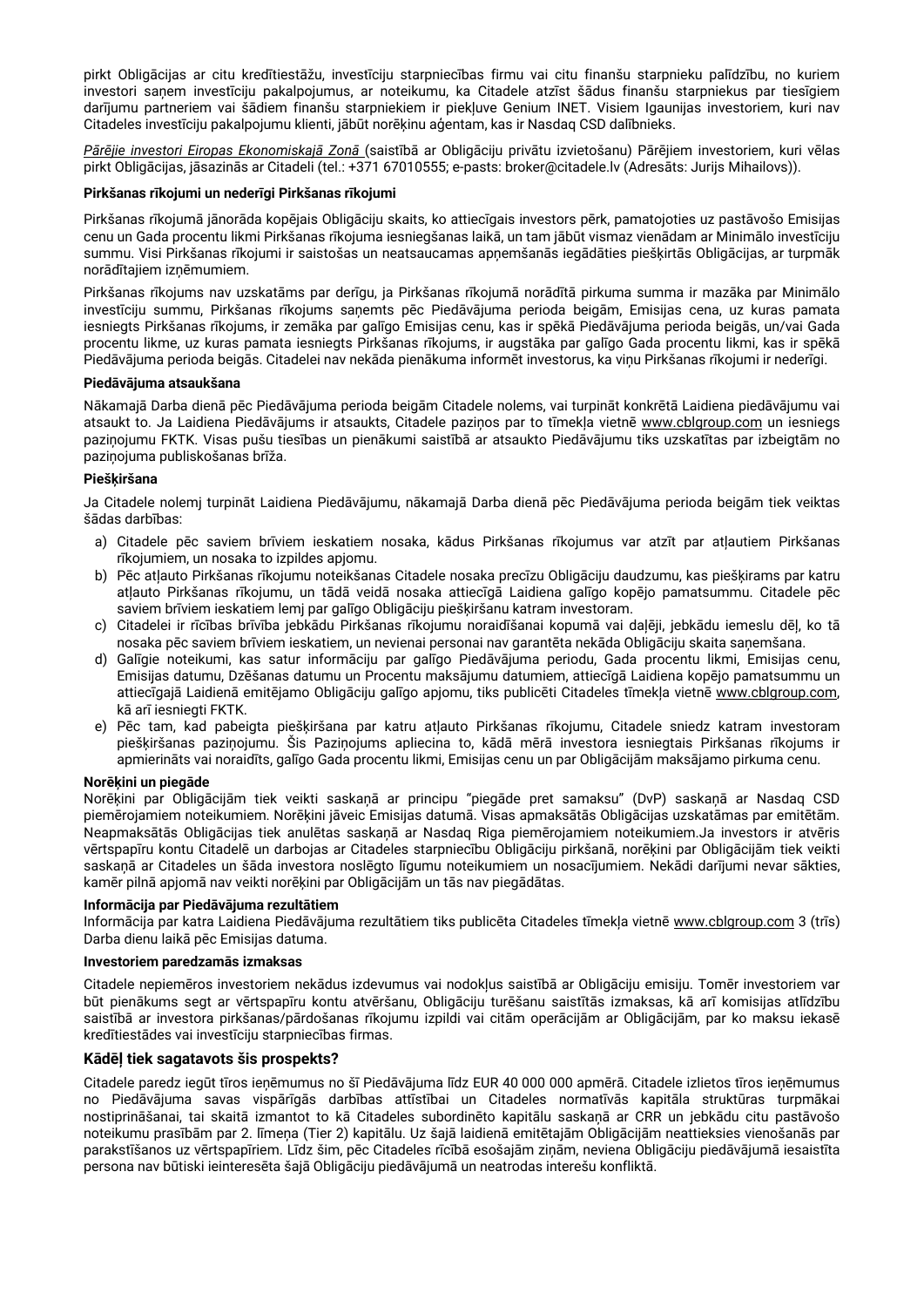# **Priedas [–](#page-24-0) Atskiros Emisijos Santrauka**

# **A. Įvadas ir įspėjimai**

Ši santrauka (toliau – "**Santrauka**") turėtų būti laikoma įvadu į Bazinį Prospektą ir, prieš priimdamas bet kokį sprendimą investuoti į Obligacijas, investuotojas turėtų susipažinti su visu Baziniu Prospektu. Civilinė atsakomybė dėl šios santraukos gali būti taikoma tik tiems asmenims, kurie parengė santrauką, įskaitant bet kokį jos vertimą, tačiau tik tuo atveju, jei santrauka yra klaidinanti, netiksli ar nenuosekli, skaitant ją kartu su kitomis Bazinio Prospekto dalimis arba joje, skaitant kartu su kitomis Bazinio Prospekto dalimis, nepateikiama pagrindinė informacija, kuria siekiama padėti investuotojams svarstant galimybę investuoti į Obligacijas. Investicijos į Obligacijas yra susijusios su riziką ir investuotojas gali prarasti visą ar dalį investuoto kapitalo. Jei investuotojas pareikštų teismui ieškinį dėl informacijos, esančios Baziniame Prospekte, Investuotojui, atsižvelgiant į taikytinus nacionalinės teisės aktus, prieš pradedant teismines procedūras, gali tekti padengti išlaidas dėl Bazinio Prospekto vertimo.

| EUR 5.00 CITADELE BANKA BOND 21-2031. ISIN: LV0000880102<br>("Obligacijos")                                                                                                                                                                                                                                                                                                                                                  |
|------------------------------------------------------------------------------------------------------------------------------------------------------------------------------------------------------------------------------------------------------------------------------------------------------------------------------------------------------------------------------------------------------------------------------|
| AS Citadele bankas yra akcinė bendrovė (latvių kalba – akciju sabiedrība<br>arba AS) registruota Latvijos komerciniame registre, registracijos Nr.<br>40103303559, kurios registruota buveinė yra adresu Republikos aikštė 2A,<br>Ryga, LV-1010, Latvija, telefonas: +371 67010000, el.<br>paštas:<br>info@citadele.lv, interneto svetainės adresas: www.citadele.lv. (toliau -<br>Citadele) LEI kodas 2138009Y59EAR7H1UO97. |
| Latvijos Finansų ir kapitalo rinkos komisija (Latviškai - Finanšu un kapitāla<br>tirgus komisija) (toliau - "FKRK"), Kungu gatvė 1, Riga, LV-1050, Latvija,<br>telefonas: +371 2 651 5221, faksas: +371 67225755, el. paštas: fktk@fktk.lv                                                                                                                                                                                   |
| 2021 m. lapkričio 25 d.<br>2021 m. lapkričio 30 d.                                                                                                                                                                                                                                                                                                                                                                           |
|                                                                                                                                                                                                                                                                                                                                                                                                                              |

# **B. Pagrindinė informacija apie emitentą**

### **Kas yra vertybinių popierių emitentas?**

Citadele yra akcinė bendrovė (latvių kalba – akciju sabiedrība arba AS), įsteigta ir veikianti pagal Latvijos Respublikos įstatymus bei registruota Latvijos komerciniame registre, registracijos Nr. 40103303559 (registracijos datas: 2010 m. birželio 30 d.), kurios registruota buveinė yra adresu Republikos aikštė 2A, Ryga, LV-1010, Latvija. LEI kodas 2138009Y59EAR7H1UO97.

**Verslo apžvalga.** Citadele grupė savo privatiems fiziniams klientams, mažoms ir vidutinėms įmonėms (angl. santrumpa SME) bei verslo klientams siūlo platų bankininkystės paslaugų pasirinkimą. Ji taip pat teikia turto valdymo, gyvybės draudimo, pensijų ir lizingo bei faktoringo paslaugas. Vadovaujantis Finansų Latvijos Asociacija (angl. santrumpa FLA) duomenimis, nuo 2021 m. birželio 30 d. Citadele yra trečia pagal turimų klientų skaičių (virš 405 000), trečia pagal internetine bankininkyste besinaudojančių klientų skaičių (apie 275 000 aktyvių vartotojų), antra pagal mobiliąja bankininkyste besinaudojančių klientų skaičių (apie 176 000 aktyvių vartotojų) bei trečia pagal didžiausią filialų tinklą Latvijoje. Be to, tai pačiai dienai, vadovaujantis FLA paskelbtais duomenis, Citadele Latvijoje bendra paskolų rinkos dalis sudarė 17,4%, indėlių – 18,4% ir viso turto – 18,1%. Citadele yra patronuojanti Citadele grupės įmonė, turinti dukterinį banką Šveicarijoje ir keletą dukterinių įmonių, apimančių finansinių paslaugų įmones. Pagrindinė Citadele grupės rinka yra Baltijos šalys (Latvija, Lietuva ir Estija). Citadele grupei priklauso internetinės ir mobiliosios bankininkystės platformos, kurios yra prieinamos Latvijoje, Lietuvoje ir Estijoje. Jos platinimo tinklą sudaro 20 filialų ir klientų aptarnavimo centrų Latvijoje, 1 filialas Estijoje bei1 filialas ir 5 klientų aptarnavimo padaliniai Lietuvoje.

### **Pagrindiniai akcininkai**

|            | akciju<br>Turimu |                |
|------------|------------------|----------------|
| Akcininkai | skaičius         | Nuosavybė (%)7 |
|            | 39.138.948       | apie 24,95     |
|            | 42.772.216       | apie 27,26     |
|            | 15.597.160       | apie 9.94      |
|            | 15,577,301       | apie 9,93      |
|            | 15,639,924       | apie 9,97      |
|            | 12.297.697       | apie 7,84      |
|            | 15,865,138       | apie 10,11     |

(1) "RA Citadele Holdings, LLC" vienintelis akcininkas yra "Ripplewood Advisors LLC", o naudos gavėjas yra p. Timothy C. Collins. (2) "Delan S.A.R.L" naudos gavėjas yra "Baupost Group, LLC".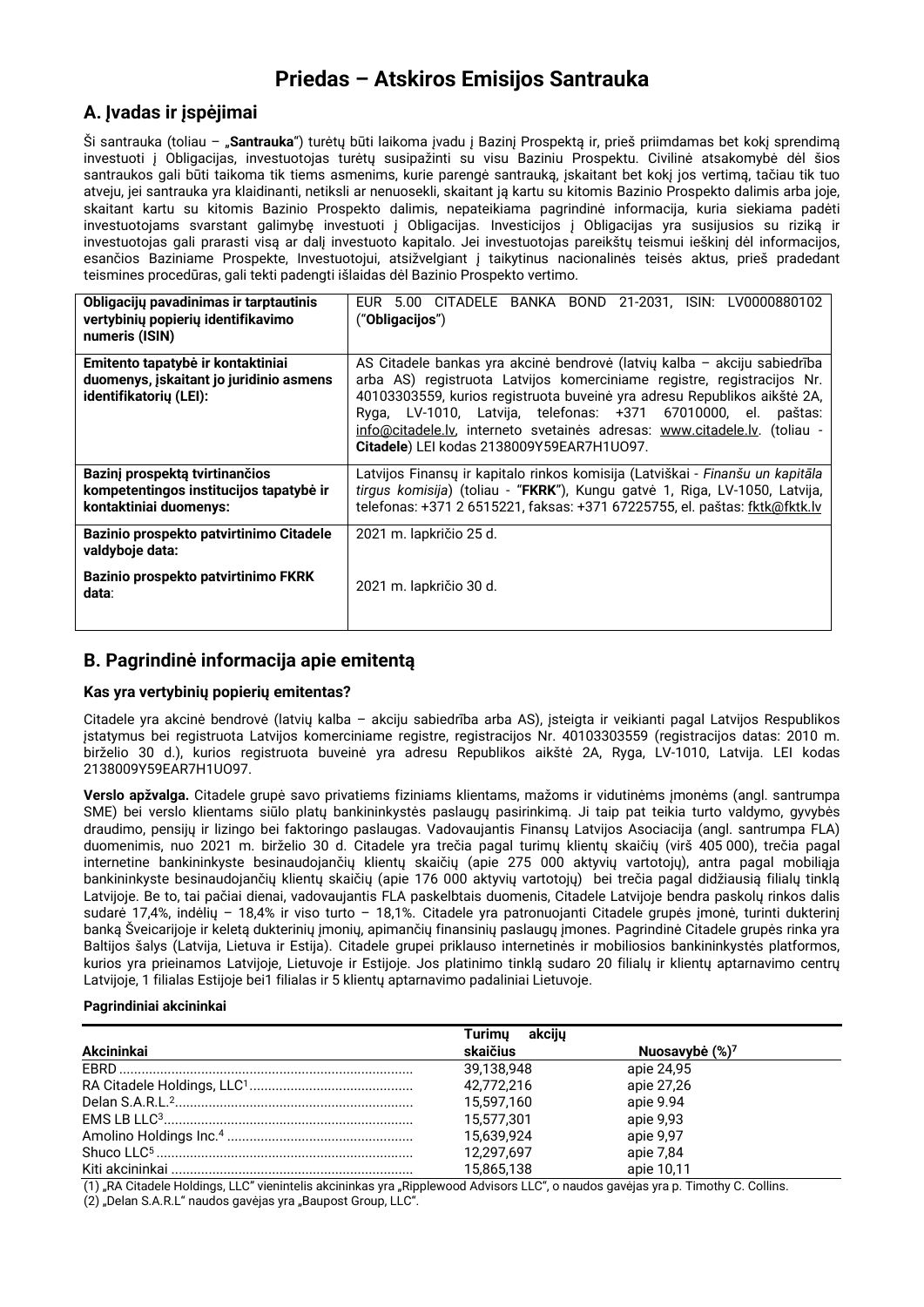- (3) "EMS LB LLC" naudos gavėjais yra p. Edmond M. Safra.
- (4) "Amolino Holdings Inc." naudos gavėjas yra p. James L. Balsilie.
- (5) "Shuco LLC" naudos gavėjas yra p. Stanley S. Shuman.

Nuo šio Bazinio prospekto patvirtinimo dienos Citadele įdiegė ilgalaikio skatinimo planą (toliau – **"LTIP"**, angl. long-term incentive plan) Valdybos nariams, ilgalaikį rotavimo planą (toliau – LTRP, angl. long-term rotation plan) pagrindiniams darbuotojams, o esamos akcininkų nuosavybės procentinės dalies sumažėjimas gali būti iki 10% išleisto Citadele įstatinio kapitalo dešimties metų laikotarpyje. Be to, ateityje Citadele gali išleisti bet kokio tipo vertybinius popierius, kurių teisės, lengvatos ar privilegijos yra labiau palankios nei tos, kurios yra susijusios su esamomis akcijomis.

**Bendrovės valdymas.** Citadele valdymo organai yra Visuotinis akcininkų susirinkimas (VAS), Stebėtojų taryba ir Valdyba, turintis jiems suteiktus įgaliojimus ir atsakomybę pagal Latvijos įstatymus ir įstatus. VAS renka narius Stebėtojų tarybos, kuri yra atsakinga už valdybos veiklos priežiūrą ir narių skyrimą. Valdyba – vykdomasis organas – yra atsakinga už kasdienės Citadeles veiklos valdymą. VAS atsakingas už tokius klausimus kaip bendrovės metinės finansinės atskaitomybės tvirtinimas, sprendimas dėl pelno panaudojimo, steigimo dokumentų keitimo, bendrovės įstatinio kapitalo keitimo, vertybinių popierių išleidimo ir konvertavimo, stebėtojų tarybos narių, auditorių, kontrolierių ir likvidatorių skyrimo ir atšaukimo, taip pat kitus reikalus.

Nuo šio Bazinio prospekto patvirtinimo dienos, Stebėtojų taryba susideda iš: Stebėtojų tarybos pirmininko – Timothy C. Collins, Stebėtojų tarybos pirmininko pavaduotojo – Elizabeth Critchley, ir kitų septynių stebėtojų tarybos narių: James L. Balsillie, Dhananjaya Dvivedi, Lawrence N. Lavine, Klāvs Vasks, Nicholas Haag, Karina Saroukhanian, Sylvia Gansser-Potts. Nuo šio Bazinio prospekto patvirtinimo dienos, Valdyba susideda iš nurodytų septynių narių: Johan Åkerblom, Generalinis direktorius, Valters Ābele, Finansų direktorius, Vladislavs Mironovs, Strategijos direktorius, Uldis Upenieks, Atitikties direktorius, Slavomir Mizak, Technologijų ir vykdomasis direktorius, Vaidas Žagūnis, Komercijos direktorius, Rūta Ežerskienė, Mažmeninės prekybos direktorė, Julija Lebedinska-Litvinova, Rizikos direktorė.

**Nepriklausomi auditoriai.** 2019 m. ir 2020 m. Audituotos konsoliduotos finansinės ataskaitos, taip pat 2021 m. Audituota konsoliduota tarpinė finansinė ataskaita už šešis mėnesius, buvo patikrinta / audituota KPMG Baltics SIA (registracijos numeris: 40003235171, registracijos adresas: Vesetos gatvė 7, Ryga, LV 1013, Latvija). KPMG Baltics SIA yra įtraukta į atestuotų auditorių įmonių registrą, kurį tvarko Latvijos atestuotų auditorių asociacija.

### **Kokia yra pagrindinė finansinė informacija apie emitentą?**

Žemiau lentelėje palyginimo tikslais yra pateikiami apibendrinti pasirinkti istoriniai konsoliduoti Citadele grupės finansiniai duomenys už kiekvienus metus, pasibaigusius 2019 m. gruodžio 31 d. ir 2020 m. gruodžio 31 d., už tarpinius laikotarpius 2021 m. birželio 30 d., 2021 m. rugsėjo 30 d. ir 2020 m. rugsėjo 30 d. "Citadele" grupės pasirinkta istorinė konsoliduota finansinė informacija, pateikta lentelėse, yra paimta iš 2019 m. audituotų konsoliduotų finansinių ataskaitų, 2020 m. audituotų konsoliduotų finansinių ataskaitų, 2021 m. šešių mėnesių audituotos konsoliduotos tarpinės finansinės ataskaitos ir 2021 m. trijų ketvirčių neaudituotos konsoliduotos tarpinės finansinės ataskaitos, kurios yra pateikiamos šio prospekto skyriuje *Grafikų rodyklė.* 

| Citadele grupės pajamų ataskaita                     | 2019      | 9 mėn. 2020 | 2020      | 6 mėn. 2021 | 9 men. 2021 |
|------------------------------------------------------|-----------|-------------|-----------|-------------|-------------|
| EUR, milijonais                                      | audituota | neaudituota | audituota | audituota   | neaudituota |
| Grynosios palūkanų pajamos                           | 84.6      | 50.8        | 67.5      | 53.2        | 80.9        |
| Grynosios komisinių ir paslaugų pajamos              | 30.9      | 22.5        | 30 2      | 16.9        | 26.8        |
| Veiklos pajamos <sup>1</sup>                         | 123.9     | 49.6        | 94.7      | 76.8        | 116.7       |
| Grynieji kredito nuostoliai ir vertės<br>sumažėjimas | -3 7      | $-10.3$     | $-10.5$   |             | -0.1        |
| Grynasis pelnas                                      | 36.5      | 20.5        |           |             |             |

#### **Citadele grupės pajamų ataskaita (pakoreguota dėl pavienių atvejų)**

|                                | 2019      | 9 mėn. 2020 | 2020      | 6 men. 2021 | 9 men. 2021 |
|--------------------------------|-----------|-------------|-----------|-------------|-------------|
| EUR, milijonais                | audituota | neaudituota | audituota | audituota   | neaudituota |
| Veiklos pajamos <sup>(1)</sup> | n/a       | 78.2        | 106.0     | n/a         | n/a         |
| Grynasis pelnas                | n/a       |             | 14.9      | n/a         | n/a         |

\* 9 mėn. 2020 atsižvelgiant į vienkartinius nuostolius, susijusius su mažos tikimybės rizikų apsaugos priemonėmis sumoje (28.6) mln. EUR, įtraukiant į "Grynąsias finansines ir kitas pajamas

\* 12 mėn. 2020 atsižvelgiant į vienkartinius nuostolius, susijusius su uodegos rizikos apsaugos priemonėmis sumoje (28.8) mln. EUR, įtraukiant į "Grynąsias finansines ir kitas pajamas" ir vienkartinį 17,5 mln. eurų pelną iš būstinės pastatų Latvijoje ir Lietuvoje atgalinės nuomos pardavimo.

#### **Citadele Grupės balansas**

| EUR, milijonais     | 2019       | 9 men. 2020  | 2020.      | 6 mėn. 2021 | 9 men. 2021  |
|---------------------|------------|--------------|------------|-------------|--------------|
|                     | audituotas | neaudituotas | audituotas | audituotas  | neaudituotas |
| Iš viso turto       | 3 743      | 4 436        | 4.597      | 4 806       |              |
| Paskolos klientams  | 568        |              | 541        | 457         | -602         |
| Klientų indėliai    | 3.290      | 3.542        | 3.671      | 3 798       | 3.893        |
| Akcininkų kapitalas | 341        |              |            |             | 388          |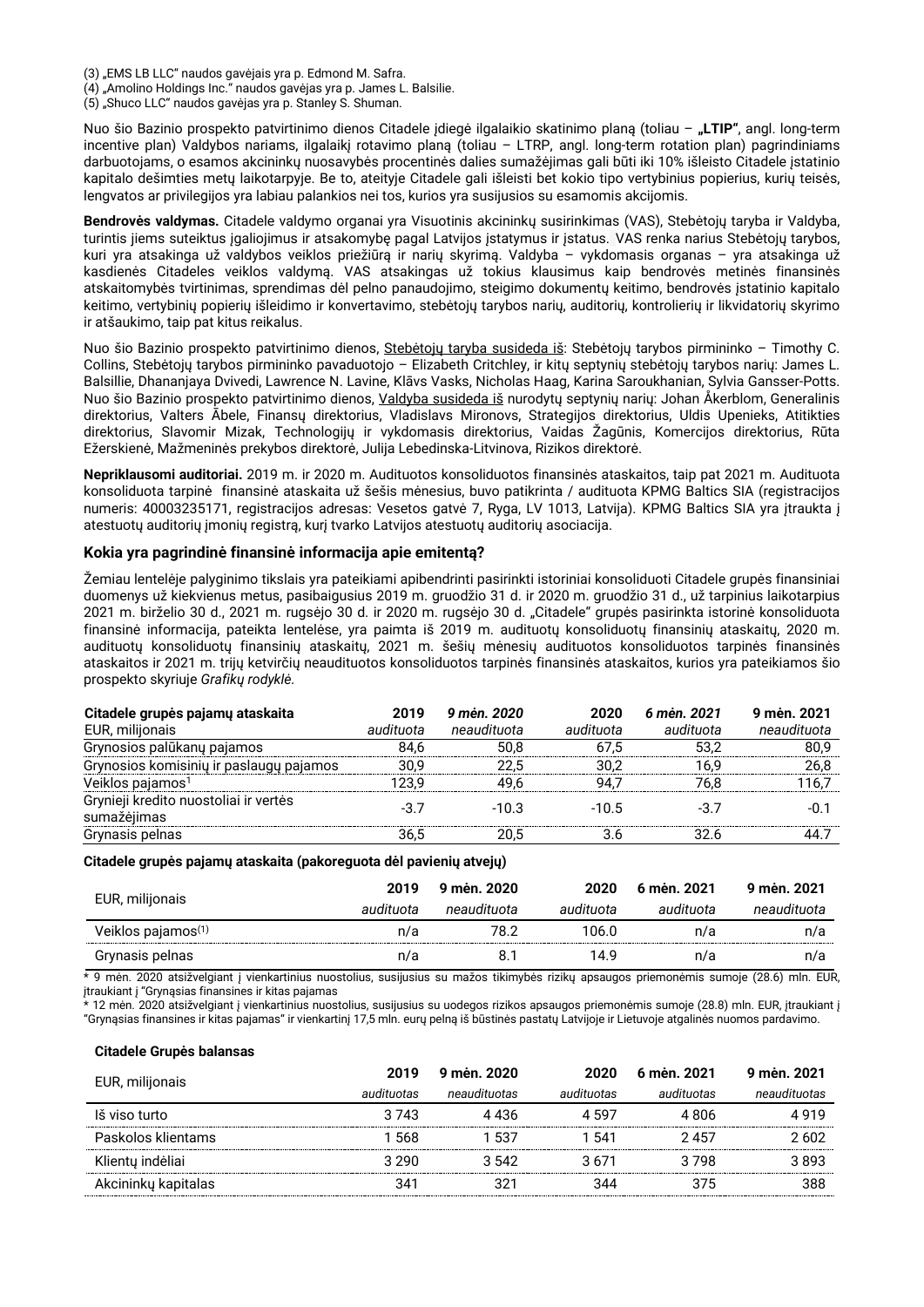| Subordinuota skola                                                                                                 |       |       |       |       |       |
|--------------------------------------------------------------------------------------------------------------------|-------|-------|-------|-------|-------|
| Paskolų ir indėlių santykis (6)                                                                                    |       |       |       | 65%   |       |
| 3 pakopos viešų paskolų koeficientas,<br>bruto                                                                     | 4 ጸ%  | 37%   | 3.5%  | 3.4%  |       |
| Ivaio<br>bendrojo nuosavo<br>kapıtalo<br>koeficientas, pereinamasis<br>(CET1)<br>(iskaitant laikotarpio rezultata) | 18.8% | 18.7% | 22 1% | 16.7% | 16 4% |
| Bendro kapitalo pakankamumo rodiklis<br>(CAR).<br>(iskaitant)<br>pereinamasis<br>laikotarpio rezultata)            | 22.2% | 22.2% | 26 በ% | 19 4% | 19 በ% |
| Sverto koeficientas, pereinamasis<br>(iskaitant laikotarpio rezultata)                                             | 8.80% | 7 1በ% | 7 4በ% |       | .6በ%  |

Audito ataskaitoje nėra jokių sąlygų, susijusių su audituota finansine ataskaita.

### **Kokios yra pagrindinės rizikos, būdingos emitentui?**

*Citadele grupei gali nepavykti sėkmingai įgyvendinti savo verslo strategijos*. Jeigu Citadele Grupė neįgyvendins savo strategijos pilnai ar iš dalies, Citadele Grupė gali būti nepajėgi toliau plėsti savo verslo ir net jeigu strategija bus sėkminga, nėra jokios garantijos, kad sėkmingas Citadele Grupės verslo strategijos įgyvendinimas pagerins Citadele Grupės pelningumą ar veiklos efektyvumą tokia apimtimi, kokia Citadele Grupė pageidauja pagerinti strategiją.

*Citadele gali netinkamai įvertinti kredito riziką ir savo vertybinių popierių užstato vertę.* Bet koks Citadele Grupės nesugebėjimas tiksliai įvertinti savo paskolų portfelio kredito kokybės arba su ja susijusio užstato vertės ar vykdytinumo gali turėti reikšmingą neigiamą poveikį Citadele verslui, perspektyvoms, finansinei būklei, veiklos rezultatams ar pinigų srautams.

*Citadele Grupei kyla rizika, kad sandorio šalis nevykdys įsipareigojimų, atsirandančių, pavyzdžiui, sudarant apsikeitimo sandorius ar kitas išvestinių finansinių priemonių sutartis, pagal kurias kitos sandorio šalys turi finansinių įsipareigojimų atlikti mokėjimus Citadele Grupei.* Vienos ar kelių finansinių paslaugų įstaigų įsipareigojimų nevykdymas arba net susirūpinimas dėl finansinio atsparumo gali sukelti sistemines likvidumo problemas arba kitų finansų įstaigų nuostolius ar įsipareigojimų nevykdymą, o tai gali turėti esminės ir neigiamos įtakos Citadele Grupės verslui, perspektyvoms, finansinei būklei, veiklos rezultatams ar pinigų srautams.

*Citadele Grupės veiklą, perspektyvas, finansinę būklę, veiklos rezultatus ar pinigų srautus gali paveikti likvidumo rizika.* Bet koks turimo Citadele klientų likvidumo sumažėjimas, Citadele Grupės nesugebėjimas pritraukti ir išlaikyti pakankamai klientų indėlių arba nesugebėjimas gauti papildomų finansavimo šaltinių palankiomis palūkanų normomis gali turėti esminės neigiamos įtakos Citadele Grupės verslui, perspektyvoms, finansinei būklei, veiklos rezultatams ar pinigų srautams.

*Citadele Grupei kyla veiklos rizika.* Citadele Grupei kyla rizika, kad vidaus procesai visiškai arba iš dalies neatitiks galiojančių įstatymų, privalomų išorinių ir vidaus reguliavimų. Tai gali atsirasti dėl įvairių veiksnių, įskaitant Citadele darbuotojų veiksmus, netinkamą sistemos veiklą, vidaus procesų pažeidimus, trečiųjų šalių veiksmus ir kitas išorines sąlygas, pavyzdžiui, potvynius, gaisrus ir pandemijas. Citadele Grupė susiduria su savo klientų, tiekėjų ir trečiųjų šalių, pavyzdžiui, kibernetinių nusikaltėlių, sukčiavimu, taip pat darbuotojų sukčiavimu ar netinkamu elgesiu*.* 

*Citadele Grupės verslas gali būti neigiamai paveiktas, jei jis negalės įvykdyti minimalaus nuosavų lėšų ir tinkamų įsipareigojimų (MREL) reikalavimo pagal BRRD.* MREL tinkamų įsipareigojimų išleidimas gali turėti esminės neigiamos įtakos Citadele grupės veiklai, perspektyvoms, finansinei būklei, veiklos rezultatams ar pinigų srautams. Bet koks Citadele nesilaikymas MREL reikalavimų taip pat gali turėti esminės neigiamos įtakos Citadele Grupės verslui, finansinėms sąlygoms ir veiklos rezultatams.

*Citadele Grupės priemonės, kuriomis siekiama laikytis kovos su pinigų plovimu, kovos su terorizmo finansavimu ir platinimu, kovos su kyšininkavimu ir sankcijų reguliavimo, gali būti neveiksmingos visais reikšmingais aspektais.* Baltijos šalyse vietinė reguliavimo aplinka, taip pat, priežiūra ir vykdymas AML, CTF ir sankcijų srityse pastaraisiais metais tapo žymiai griežtesni. Citadele Grupei gali būti skirtos didelės baudos, sankcijos ir/ar gali būti pakenkta Citadele Grupės reputacijai ir netgi gali sutrikti verslas dėl bet kokio Citadele Grupės nesugebėjimo visiškai įgyvendinti veikiančių AML, CTF, CPF, kovos su kyšininkavimu ir/ar sankcijų procedūrų arba dėl nesilaikymo visų atitinkamų Latvijos, ES ar kitų įstatymų ar teisės aktų, susijusių su AML, CTF, CPF, kova su kyšininkavimu ir sankcijomis.

*Citadele Grupė gali būti teisminių, administracinių ar kitų procesų ar tyrimų subjektas.* Citadele Grupė gali būti teisminio proceso subjektas, kai jos klientai, darbuotojai, akcininkai ar kiti asmenys kreipiasi su privačiais ieškiniais, administracine tvarka, teisės aktų nustatyta tvarka ar kituose teisminiuose procesuose. Citadele grupę ateityje gali tirti reguliavimo institucijos ir/ar vyriausybinės institucijos jurisdikcijose, kuriose ji vykdo veiklą. Citadele taip pat gali būti reguliarių audito patikrinimų, atliekamų atitinkamų Baltijos bankų reguliavimo institucijų, taip pat išorės auditorių, objektas. Bet kokių bylinėjimosi ar panašių procesų, tyrimų ar veiksmų atsiradimas gali turėti esminės neigiamos įtakos Citadele Grupės verslui, perspektyvoms, finansinei būklei, veiklos rezultatams ar pinigų srautams.

*Citadele grupei gali grėsti reputacijos rizika.* Reputacijos rizika, visų pirma, gali būti siejama su kitų rizikų, tokių kaip veiklos, strateginė ar atitikties rizika, materializavimu. Bet koks Citadele grupės reputacijos pablogėjimas klientų, verslo partnerių,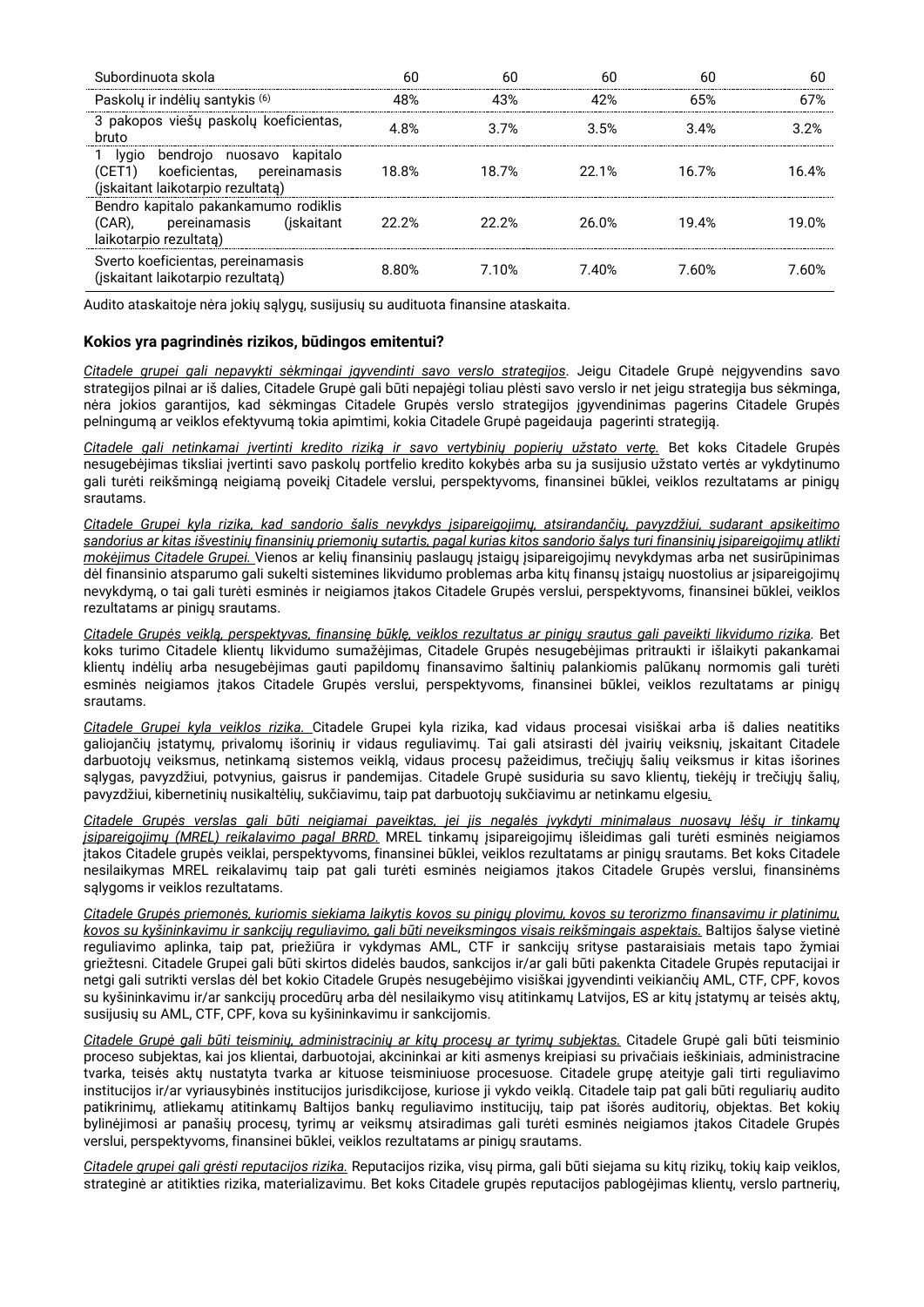savininkų, darbuotojų, investuotojų ar priežiūros institucijų akyse gali turėti esminės neigiamos įtakos Citadele grupės veiklai, finansinei būklei ir veiklos rezultatams.

*COVID-19 protrūkis neigiamai paveikė pasaulio, Latvijos ir Baltijos šalių ekonomiką bei finansų rinkas ir gali toliau trikdyti ir/ar kitaip neigiamai paveikti Citadele grupės ir (arba) jos klientų veiklą.*

# **C. Pagrindinė informacija apie vertybinius popierius**

### **Kokie pagrindiniai vertybinių popierių požymiai?**

Obligacijos yra laisvai perleidžiamos, nekonvertuojamos, neužtikrintos ir negarantuotos, subordinuotos obligacijos eurais, kurių trukmė (išpirkimo data) yra iki 10 metų ir kurioms taikomos fiksuotos 5% per metus palūkanos (toliau – "**Metinė palūkanų norma**"), kurios reikškia neužtikrintus, negarantuotus, subordinuotus Citadele mokėjimo įsipareigojimus Obligacijų turėtojams (toliau - "**Obligacijų turėtojai**"). Kiekvienos Obligacijos nominali vertė yra ne 10,000 eurų. Obligacijos emisijos kaina yra lygi 100% Obligacijos nominaliosios vertės (toliau - "**Emisijos kaina**"). Citadele turi teisę savo nuožiūra vieną ar kelis kartus pakeisti Emisijos kainą iki galiojančio Obligacijų pasiūlymo laikotarpio pabaigos ir paskelbti atnaujintą Emisijos kainą.

Obligacijos yra nematerialūs skolos vertybiniai popieriai, apskaitomi savininko vardu ir registruoti vertybinių popierių atsiskaitymo sistemoje Nasdaq CSD SE, registracijos numeris: 40003242879, (toliau -"**Nasdaq CSD**"), kurio veikla yra reguliuojama Latvijos įstatymų.

**Palūkanos.** Obligacijoms bus taikoma fiksuota metinė palūkanų norma ("Metinė palūkanų norma"), kuri bus vienoda kiekvienais metais iki 2031 m. gruodžio 13 d. (toliau – "Išpirkimo data") arba iki Išankstinio Išpirkimo Datos. Citadele turi teisę savo nuožiūra vieną ar kelis kartus pakeisti Metinę palūkanų normą iki galiojančio Obligacijų pasiūlos laikotarpio pabaigos ir paskelbti atnaujintą metinę palūkanų normą. Obligacijų palūkanos bus mokamos du kartus per metus, t. y. gruodžio 13 d. ir birželio 13 d. kasmet, ir bus apskaičiuojamos nuo bendros atitinkamos serijos Obligacijų pagrindinės sumos nuo išleidimo dienos iki pirmiau įvykusios – Išpirkimo dienos ar Išankstinio Išpirkimo Dienos. Obligacijų palūkanos skaičiuojamos padalinus faktinį dienų skaičių, įeinančių į atitinkamą palūkanų periodą iš 365 (ar, keliamųjų metų atveju – 366), t. y. taikoma "faktu / faktine" TKRA (ICMA) bazė. Laukiamas siūlomų Obligacijų pajamingumas iki išpirkimo, remiantis galutine Obligacijų Emisijos kaina ir galutine Metine palūkanų norma, bus nurodytas Galutinėse sąlygose, kurios bus paskelbtos po Obligacijų paskirstymo investuotojams.

**Obligacijų išpirkimas.** Visos Obligacijos bus grąžintos nominalia verte Išpirkimo dieną arba Išankstinio išpirkimo dieną. Jei Citadele pratęsia Obligacijų pasiūlos laikotarpį, galutinė Išpirkimo data Citadele bus pakeista proporcingai Obligacijų pasiūlos laikotarpio pratęsimo trukmei ir nurodyta Galutinėse sąlygose, kurios bus paskelbtos po Obligacijų paskirstymo investuotojams. Citadele turi teisę išpirkti Obligacijas už jų nominalią vertę prieš Išpirkimo dieną arba prieš pasibaigiant 5 metų laikotarpiui nuo Išleidimo dienos, apie tai įspėjusi Obligacijų turėtojus ne vėliau kaip prieš 30 (trisdešimt) dienų, jeigu galiojantys įstatymai ir taisyklės leidžia tokį išankstinį išpirkimą ir jei laikomasi visų atitinkamų teisinių reikalavimų, įskaitant visus reikalingus kompetentingų institucijų patvirtinimus, leidimus ir sutikimus tokiam išankstiniam išpirkimui. Jei Citadele nusprendžia pasinaudoti teise išpirkti Obligacijas anksčiau laiko iki Išpirkimo datos, Citadele nurodo ir praneša datą, kurią Obligacijos bus išpirktos (toliau – **Išankstinio išpirkimo data**). Obligacijų savininkai jokiomis aplinkybėmis neturi teisės reikalauti išankstinio Obligacijų išpirkimo prieš Išpirkimo datą.

**Obligacijų suteikiamos teisės.** Vienintelės Obligacijų turėtojų teisės, kylančios iš Obligacijų, yra teisė į Obligacijų išpirkimą Išpirkimo dieną ir teisė gauti palūkanas, atsižvelgiant į šių teisių ribojimus kaip nurodyta šiose Obligacijų bendrosiose sąlygose. Obligacijų turėtojai neturi teisės reikalauti delspinigių ar kitų baudų, jeigu Citadele vėluotų atlikti mokėjimus, susijusius su Obligacijomis. Obligacijų turėtojai naudojasi Obligacijų suteikiamomis teisėmis pagal Obligacijų bendrąsias sąlygas, taikomas Galutines sąlygas bei Latvijos įstatymus. Obligacijose nėra nuostatų, skirtų apsaugoti Obligacijų turėtojus nuo Citadele kreditingumo sumažėjimo.

Citadele neturės privalomų "Kontrolės pasikeitimo" įsipareigojimų dėl Obligacijų, o investuotojai į Obligacijas neturės "Kontrolės pasikeitimo" apsaugos. Nebus jokių "Neigiamo įkeitimo" ar "Kryžminio įsipareigojimų neįvykdymo" įsipareigojimų, įpareigojančių Citadele Obligacijų atžvilgiu, o investuotojai į Obligacijas neturės "Neigiamo įkeitimo" arba "Kryžminio įsipareigojimų neįvykdymo" apsaugos. Įsigydami Obligacijas, kiekvienas Obligacijų turėtojas ir tikrasis savininkas sutinka laikytis nuostatų, susijusių su įskaitymo atsisakymu. Visi Citadele mokėjimai, susiję su Obligacijomis, yra apskaičiuojami ir apmokami be įskaitymo ar priešpriešinių reikalavimų.

**Eiliškumas ir subordinacija.** Obligacijos yra visais laikais subordinuotos visų nesubordinuotų reikalavimų į Citadele atžvilgiu (aiškumo dėlei, Obligacijos nėra subordinuotos reikalavimų, kurie subordinuoti Obligacijų, atžvilgiu ar šių reikalavimų ir Obligacijų eiliškumas yra vienodas), o Citadele įsipareigojimai pagal Obligacijas yra subordinuoti įsipareigojimai kaip tai numatyta Latvijos kredito įstaigų įstatyme. Iš Obligacijų gautas pajamas Citadele naudos bendrai verslo plėtrai ir Citadele reguliuojamojo kapitalo struktūrai toliau stiprinti ir kaip subordinuotą kapitalą, taigi Obligacijos bus pripažintos 2 lygio nuosavo kapitalo instrumentais, kaip tai apibrėžta Kapitalo reikalavimų reglamente (angl. santrumpa CRR) ar kitose taikomose taisyklėse.

Obligacijų subordinavimas reiškia, kad Citadelei esant nemokiai ar likviduojamai, visi Obligacijų pagrindu kylantys reikalavimai bus tenkinami tik pilnai patenkinus nesubordinuotus reikalavimus į Citadele, tačiau prieš tenkinant Citadele akcininkų reikalavimus, kurie yra reiškiami kaip akcininkų reikalavimai remiantis taikytinais teisės aktais. Citadelei esant nemokiai ar likviduojamai, Obligacijų savininkai turės teisę gauti mokėjimus pagal Obligacijas tik pilnai patenkinus nesubordinuotus reikalavimus į Citadele, išskyrus Citadele akcininkų reikalavimus, kuriuos jie reikštų kaip akcininkai. Pasirašydami Obligacijas, visi investuotojai besąlygiškai ir neatšaukiamai sutinka su tokia reikalavimų, kylančių Obligacijų pagrindu, subordinacija.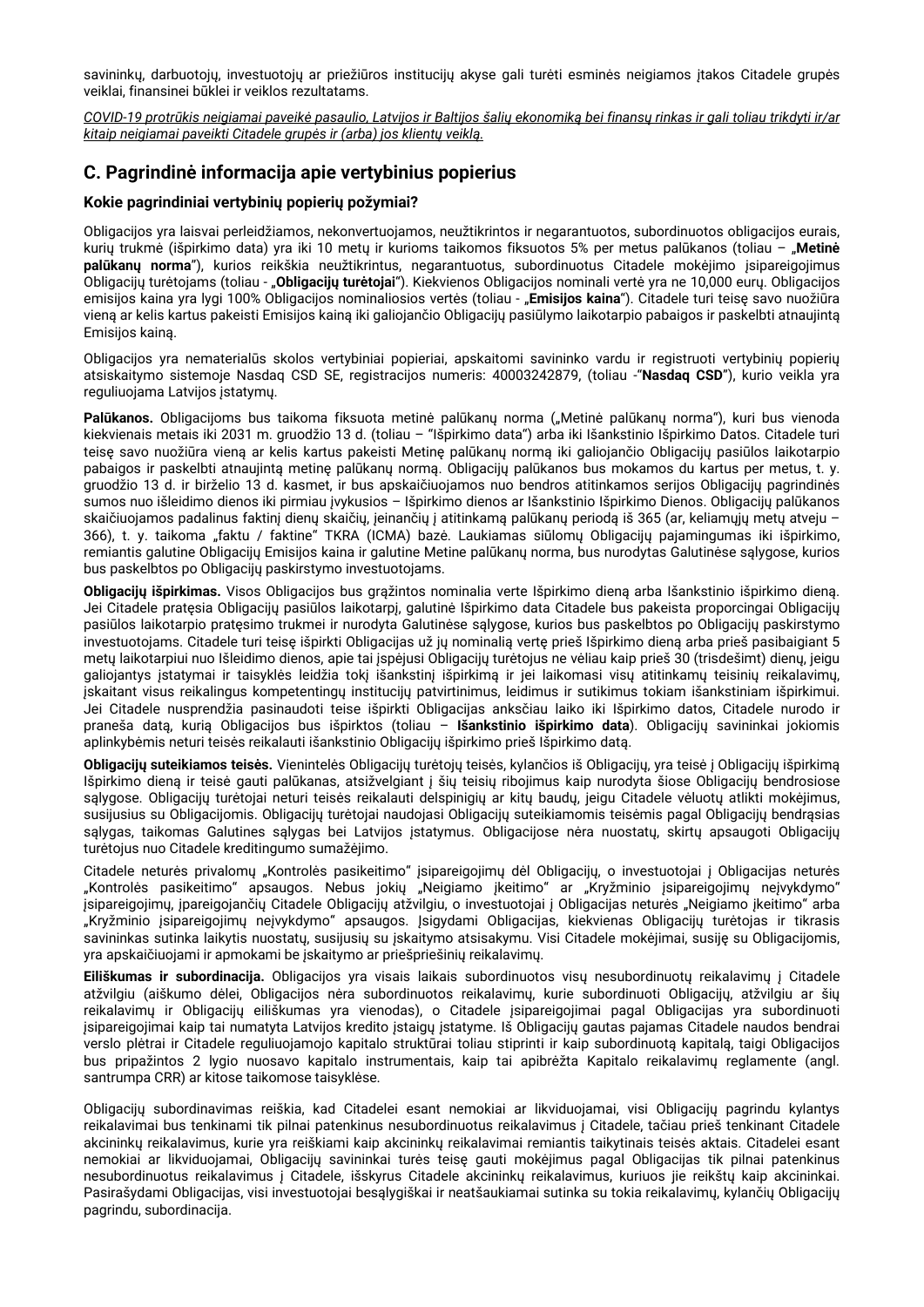Jeigu nėra inicijuotos nemokumo ar likvidavimo procedūros, Citadele tenkins visus Obligacijų pagrindu kylančius reikalavimus pagal Obligacijų bendrąsias sąlygas, taikytinas Galutines sąlygas ir įstatymus. Prašome atkreipti dėmesį, kad patenkinus visus nesubordinuotus reikalavimus, gali nelikti lėšų Obligacijų turėtojų reikalavimams tenkinti.

**Perleidimas.** Obligacijos yra laisvai perleidžiamos ir valdomos be apribojimų. Tačiau parduodant ir perleidžiant Obligacijas gali būti taikomi apribojimai perleidėjui ir įgijėjui pagal atitinkamos jurisdikcijos įstatymus. Obligacijos negali būti siūlomos, parduodamos, perparduodamos, perleidžiamos ar pristatomos tokiose šalyse ar jurisdikcijose, ar tokiomis sąlygomis, kurioms esant toks siūlymas, pardavimas, perpardavimas ar perleidimas būtų neteisėtas, ar būtų reikalaujama taikyti papildomas priemones, nei taikomos Citadele pagal Latvijos įstatymus, įskaitant, jei taikoma, Jungtines Amerikos Valstijas.

### **Kur bus prekiaujama vertybiniais popieriais?**

Paraiška teikiama Nasdaq Riga AS, registracijos numeris: 40003167049 ("**Nasdaq Ryga**") dėl kiekvienos Obligacijų emisijos / dalies įtraukimo Nasdaq Ryga Baltijos obligacijų sąrašą ir prekybos, remiantis Nasdaq Ryga reikalavimais ne vėliau kaip per 3 (tris) mėnesius nuo atitinkamos dalies išleidimo dienos. Prekyba bus pradėta per vieną mėnesį nuo aukščiau minėtos paraiškos pateikimo dienos.

### **Kokios yra pagrindinės rizikos, susijusios su vertybiniais popieriais?**

*Obligacijos gali nebūti tinkama investicija visiems investuotojams. Kiekvienas* potencialus investuotojas į Obligacijas turi įvertinti šios investicijos tinkamumą, atsižvelgdamas į savo aplinkybes. Potencialus investuotojas neturėtų investuoti į Obligacijas, nebent investuotojas turi patirties (pats arba su atitinkama profesionalių konsultantų pagalba), reikalingos įvertinti, kaip kintančių sąlygų poveikį Obligacijoms, galimą poveikį tokių Obligacijų vertei ir kokią įtaką ši investicija turės visam potencialaus investuotojo investicijų portfeliui.

*Kredito rizika.* Investicija į Obligacijas yra susijusi su kredito rizika, o tai reiškia, kad Citadele gali tinkamai ir laiku neįvykdyti savo įsipareigojimų, kylančių iš Obligacijų.

*Citadele įsipareigojimai pagal Obligacijas yra subordinuoti įsipareigojimai, kurie yra neužtikrinti ir negarantuoti.* Obligacijos yra subordinuotos visų nesubordinuotų reikalavimų Citadele atžvilgiu, tačiau ne tų reikalavimų, kurie yra subordinuoti Obligacijų atžvilgiu arba kurie yra lygiaverčiai Obligacijoms. Subordinacija gali turėti reikšmingos neigiamos įtakos Citadeles gebėjimui vykdyti visus įsipareigojimus, kylančius iš Obligacijų. Obligacijų turėtojai visada bus neužtikrinti Citadele kreditoriai.

*Obligacijos gali būti išpirktos anksčiau laiko Citadele iniciatyva.* Jei Citadele pasinaudos išankstinio išpirkimo teise, investicijos į Obligacijas grąžos norma gali būti mažesnė nei iš pradžių tikėtasi, o Obligacijų rinkos vertė gali būti didesnė nei išankstinio išpirkimo suma išpirkimo metu.

*Pasiūlymas gali būti atšauktas*. Nors Citadele sieks užtikrinti, kad visų dalių Pasiūlymas būtų sėkmingas, "Citadele" negali užtikrinti, kad visų dalių Pasiūlymas bus sėkmingas ir kad investuotojai gaus jų pasirašytas obligacijas.

*Ateityje atitinkama pertvarkymo institucija Obligacijoms gali taikyti gelbėjimo ir nuostolių mažinimo sprendimo priemonę ir privalomas naštos pasidalijimo priemones, skirtas prevencinei kapitalo paramai teikti, dėl kurių jos gali būti visiškai nurašytos.* Pagal Latvijos pertvarkymo įstatyma atitinkamai pertvarkymo institucijai buvo suteikti įgaliojimai, įskaitant gelbėjimo ir nuostolių padengimo priemonę, kurią naudojant kredito įstaiga, kuriai taikoma pertvarka, gali būti rekapitalizuota nurašant arba konvertuojant įsipareigojimus į paprastąsias akcijas. Gelbėjimo ir nuostolių mažinimo priemonė gali būti taikoma kaip vienintelė pertvarkymo priemonė arba kartu su kitomis pertvarkymo priemonėmis, kurias atitinkama pertvarkymo institucija gali taikyti žlungančios kredito įstaigos pertvarkymo atveju. Obligacijai gali būti taikoma minėta gelbėjimo ir nuostolių mažinimo priemonė. Taigi, jei Citadele ateityje bus taikomos pertvarkymo priemonės, FKRK pritaikius gelbėjimo ir nuostolių mažinimo priemonę obligacijų vertė gali būti nurašyta (iki nulio). Be to, obligacijos gali būti keičiamos arba joms gali būti netaikomos Bendrosios obligacijų sąlygų nuostatos, įskaitant pagrindinės sumos ar bet kokių mokėtinų už Obligacijas palūkanų, išpirkimo datos ar bet kokių kitų datų, kuriomis gali būti daromi mokėjimai, pakeitimą, taip pat, mokėjimų sustabdymą tam tikram laikotarpiui.

*Įstatymų ar administracinės praktikos pakeitimai gali kelti riziką.* Latvijos įstatymai (įskaitant, bet neapsiribojant, mokesčių įstatymus) ir teisės aktai, reglamentuojantys Obligacijas, gali keistis per Obligacijų galiojimo laiką, gali būti priimti nauji teismo sprendimai ir pasikeisti administracinė praktika. Dėl nepalankių mokesčių režimo pasikeitimų, taikomų atliekant sandorius su Obligacijomis arba gaunant palūkanų ar pagrindinės sumos mokėjimus pagal Obligacijas, gali padidėti Obligacijų turėtojų mokesčių našta ir tai gali turėti neigiamos įtakos investicijų į Obligacijas grąžos normai.

*Anksčiau nebuvo Obligacijų prekybos rinkos, Citadele gali neturėti galimybės įtraukti obligacijų į Nasdaq Riga biržą, Obligacijos gali būti išbrauktos iš Nasdaq Riga arba prekyba Obligacijomis gali būti sustabdyta, taip pat aktyvi ir likvidi obligacijų rinka gali nesivystyti.*

### **D. Pagrindinė informacija apie vertybinių popierių siūlymą visuomenei ir įtraukimą į prekybą reguliuojamoje rinkoje**

### **Kokiomis sąlygomis ir tvarka galima investuoti į šiuos vertybinius popierius?**

Citadele sukūrė 40,000,000 eurų vertės Ketvirtąją Neužtikrintų Subordinuotų Obligacijų Programą (toliau – "**Programa**") aprašytą Baziniame prospekte, pagal kurią Citadele, laikydamasi visų susijusių įstatymų ir kitų teisės aktų, gali leisti ir platinti Latvijoje, Lietuvoje ir Estijoje laikas nuo laiko vienoje ar keliose serijose (toliau - "**Serijos**") nekonvertuojamas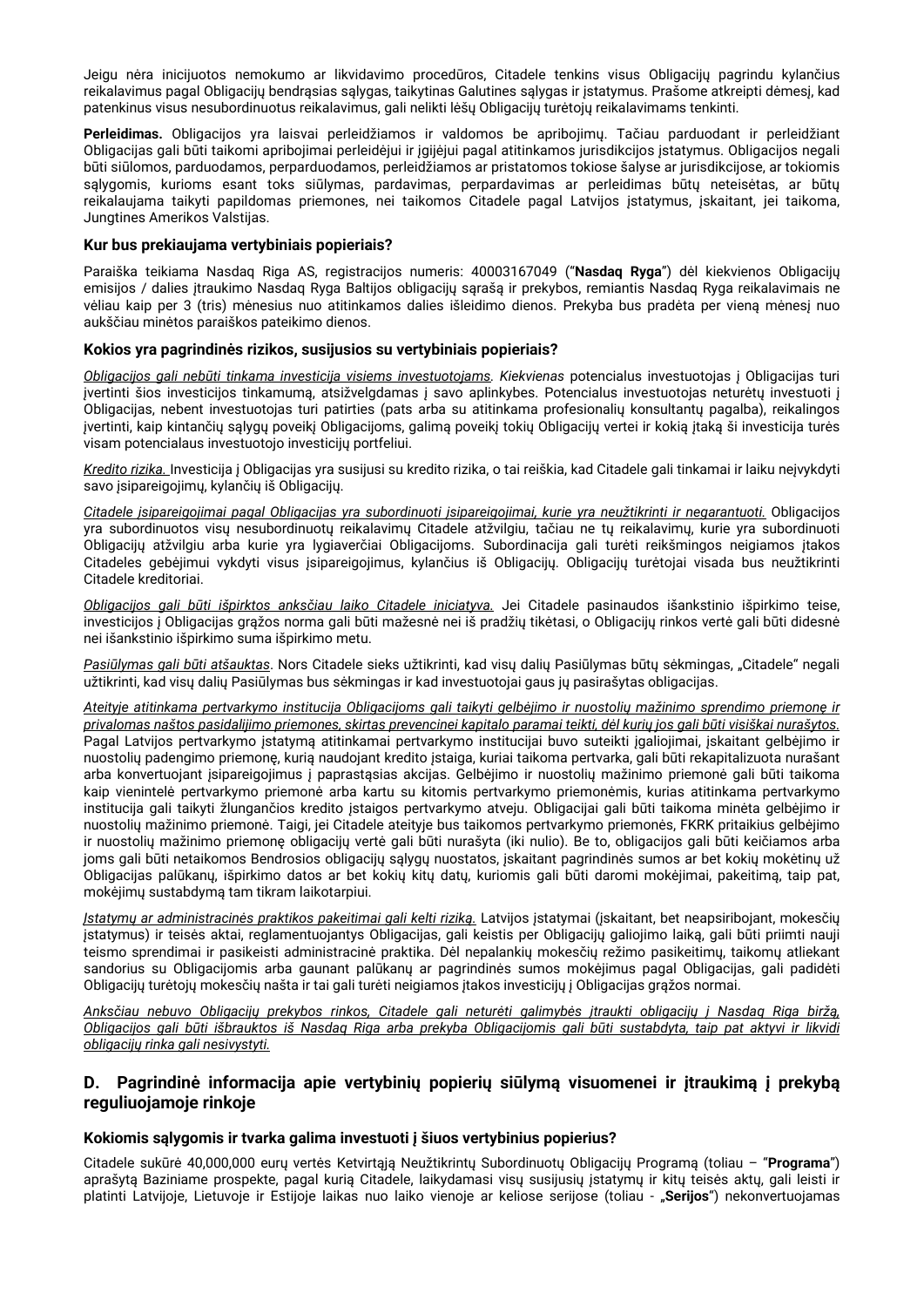neužtikrintas ir negarantuotas subordinuotosias Obligacijas. Obligacijos bus įtrauktos į apskaitą Nasdaq CSD vertybinių popierių atsiskaitymų sistemoje, reguliuojamoje Latvijos įstatymo. Bendra pagrindinė konkrečios Obligacijų dalies suma yra nuo 20, 000, 000 eurų iki 40, 000, 000 eurų (toliau - "**Bendra pagrindinė suma**"). Citadele turi teisę padidinti arba sumažinti Bendrą pagrindinę sumą, su sąlyga, kad maksimali bendra visų pagal šią Programą išleistų Obligacijų nominali vertė bet kuriuo metu neviršija 40, 000, 000 eurų.

Pasiūlymas yra skirtas visiems fiziniams ir juridiniams asmenims (instituciniams ir mažmeniniams investuotojams) Latvijoje, Lietuvoje ir Estijoje, nepriklausomai nuo to, ar jie kvalifikuotini kaip kvalifikuoti investuotojai, kaip tai apibrėžta Prospekto reglamento<sup>1</sup> 2 straipsnio (e) punkte, taip pat asmenims (tik instituciniams investuotojams), esantiems EEE valstybėje narėje (išskyrus Latviją, Lietuvą ir Estiją), kurie yra kvalifikuoti investuotojai, kaip tai apibrėžta Prospekto reglamento 2 straipsnio (e) punkte, kiekvienu atveju laikantis išimties pagal Prospekto reglamento 1 straipsnio 4 dalį. Bet kuriam ir visiems investuotojams bus siūloma įsigyti Obligacijų už minimalią investicijų sumą, t. y. ne mažiau kaip vieną Obligacijų (toliau – "**Minimali investicijų suma**").

### **Numatomas Pasiūlymo grafikas**

| Pasiūlymo laikotarpio pradžia / Pradinių Galutinių obligacijų sąlygų paskelbimas | 2021 m. gruodžio 6 d.              |
|----------------------------------------------------------------------------------|------------------------------------|
| Pasiūlymo laikotarpio pabaiga                                                    | 2021 m. gruodžio 9 d.              |
| Išleidimo data / Atsiskaitymas už išleistas obligacijas                          | 2021 m. gruodžio 13 d.             |
| Pasiūlymo rezultatų paskelbimas / Galutinių obligacijų sąlygų paskelbimas        | 2021 m. gruodžio 14 d.             |
| Pirmoji Obligacijų įtraukimo į Nasdaq Ryga vertybinių popierių biržą diena       | 2021 m. gruodžio 14 d. arba vėliau |

### **Pasiūlymo laikotarpis**

Pasiūlymo laikotarpis yra nuo 2021 m. gruodžio 6 d. 12:00 val. (Latvijos laiku) iki 2021 m. gruodžio 9 d. 15:30 val. (Latvijos laiku) (toliau - "**Pasiūlymo laikotarpis**"). Iki galiojančio Pasiūlymo laikotarpio pabaigos Citadele gali savo nuožiūra vieną ar kelis kartus pratęsti Pasiūlymo laikotarpį. Minimali tokio pratęsimo trukmė turėtų būti bent 2 darbo dienos. Investuotojai turi teisę pakeisti arba atšaukti savo Pirkimo užsakymus, jei Pasiūlymo laikotarpis buvo pratęstas ir/arba Išleidimo kaina ir/arba Metinė palūkanų norma buvo atnaujinta Citadele, su sąlyga, kad toks Pirkimo užsakymo pakeitimas ar atšaukimas bus Citadele pateiktas iki taikomo Pasiūlymo laikotarpio pabaigos.

### **Pirkimo užsakymo pateikimas**

Investuotojai, norintys įsigyti Obligacijas, Citadele turi pateikti savo užsakymus įsigyti Obligacijas (toliau – **Pirkimo užsakymas**) bet kuriuo Pasiūlymo laikotarpiu. Pirkimo užsakymus galima pateikti tiesiogiai Citadele arba per Nasdaq Riga palaikomą prekybos sistemą Genium INET (toliau – **Genium INET**), prieinamą Nasdaq Riga nariams (Pirkimo pavedimai gali būti pateikiami kiekvieną prekybos dieną nuo 9:00 val. (arba nuo 12:00 val. pirmąją pasiūlymo galiojimo dieną) iki 16:00 val. (arba iki 15:30 val. paskutinę pasiūlymo galiojimo dieną) Rygos laiku).

Investuotojas privalo įsitikinti, kad visi Pirkimo užsakyme pateikti duomenys yra teisingi ir išsamūs. Citadele gali atmesti neišsamų, neteisingą ar neaiškų Pirkimo užsakymą. Pateikiant Pirkimo užsakymą:

- investuotojas, kuris yra Citadele ar Citadele Lietuvos filialo (toliau **Lietuvos filialas**) klientas ir pateikia Pirkimo užsakymą Citadele ar Lietuvos filialui, turi užtikrinti būtinas lėšas Obligacijų pirkimui investuotojo sąskaitoje, atitinkamai atidarytoje Citadele ar Lietuvos filiale, ir sutinka su išankstine Pirkimo užsakymo pateikimo sąlyga, kad Citadele ar Lietuvos filialas turi teisę blokuoti šias lėšas.
- institucinis investuotojas sutinka užtikrinti reikiamas lėšas galutinio atsiskaitymo dieną pagal vienalaikio pristatymo ir apmokėjimo principą, vadovaujantis Nasdaq CSD taisyklėmis ir turi turėti atsiskaitymų tarpininką, kuris yra Nasdaq CSD dalyvis.

*Latvijos investuotojai.* Investuotojai, kurie turi Citadele vertybinių popierių sąskaitą, pateikia savo Pirkimo užsakymus Citadele pagal su Citadele sudarytą investavimo paslaugų sutartį (įskaitant Citadele biure, Respublikos aikštė 2A, Ryga, Latvija), laikantis galiojančių Citadele taisyklių. Latvijos instituciniai investuotojai, kuriuos Citadele laiko tinkamomis sandorio šalimis, Pirkimo užsakymus Citadelei gali pateikti per Bloomberg prekybos sistemą arba per Genium INET. Kiti investuotojai, norintys įsigyti Obligacijų, gali tapti Citadele investicinių paslaugų klientais ir pirkti Obligacijas per Citadele arba per kitas kredito įstaigas, investicijų maklerio įmones ar kitus finansinius tarpininkus, iš kurių investuotojai gauna investicines paslaugas, su sąlyga, kad tokie finansiniai tarpininkai yra Citadele pripažįstami tinkamomis sandorio šalimis arba turi prieigą prie Genium INET.

*Lietuvos investuotojai.* Investuotojai, kurie turi vertybinių popierių sąskaitą Lietuvos filiale, pateikia savo Pirkimo užsakymus Lietuvos filialui pagal su Lietuvos filialu sudarytą investavimo paslaugų sutartį (įskaitant Lietuvos filialo biure, Upės g. 21-1, Vilnius, Lietuva), laikantis galiojančių Lietuvos filialo taisyklių. Lietuvos instituciniai investuotojai, kuriuos Citadele laiko tinkamomis sandorio šalimis, Pirkimo užsakymus Citadelei gali pateikti per Bloomberg prekybos sistemą arba per Genium INET. Kiti investuotojai, norintys įsigyti Obligacijų, gali tapti Lietuvos filialo investicinių paslaugų klientais ir pirkti Obligacijas per Lietuvos filialą arba per kitas kredito įstaigas, investicijų maklerio įmones ar kitus finansinius tarpininkus, iš kurių investuotojai gauna investicines paslaugas, su sąlyga, kad tokie finansiniai tarpininkai yra Citadelės pripažįstami tinkamomis sandorio šalimis arba turi prieigą prie Genium INET. Visi Lietuvos investuotojai, kurie nėra Lietuvos filialo investicinių paslaugų klientai, privalo turėti atsiskaitymų tarpininką, kuris yra "Nasdaq" CSD dalyvis.

<span id="page-24-0"></span><sup>1</sup> 2017 m. birželio 14 d. Europos Parlamento ir Tarybos reglamentas (ES) 2017/1129 dėl prospekto, kuris turi būti paskelbtas, kai vertybiniai popieriai siūlomi visuomenei arba įtraukiami į prekybą reguliuojamoje rinkoje, ir kuriuo panaikinama Direktyva 2003/71/EB.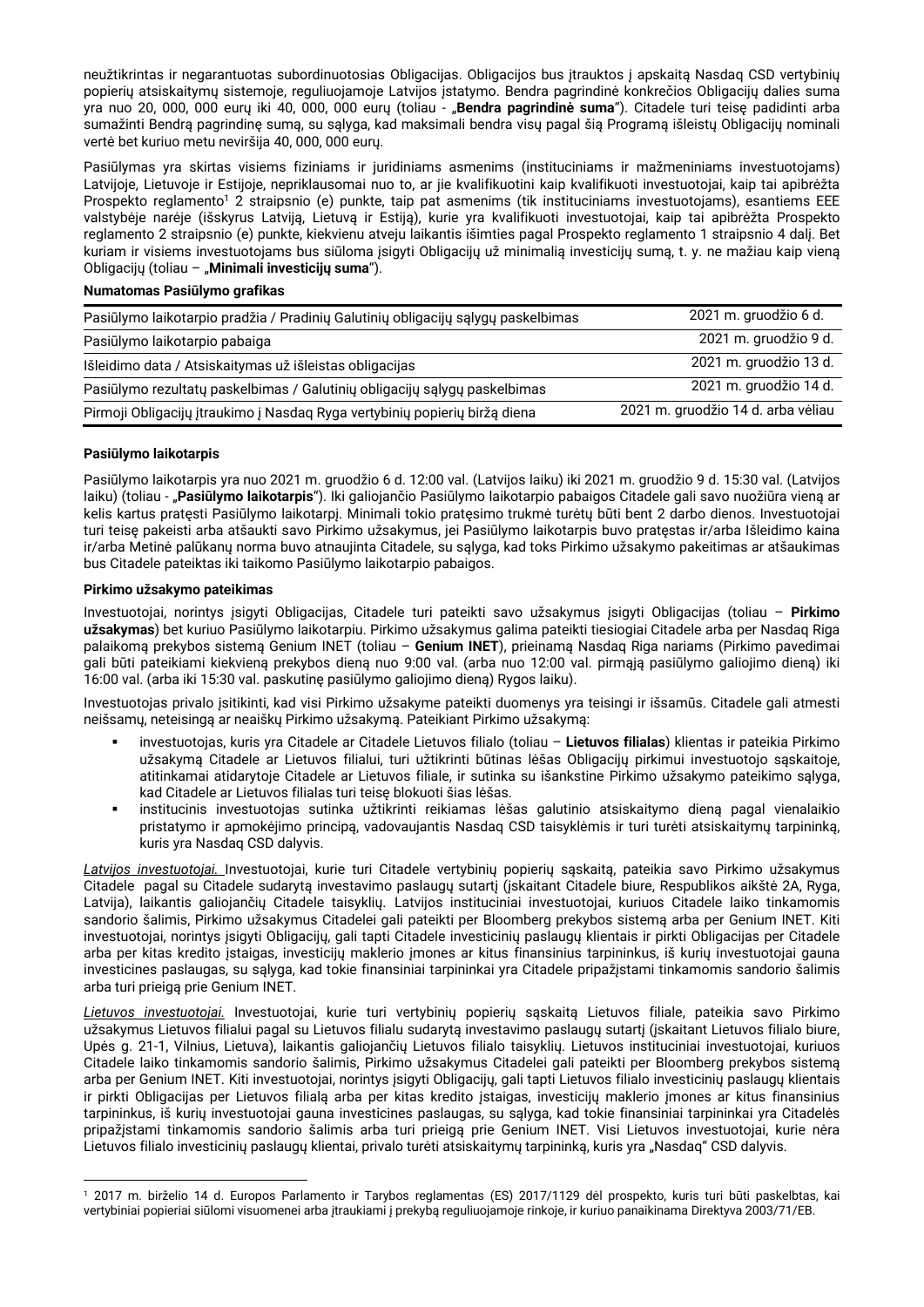*Estijos investuotojai*. Estijos instituciniai investuotojai, kuriuos Citadele laiko tinkamomis sandorio šalimis, Pirkimo užsakymus Citadele gali pateikti per Bloomberg prekybos sistemą arba per Genium INET. Visi kiti investuotojai gali įsigyti Obligacijas per kitas kredito įstaigas, investicijų maklerio įmones ar kitus finansinius tarpininkus, iš kurių investuotojai gauna investicines paslaugas, su sąlyga, kad tokie finansiniai tarpininkai yra Citadele pripažįstami tinkamomis sandorio šalimis arba turi prieigą prie Genium INET. Visi Estijos investuotojai, kurie nėra Citadele investicinių paslaugų klientai, privalo turėti atsiskaitymų tarpininką, kuris yra "Nasdaq" CSD dalyvis.

*Kiti investuotojai Europos Ekonominėje Erdvėje (dėl privataus Obligacijų platinimo)*. Kiti investuotojai, norintys įsigyti Obligacijų, turėtų susisiekti su Citadele (Tel.: +371 67010555; el. paštas[: broker@citadele.lv](mailto:broker@citadele.lv) (p. Jurijs Mihailovs)).

### **Pirkimo užsakymai ir negaliojantys pirkimo užsakymai**

Pirkimo užsakyme nurodoma bendra atitinkamo investuotojo įsigyjamų Obligacijų suma, remiantis Pirkimo užsakymo metu galiojančia Emisijos kaina ir Metine palūkanų norma, kuri turi būti lygi bent Minimaliai investicijų sumai. Visi pirkimo užsakymai sudaro privalomą ir neatšaukiamą įsipareigojimą įsigyti paskirstytas Obligacijas, išskyrus toliau nurodytas išimtis.

Pirkimo užsakymas nebus laikomas galiojančiu, jei Pirkimo užsakyme nurodyta pirkimo suma yra mažesnė už Minimalią investicijų sumą, Pirkimo užsakymas buvo gautas pasibaigus Pasiūlymo laikotarpiui, Emisijos kaina, pagal kurią buvo pateiktas Pirkimo užsakymas, yra mažesnė nei Pasiūlymo laikotarpio pabaigoje galiojanti galutinė Emisijos kaina ir/arba Metinė palūkanų norma, kuria remiantis buvo pateiktas Pirkimo užsakymas, yra didesnė už galutinę Metinę palūkanų normą, galiojančią Pasiūlymo laikotarpio pabaigoje. Citadele neprivalo informuoti investuotojų apie tai, kad jų Pirkimo užsakymai negalioja.

### **Pasiūlymo atšaukimas**

Kitą darbo dieną po Pasiūlymo laikotarpio pabaigos Citadele nuspręs ar vykdyti konkrečios Obligacijų dalies Pasiūlymą ar jį atšaukti. Jei bus atšauktas Obligacijų dalies Pasiūlymas, Citadele apie tai paskelbs interneto svetainėje [www.cblgroup.com](http://www.cblgroup.com/) ir pateiks FKRK. Visos šalių teisės ir pareigos, susijusios su atšauktu Pasiūlymu, bus laikomos pasibaigusiomis nuo tokio pranešimo paskelbimo.

### **Paskirstymas**

Jei Citadele nuspręstų toliau vykdyti Obligacijų dalies Pasiūlymą, kitą darbo dieną po Pasiūlymo laikotarpio turi būti imamasi šių veiksmų:

- a) Citadele savo nuožiūra nustato, kurie Pirkimo užsakymai gali būti laikomi reikalavimus atitinkančiais Pirkimo užsakymais, ir jų atitikimo laipsnį.
- b) Nustačiusi tinkamus Pirkimo užsakymus, Citadele nustatys tikslią paskirstytinų Obligacijų sumą kiekvienam tinkamam Pirkimo užsakymui ir tokiu būdu nustatys galutinę bendrą atitinkamos Obligacijų dalies pagrindinę sumą. Citadele savo nuožiūra priims sprendimą dėl galutinio Obligacijų paskirstymo kiekvienam investuotojui.
- c) Citadele gali savo nuožiūra atmesti bet kokius Pirkimo užsakymus visiškai ar iš dalies dėl bet kokios priežasties ir nė vienam asmeniui negarantuojama, kad ji gaus Obligacijų.
- d) Galutinės Sąlygos, kuriose yra informacija apie galutinį Pasiūlymo laikotarpį, Metinę palūkanų normą, Emisijos kainą, Emisijos datą, Išpirkimo, Palūkanų mokėjimo datas, bendrą pagrindinę atitinkamos Obligacijų dalies sumą ir galutinį kiekį Obligacijų, kurios bus išleistos per atitinkamą obligacijų emisiją ir paskelbtos "Citadele" interneto svetainėje www.cblgroup.com ir pateiktos FKRK.
- e) Užbaigus paskirstymą kiekvienam tinkamam Pirkimo užsakymui, Citadele kiekvienam investuotojui pateikia paskirstymo pranešimą. Pranešimu Citadele patvirtins investuotojui apie jo pateikto Pirkimo užsakymo patenkinimą ar atmetimą, investuotojui paskirstytų Obligacijų skaičių, galutinė Metinę palūkanų normą, Emisijos kainą ir mokėtiną Obligacijų pirkimo kainą.

### **Atsiskaitymas ir pateikimas**

Atsiskaitymas už Obligacijas bus vykdomas vadovaujantis vienalaikio pristatymo ir apmokėjimo principu pagal galiojančias Nasdaq CSD taisykles. Atsiskaitymas įvyks Išpirkimo dieną. Visos apmokėtos Obligacijos laikomos išleistomis. Neapmokėtos Obligacijos anuliuojamos pagal galiojančias Nasdaq CSD taisykles. Jei investuotojas atidarė vertybinių popierių sąskaitą Citadele ir veikia per Citadele dėl Obligacijų pirkimo, atsiskaitymas už Obligacijas bus vykdomas pagal sutarčių, sudarytų tarp Citadele ir tokio investuotojo, sąlygas. Joks sandoris negali būti pradėtas, kol nėra visiškai atsiskaityta ir pateiktos Obligacijos.

### **Informacija apie Pasiūlymo rezultatus**

Informacija apie kiekvienos Obligacijų dalies / emisijos Pasiūlymo rezultatus bus paskelbta Citadele interneto svetainėje www.cblgroup.com per 3 (tris) darbo dienas nuo Emisijos dienos.

### **Numatomos išlaidos investuotojams**

Citadele netaikys investuotojams jokių komisinių ar mokesčių, susijusių su Obligacijų išleidimu. Tačiau investuotojams gali būti taikoma pareiga padengti išlaidas, susijusias su asmeninių vertybinių popierių sąskaitų atidarymu, Obligacijų laikymu, taip pat komisinius mokesčius, susijusius su investuotojo pirkimo / pardavimo pavedimų vykdymu ar kitomis operacijomis, susijusiomis su Obligacijomis, ir kuriuos apmokestina kredito įstaigos ar investicijų maklerio įmonės.

### **Kodėl šis prospektas buvo parengtas?**

Citadele tikisi iš šio Pasiūlymo gauti iki 40,000,000 eurų grynųjų pajamų. Grynąsias pajamas iš Pasiūlymo Citadele panaudos savo verslui plėtoti ir toliau stiprinti Citadele reguliuojamo kapitalo struktūrą, įskaitant jo naudojimą kaip Citadele subordinuotą kapitalą pagal Kapitalo reikalavimų reglamentas (CRR) reikalavimus ir kitas taisykles taikomas Tier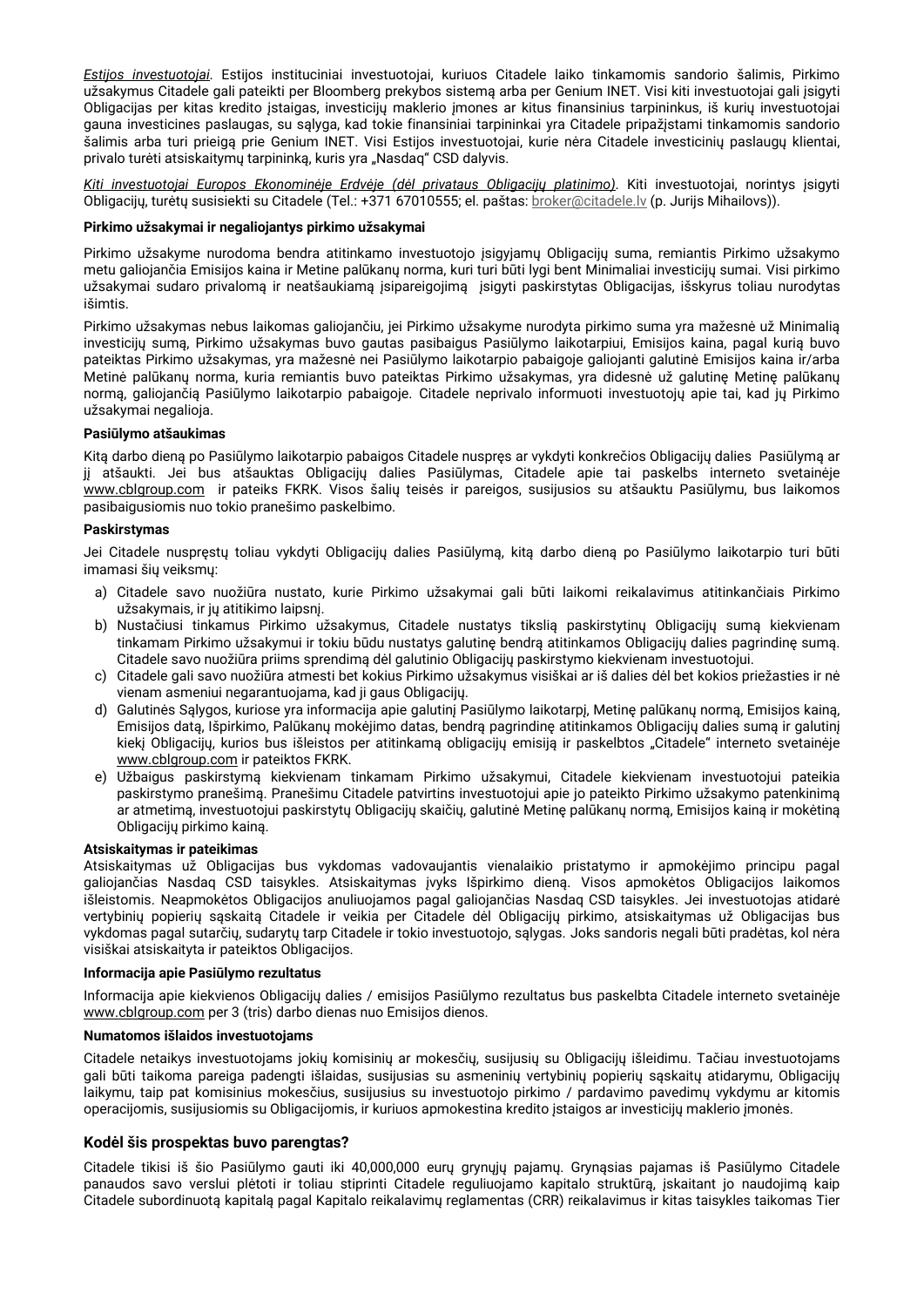2 kapitalui. Ši Obligacijų dalis (emisija) bus išleista, nesant pasirašymas susitarimo. Citadele žiniomis, nė vienas asmuo, susijęs su šiuo Obligacijų pasiūlymu, neturi su šiuo pasiūlymu susijusių interesų ar interesų konfliktų.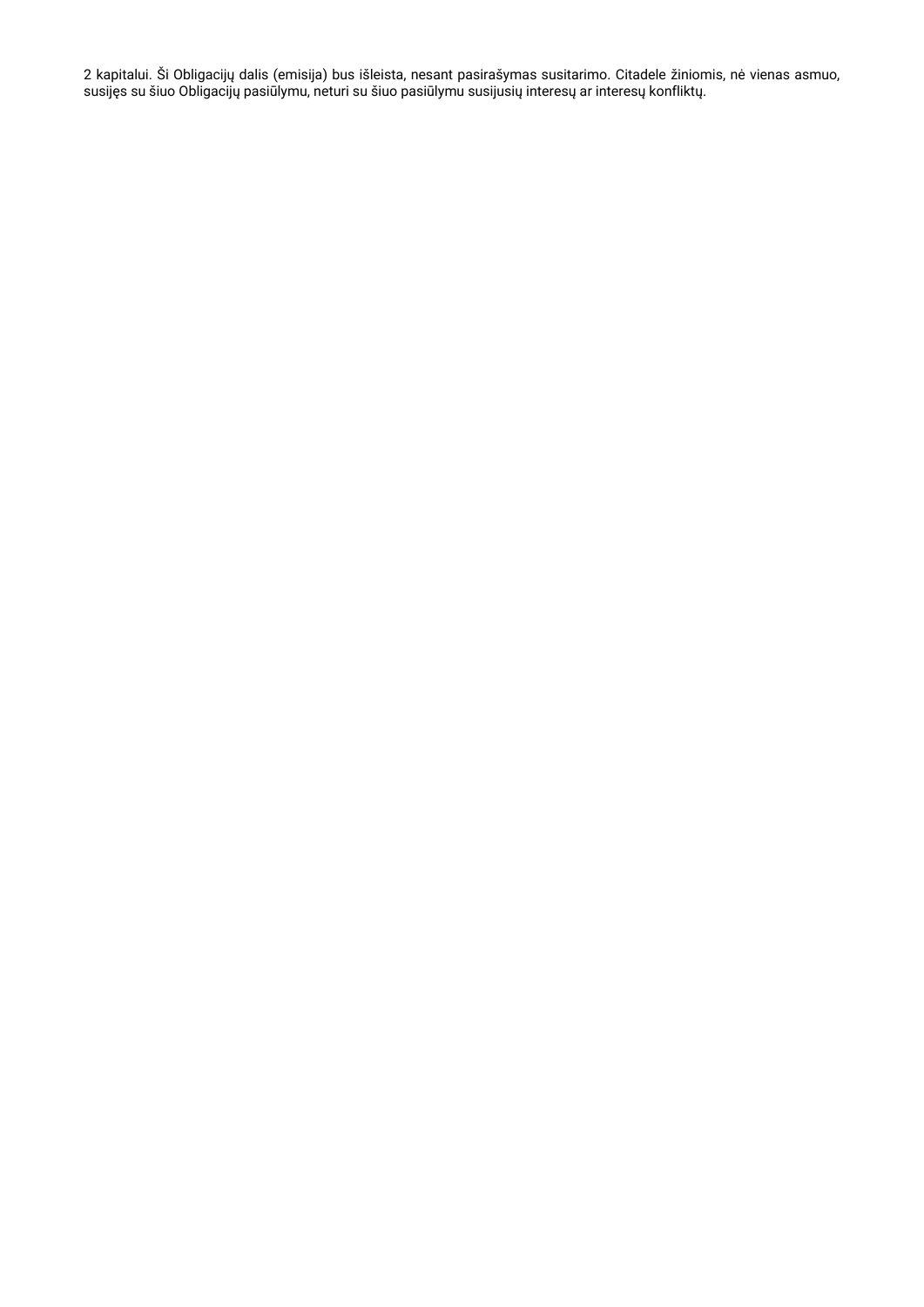# **Lisa – Võlakirjaemissiooni kokkuvõte**

# **A. Sissejuhatus ja hoiatused**

Käesolevat kokkuvõtet (edaspidi "**kokkuvõte**") tuleb käsitleda kui põhiprospekti tutvustust ning kõik otsused võlakirjadesse investeerida tuleb investoril teha põhiprospektile kui tervikule tuginedes. Käesoleva kokkuvõttega seoses kohandatakse tsiviilvastutust ainult nende isikute suhtes, kes on esitanud kokkuvõtte koos kõigi selle tõlgetega, kuid üksnes juhul, kui kokkuvõte on eksitav, ebatäpne, muude prospekti osadega vastuolus või kui see ei anna koos põhiprospekti teiste osadega lugedes põhiteavet, mis aitaks investoritel otsustada neisse võlakirjadesse investeerimise üle. Võlakirjadesse investeerimisega kaasnevad riskid ning investor võib kaotada investeeritud kapitali või osa sellest. Kui investor esitab kohtule põhiprospektis sisalduva teabega seotud nõude, võib siseriiklike õigusaktide alusel langeda investorile kohustus kanda prospekti tõlkimise kulud enne vastava kohtumenetluse algatamist.

| Võlakirjade<br>nimi<br>rahvusvaheline<br>ia<br>väärtpaberite identifitseerimisnumber (ISIN) | EUR 5.00 CITADELE BANKA BOND 21-2031, ISIN: LV0000880102<br>("võlakirjad")                                                                                                                                                                                                                                                                                                                       |
|---------------------------------------------------------------------------------------------|--------------------------------------------------------------------------------------------------------------------------------------------------------------------------------------------------------------------------------------------------------------------------------------------------------------------------------------------------------------------------------------------------|
| Emitendi<br>kontaktandmed.<br>nimi ja<br>sh<br>juriidilise isiku tunnus (LEI):              | AS Citadele banka on piiratud vastutusega äriühing/kapitaliühing (läti<br>akciju sabiedrība või AS), mis on kantud Läti Vabariigi äriregistrisse<br>registreerimisnumbriga 40103303559, juriidiline aadress Republikas<br>laukums 2A, Riia, LV-1010, Läti, telefon: +371 67010000, e-post:<br>info@citadele.lv, koduleht: www.citadele.lv ("Citadele"). Citadele LEI on<br>2138009Y59EAR7H1UO97. |
| Põhiprospekti kinnitanud pädeva asutuse<br>nimi ja kontaktandmed:                           | Läti finants- ja kapitalituru komisjon (läti Finanšu un kapitāla tirgus<br>komisija) ("FKTK"), Kungu iela 1, Riia, LV-1050, Läti, telefon: +371 2<br>6515221, faks: +371 67225755, e-post: fktk@fktk.lv                                                                                                                                                                                          |
| Citadele juhatuse poolt põhiprospekti<br>kinnitamise kuupäev:<br>FKTK poolt põhiprospekti   | 25. november 2021                                                                                                                                                                                                                                                                                                                                                                                |
| kinnitamise kuupäev:                                                                        | 30. november 2021                                                                                                                                                                                                                                                                                                                                                                                |

## **B. Põhiteave emitendi kohta**

### **Kes on väärtpaberite emitent?**

Citadele on piiratud vastutusega äriühing/kapitaliühing (läti *akciju sabiedrība* või AS), mis on asutatud ja tegutseb Läti Vabariigi seaduste kohaselt ning mis on kantud Läti Vabariigi äriregistrisse registreerimisnumbriga 40103303559 (registreerimise kuupäev: 30. juuni 2010), juriidilise aadressiga Republikas laukums 2A, Riia, LV-1010, Läti. Citadele'i LEI on 2138009Y59EAR7H1UO97.

**Äritegevuse ülevaade.** Citadele kontsern pakub laia valikut pangateenuseid nii eraklientidele, väikestele ja keskmise suurusega ettevõtetele (VKE) kui ka suurettevõtetele. Samuti pakutakse kapitalihalduse, varahalduse, elukindlustuse ja pensionitoodete ning liisingu- ja faktooringuteenuseid. Alates 2021. aasta 30. juunist on Citadele pank Läti finantsettevõtete liidu (FLA) andmetel klientide arvu poolest Lätis suuruselt kolmandal kohal (üle 405 000 kliendi), internetipanga kasutajate arvu poolest kolmandal kohal (umbes 275 000 aktiivset kasutajat), mobiilipanga kasutajate arvu poolest teisel kohal (u 176 000 aktiivset kasutajat) ning harukontorite arvu poolest Läti suuruselt kolmas võrgustik. Sama kuupäeva seisuga moodustas FLA andmetel Citadele osa 17,4% Läti laenukoormuse koguturust, 18,4% hoiustest ja 18,1% varade kogumaksumusest. Citadele on Citadele kontserni emaettevõte, millel on tütarpank Šveitsis ja mitmed tütarettevõtted, sh finantsteenuseid osutavad äriühingud. Kontserni peamine turg on Balti riigid (Läti, Leedu, Eesti). Kontsernil on internetipanga ja mobiilipanga platvormid, mis on kasutatavad nii Lätis, Leedus kui ka Eestis. Panga turundusvõrgustik koosneb 20 harukontorist ja klienditeeninduskeskusest Lätis, 1 harukontorist Eestis ning 1 viie klienditeenindusüksusega harukontorist Leedus.

### **Põhiaktsionärid**

|           | Aktsionärile<br>kuuluvate |                 |
|-----------|---------------------------|-----------------|
| Aktsionär | aktsiate arv              | Osakaal (%)     |
|           | 39 138 948                | Ligikaudu 24,95 |
|           |                           | Ligikaudu 27,26 |
|           |                           | Ligikaudu 9,94  |
|           |                           | Ligikaudu 9,93  |
|           |                           | Ligikaudu 9,97  |
|           |                           | Ligikaudu 7,84  |
|           |                           | Ligikaudu 10,11 |

(1) RA Citadele Holdings, LLC on täieliult Ripplewood Advisors LLC-le kuuluv tütarettevõte ja selle kasusaavaks omanikuks on hr Timothy C. Collins (2) Delan S.A.R.L-i kasusaavaks omanikuks on Baupost Group, LLC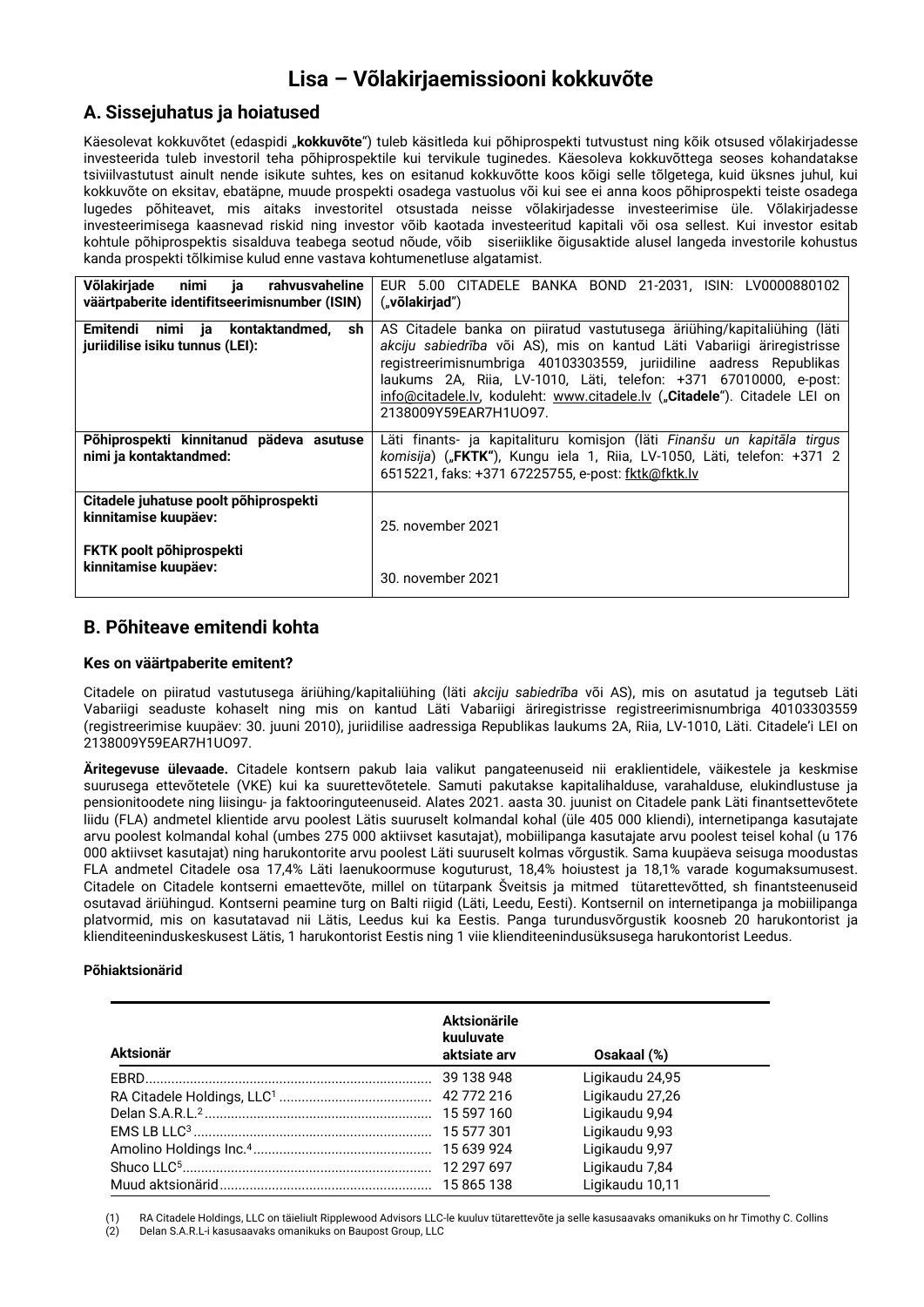- (3) EMS LB LLC kasusaavaks omanikuks on hr Edmond M. Safra
- (4) Amolino Holdings Inc.-i kasusaavaks omanikuks on hr James L. Balsilie
- (5) Shuco LLC kasusaavaks omanikuks on hr Stanley S. Shuman

Alates käesoleva põhiprospekti kinnitamisest on Citadele kehtestanud juhatuse liikmetele pikaajalise motivatsioonipaketi koos võtmetöötajatele mõeldud motivatsioonikavaga ning selle kohaselt võib olemasolevatele aktsionäridele aktsiate lahjenemise määr olla kuni 10% Citadele emiteeritud aktsiakapitalist kümneaastase perioodi jooksul. Lisaks sellele võib Citadele edaspidi emiteerida erinevat tüüpi väärtpaberite klasse, millega kaasnevad rohkem või vähem kasumlikud õigused, eelised ja privileegid kui need, mis on seotud juba olemasolevate aktsiatega.

**Äriühingu juhtimine.** Citadele äriühingut juhitakse aktsionäride üldkoosoleku (AÜK), nõukogu ja juhatuse kaudu, kellel kõigil on omad kohustused ja volitused, mis on kooskõlas Läti seadusandluse ning äriühingu põhikirjaga. AÜK valib nõukogu liikmed ning nõukogu vastutab juhatuse igapäevase tegevuse jälgimise ja sellesse liikmete määramise eest. Juhatus, mis on täidesaatev organ, vastutab Citadele igapäevase tegevuse korraldamise eest. AÜK vastutab muu hulgas ettevõtte raamatupidamise aastaaruande kinnitamise, kasumi kasutamise otsustamise, põhikirjaliste dokumentide muutmise, äriühingu aktsiakapitali muutmise, väärtpaberite emiteerimise ja konverteerimise, nõukogu liikmete, audiitorite, kontrollijate ja likvideerijate määramise ning tagasikutsumise, samuti muude küsimuste eest.

Käesoleva põhiprospekti kinnitamise kuupäeval kuuluvad nõukokku: nõukogu esimees Timothy C. Collins, nõukogu aseesimees Elizabeth Critchley ning järgmised seitse nõukogu liiget: James L. Balsillie, Dhananjaya Dvivedi, Lawrence N. Lavine, Klāvs Vasks, Nicholas Haag, Karina Saroukhanian ja Sylvia Gansser-Potts. Alates käesoleva põhiprospekti kinnitamisest koosneb juhatus järgmisest seitsmest liikmest: peadirektor (CEO) Johan Åkerblom, finantsjuht (CFO) Valters Ābele, strateegiajuht (CSO) Vladislavs Mironovs, vastavusjuht (CCO) Uldis Upenieks, tehnoloogiajuht (CTOO) Slavomir Mizak, äriühingu kaubandusvaldkonna tegevdirektor (CCCO) Vaidas Žagūnis, jaemüügijuht (CRCO) Rūta Ežerskienė ja riskijuht (CRO) Julija Lebedinska-Ļitvinova.

**Sõltumatud audiitorid.** 2019. ja 2020. aasta auditeeritud konsolideeritud raamatupidamisaruandeid ning 2021. aasta esimese poolaasta auditeeritud konsolideeritud vahearuannet kontrollis KPMG Baltics SIA (registrikood: 40003235171, juriidiline aadress: Vesetas Street 7, Riia LV 1013, Läti). KPMG Baltics SIA kuulub Läti Vandeaudiitorite Ühingu hallatavasse atesteeritud audiitorite ettevõtete registrisse.

### **Milline on emitenti puudutav oluline finantsinfo?**

Alljärgnev tabel annab ülevaate Citadele kontserni olulisematest konsolideeritud finantsandmetest 31. detsembri 2019. a ning 31. detsembri 2020. a lõppenud aastate seisuga ning võrdluseks ka 30. juuni 2021. a, 30. septembri 2021. a ja 30. septembri 2020. a seisuga vahearuanded. Allolevates tabelites esitatud Citadele kontserni valitud konsolideeritud finantsandmed on tuletatud 2019. aasta auditeeritud konsolideeritud finantsaruannetest, 2020. aasta auditeeritud konsolideeritud finantsaruannetest, 2021. aasta esimese poolaasta auditeeritud konsolideeritud vahearuandest ja 2021. aasta kolmanda kvartali auditeerimata konsolideeritud vahearuandest, mis on lisatud käesoleva prospekti osasse "Graafikute register".

### **Citadele kontserni kasumiaruanne**

| EUR (miljonites)                                                                       | 2019         | 9 k 2020      | 2020         | 6 k 2021     | 9 k 2021      |
|----------------------------------------------------------------------------------------|--------------|---------------|--------------|--------------|---------------|
|                                                                                        | auditeeritud | auditeerimata | auditeeritud | auditeeritud | auditeerimata |
| Neto intressitulu                                                                      |              | 50 R          |              |              | 80 G          |
| Netotulu teenus- ja vahendustasudest                                                   |              |               |              | 16 Q         | 26.8          |
| Põhitegevustulu <sup>(1)</sup>                                                         |              |               |              |              | 16.7          |
| Neto krediidikahjum ja<br>finantsinvesteeringute väärtuse langusest<br>tingitud kahjum |              | -10.3         | -10.5        |              |               |
| Puhaskasum                                                                             |              |               |              |              |               |

#### **Citadele kontserni kasumiaruanne (korrigeeritud ühekordsete positsioonide suhtes)**

| EUR (miljonites)               | 2019         | 9 k 2020      | 2020         | 6 k 2021     | 9 k 2021      |
|--------------------------------|--------------|---------------|--------------|--------------|---------------|
|                                | auditeeritud | auditeerimata | auditeeritud | auditeeritud | auditeerimata |
| Põhitegevustulu <sup>(1)</sup> |              | 78,2          | 106.0        |              |               |
| Puhaskasum                     |              |               | 14.9         |              | -             |

\* 2020. a 9 kuud on korrigeeritud ühekordsete kahjude suhtes, mis on seotud sabariski kaitsemeetmetega summas (28,6) miljonit eurot, mis on kajastatud "Neto finantstulu ja muu tulu" all

\* 2020. a 12 kuud on korrigeeritud ühekordsete kahjude suhtes, mis on seotud sabariski kaitsemeetmetega summas (28,8) miljonit eurot, mis on kajastatud "Neto finantstulu ja muu tulu" all, ning ühekordse 17,5 miljoni eurose tulu suhtes, mis saadi Lätis ja Leedus asuvate peakontorihoonete müügist ja tagasirentimisest.

### **Citadele kontserni bilanss**

|                  | 2019             | 9 k 2020     | 2020         | 6 k 2021     | 9 k 2021      |
|------------------|------------------|--------------|--------------|--------------|---------------|
| EUR (miljonites) | auditeeri<br>tud | auditeerimat | auditeeritud | auditeeritud | auditeerimata |
| Koguvara         | 3743             | 4436         | 4597         | 4806         | 4919          |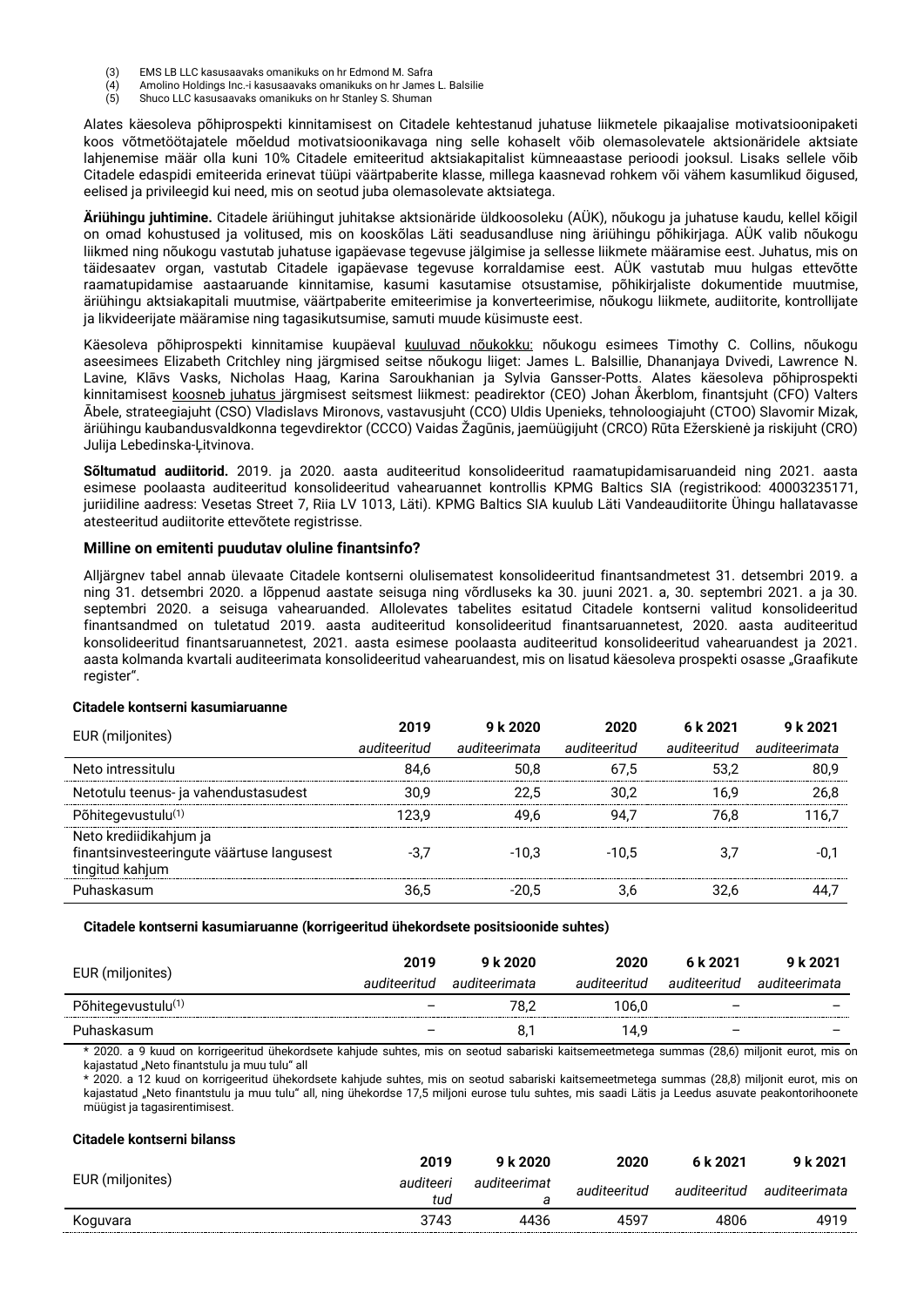| Laenud klientidele                                                                                | 1568  | 1537  | 541   | 2457  | 2602  |
|---------------------------------------------------------------------------------------------------|-------|-------|-------|-------|-------|
| Klientide hoiused                                                                                 | 3290  | 3542  | 3671  | 3798  | 3893  |
| Aktsionäride omakapital                                                                           | 341   | 321   | 344   | 375   | 388   |
| Allutatud laen                                                                                    | 60    | 60    | 60    | 60    | 60    |
| Laenude ja hoiuste suhe <sup>(6)</sup>                                                            | 48%   | 43%   | 42%   | 65%   | 67%   |
| Kolmanda faasi laenude ja avaliku sektori<br>laenude suhtarv, bruto                               | 4.8%  | 3.7%  | 3.5%  | 3.4%  | 32%   |
| Esimese taseme põhiomavahendite suhtarv (CET<br>1), üleminekuperioodil (sisaldades perioodi tulu) | 18.8% | 18.7% | 22.1% | 16.7% | 16.4% |
| Kapitali adekvaatsuse määr (CAR)<br>kokku.<br>üleminekuperioodil (sisaldades perioodi tulu)       | 22.2% | 22.2% | 26.0% | 19.4% | 19.0% |
| Finantsvõimenduse määr, üleminekuperioodil<br>(sisaldades perioodi tulu)                          | 8.80% | 7.10% | 7.40% | 7.60% | 7.60% |

Auditeeritud raamatupidamise aruandes puuduvad märkused finantsaruande kohta.

### **Millised on konkreetset emitenti puudutavad peamised riskid?**

*Citadele kontsernil ei pruugi õnnestuda oma strateegiat edukalt rakendada.* Kui Citadele kontsernil ei õnnestu oma strateegiat kas täiel või osalisel määral rakendada, siis ei pruugi ettevõtte edasiarendamine õnnestuda. Isegi kui kontsern on edukas, puudub siiski garantii et Citadele kontserni äristrateegia edukas rakendamine parandab ettevõtte kasumlikkust või tegevuse tõhusust nende poolt oodatud määral või ei tee seda üldse.

*Citadele ei pruugi oma tagatiste krediidiriski ja väärtust korrektselt hinnata.* Igasugune laenuportfelli või sellega seotud tagatise väärtuse või rakendatavuse krediidiriski adekvaatse hindamise ebaõnnestumine Citadele kontserni poolt võib põhjustada kontserni äritegevusele, väljavaadetele, majanduslikule seisundile, tehingute tulemustele või rahavoogudele kahjulikku mõju.

*Citadele kontsern on avatud vastaspoole maksejõuetuse riskile, mis tuleneb näiteks vahetuslepingute või muude tuletislepingute sõlmimisest, mille kohaselt pooltel on rahaline kohustus teha Citadele kontsernile makseid.* Ühe või mitme finantsasutuse poolne maksejõuetus või isegi mure nende finantsvõimekuse pärast võib põhjustada süsteemseid likviidsusprobleeme või teiste finantsasutuste kahjumit või maksejõuetust, millel võib olla oluline ja kahjulik mõju Citadele kontserni äritegevusele, väljavaadetele, finantsseisundile, tehingute tulemustele või rahavoogudele.

*Likviidsusrisk võib Citadele kontserni äritegevust, väljavaateid, finantsseisundit, tehingute tulemusi või rahavooge mõjutada.* Igasugune Citadele klientidele kättesaadava likviidsuse vähenemine, Citadele kontserni suutmatus meelitada ligi ja hoida piisavalt kliendihoiuseid või pääseda ligi soodsate intressimääradega täiendavatele rahastamisallikatele võib kaasa tuua olulist kahjulikku mõju kontserni äritegevusele, väljavaadetele, majanduslikule seisule, tehingute tulemustele või rahavoogudele.

*Citadele kontsernil on tegevusrisk.* Citadele kontsernil on risk, et selle siseprotsessid ei vasta täielikult või osaliselt kehtivate seaduste, siduvate välismääruste ja sisemiste eeskirjade nõuetele. Selline risk võib tuleneda mitmesugustest teguritest, sealhulgas Citadele töötajate tegevusest, süsteemi ebapiisavast toimimisest, siseprotsesside häiretest, kolmandate isikute tegudest ja muudest välistingimustest, nagu üleujutused, tulekahjud ja pandeemiad. Citadele kontsernis on oht langeda pettuste ohvriks nii oma klientide, tarnijate ja kolmandate isikute, näiteks küberkurjategijate toime pandud pettuste kui ka töötajate poolt toime pandud pettuste või üleastumise tõttu.

*Citadele kontserni äritegevust võib kahjulikult mõjutada see, kui kontsern ei suuda omavahendite ja kõlblike kohustuste miinimumnõudest (MREL) vastavalt BRRD-le kinni pidada.* MREL-i kõlblike kohustuste välja andmine võib avaldada olulist negatiivset mõju Citadele kontserni äritegevusele, väljavaadetele, finantsseisundile, tehingute tulemustele või rahavoogudele. Kui Citadele ei suuda täita omavahendite ja kõlblike kohustuste minimaalse taseme nõudeid, võib sellel olla oluline kahjulik mõju Citadele kontserni äritegevusele, majanduslikule seisundile ja tehingute tulemustele.

*Citadele kontserni rahapesu ning terrorismi rahastamise tõkestamise (AML/CTF), massihävitusrelvade leviku rahastamise tõkestamise ning altkäemaksuvastaste ja sanktsioonide eeskirjade järgimise meetmed ei pruugi olla kõigis olulistes aspektides tõhusad.* Kohalik regulatiivne keskkond, samuti järelevalve- ja jõustamismeetodid Balti riikides rahapesu ning terrorismi rahastamise tõkestamise ja sanktsioonide valdkonnas on viimastel aastatel muutunud järjest karmimaks. Kui Citadele kontsern ei suuda täies mahus rakendada kehtivaid rahapesu ja terrorismi rahastamise tõkestamise, massihävitusrelvade leviku rahastamise tõkestamise ning altkäemaksuvastaseid ja sanktsioonide eeskirju või täita kõiki asjakohaseid Läti või ELi või teiste osapoolte seadusi või regulatsioone, mis puudutavad rahapesu ja terrorismi rahastamise tõkestamist ja massihävitusrelvade leviku rahastamise tõkestamist, altkäemaksuvastaseid ja sanktsioonide eeskirju, võib see Citadele kontsernile kaasa tuua märkimisväärsed trahvid ja sanktsioonid ja/või võib kahjustada Citadele kontserni mainet ja isegi häirida selle äritegevust.

*Citadele kontserni suhtes võidakse algatada kohtuvaidlusi, haldus- või muid menetlusi ja uurimisi.* Citadele kontserni vastu võivad kliendid, töötajad, aktsionärid või muud isikud algatada kohtuvaidlusi erahagide, haldusmenetluste, regulatiivsete hagide või muude kohtuvaidluste kaudu. Citadele kontsern võib tulevikus sattuda reguleerivate asutuste ja/või valitsusasutuste uurimise alla kõigis jurisdiktsioonides, kus tegutseb. Lisaks kontrollivad Citadelet regulaarselt nii vastavad Baltikumi panganduse reguleerivad asutused kui ka välisaudiitorid. Kohtuvaidlus või muu sarnane menetlus, uurimine või tegevus võib avaldada olulist kahjulikku mõju Citadele kontserni äritegevusele, väljavaadetele, finantsseisundile, tehingute tulemustele või rahavoogudele.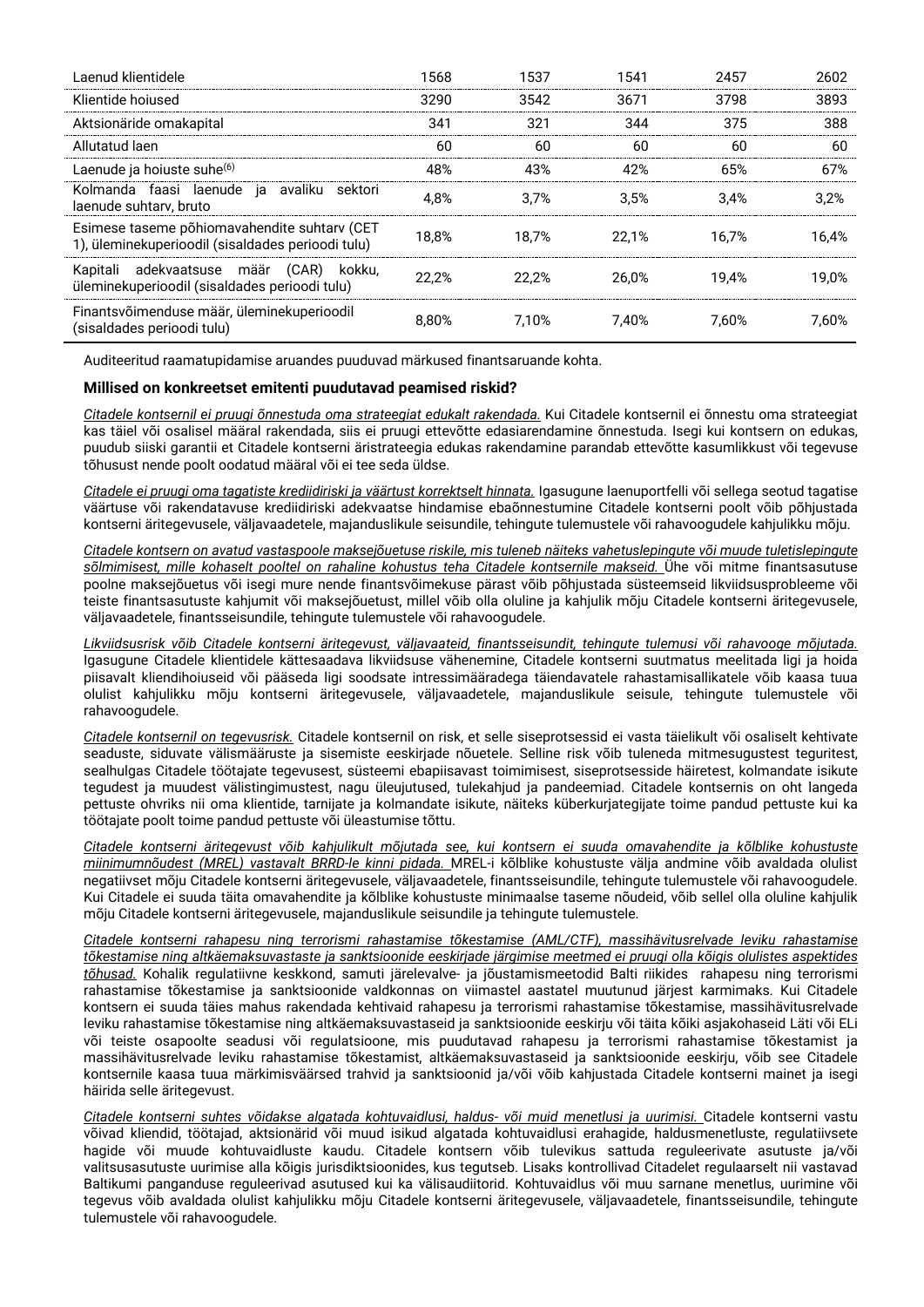*Citadele kontserni ohustab mainerisk.* Maineriski võib eelkõige seostada muude riskide, näiteks tegevus-, strateegiliste või vastavusriskide realiseerumisega. Igasugune Citadele kontserni maine halvenemine klientide, äripartnerite, omanike, töötajate, investorite või järelevalveasutuste silmis võib avaldada olulist kahjulikku mõju Citadele kontserni tegevusele, majanduslikule seisundile ja tehingute tulemustele.

*COVID-19 pandeemia on negatiivselt mõjutanud kogu maailma, Läti ja teiste Balti riikide majandust ning finantsturge ja võib jätkuvalt häirida ja/või muul viisil negatiivselt mõjutada Citadele kontserni ja/või selle klientide tegevust.*

# **C. Põhiteave väärtpaberite kohta**

### **Millised on väärtpaberite peamised omadused?**

Võlakirjad on vabalt võõrandatavad konverteerimata tagatisega või tagatiseta madalama järgu võlakirjad, mis on nomineeritud eurodes tähtajaga 10 aastat ning fikseeritud intressimääraga 5% aastat ("**aastane intressimäär**"), mis sisaldavad Citadele tagamata, garanteerimata ja madalama järguga maksekohustusi võlakirjade omanike ees ("**võlakirjaomanikud**"). Iga võlakirja nominaalväärtus (nimiväärtus) on 10 000 eurot. Võlakirja väljalaskehind on 100% võlakirja nominaalväärtusest ("**väljalaskehind**"). Citadelel on õigus oma äranägemisel muuta võlakirjade väljalaskehinda üks või mitu korda kuni võlakirjade kohaldatava pakkumisperioodi lõpuni ja kuulutada välja ajakohastatud väljalaskehinnad. Võlakirjad on elektrooniliste võlaväärtpaberite esitajaväärtpaberi vormis ning registreeritud Nasdaq CSD SE-s registreerimisnumbriga 40003242879 ("Nasdaq CSD") Läti seadustega reguleeritavas väärtpaberiarveldussüsteemis.

**Intressimäär.** Võlakirjad kannavad intressi fikseeritud aastase intressimääraga, mis on igal aastal sama kuni 13. detsember 2031 ("**lõpptähtaeg**") või kuni ennetähtaegse lunastamise kuupäevani. Citadelel on õigus oma äranägemisel muuta võlakirjade aastast intressimäära üks või mitu korda kuni võlakirjade kohaldatava pakkumisperioodi lõpuni ja kuulutada välja ajakohastatud aastase intressimäära. Võlakirjade intressi makstakse poolaastas järgmistel intressimaksepäevadel: iga aasta 13. detsembril ja 13. juunil ning seda arvestatakse vastava seeria võlakirjade bilansilise jäägi kogusummalt alates võlakirjade emiteerimise kuupäevast kuni lõpptähtajani või ennetähtaegse lunastamise kuupäevani olenevalt sellest, kumb saabub varem. Võlakirjade intressi arvutamisel võetakse aluseks intressiperioodil tegelikult kulunud päevade arv, mis jagatakse 365-ga (liigaastal 366-ga), st päevade arvutamise seaduse / rahvusvahelise kapitalituru assotsiatsiooni seaduse (ICMA) alusel. Pakutavate võlakirjade eeldatav tootlus, mis põhineb võlakirjade lõplikul väljalaskehinnal ja lõplikul aastasel intressimääral, täpsustatakse lõplikes tingimustes, mis avaldatakse pärast võlakirjade jaotamist investoritele.

**Lõpptähtaeg ja lunastamine.** Võlakirjad makstakse täies ulatuses tagasi nende nimiväärtuses lõpptähtajal või ennetähtaegse lunastamise kuupäeval. Kui Citadele pikendab võlakirjade pakkumise perioodi, siis muudab see lõpptähtaega proportsionaalselt võlakirjade pakkumise perioodi pikkusega ning see täpsustatakse lõplikes tingimustes, mis avaldatakse investoritele pärast võlakirjade jaotamist. Citadelel on õigus enne või pärast 5-aastase tähtaja möödumist võlakirja väljalaskekuupäevast võlakirjad tagasi osta enne lõpptähtaega, teavitades võlakirjaomanikke vähemalt 30 (kolmkümnend) päeva ette, juhul kui kõik kohaldatavad seadused ja eeskirjad sellist lunastamist lubavad, ning tingimusel, et kõik kohalduvad juriidilised nõuded täidetakse, sealhulgas hangitakse pädevatelt asutustelt vastavaks ennetähtaegseks lunastamiseks kõik vajalikud kinnitused, load ja nõusolekud. Kui Citadele otsustab kasutada õigust võlakirjad enne lõpptähtaega ennetähtaegselt tagasi osta, täpsustab Citadele võlakirjade lunastamise kuupäeva ja teavitab sellest ("**ennetähtaegse lunastamise kuupäev**"). Võlakirjaomanikel ei ole ühelgi juhul õigust nõuda võlakirjade ennetähtaegset lunastamist.

**Võlakirjadega seotud õigused.** Võlakirjaomanike ainukesed võlakirjadest tulenevad õigused on õigus võlakirjade tagasiostmisele lõpptähtpäeval ja õigus saada intressi vastavalt võlakirjade üldpõhimõtetele ja -tingimustele. Juhul, kui võlakirjade tagasiostmine Citadele poolt viibib, pole võlakirjaomanikel õigust nõuda viivist ega trahve. Võlakirjadest tulenevaid õigusi võivad võlakirjade omanikud kasutada vastavalt võlakirjade üldpõhimõtetele ja -tingimustele, kehtivatele lõpptingimustele ning Lätis kehtivatele seadustele. Võlakirjad ei sisalda sätteid, mille eesmärk on kaitsta võlakirjaomanikke Citadele krediidivõime vähenemise eest.

Võlakirjade osas ei ole Citadelel siduvaid "kontrolli muutmise" kohustusi ning võlakirjadesse investeerinutel puudub "kontrolli muutmise" kaitse. Võlakirjade osas ei ole Citadelel siduvaid "negatiivse mõju" ega "risttagatise" kohustusi ning võlakirjadesse investeerinutel puudub "negatiivse mõju" ja "risttagatise puudumise" kaitse. Võlakirjade omandamisega nõustub iga võlakirjaomanik ja tegelik kasusaaja olema kohustatud järgima tasaarvestamisest loobumist käsitlevaid sätteid. Kõik Citadele poolt võlakirjadega seotud maksed arvutatakse ja tasutakse ilma tasaarvestuse ja vastunõueteta.

**Järk ja allutatus.** Võlakirjad on alati allutatud kõikidele Citadele vastu esitatud allutamata nõuetele (täpsustuseks: võlakirjad ei ole allutatud nõuetele, mis on allutatud võlakirjadele või millel on võlakirjadega sama järk). Citadele võlakirjadest tulenevad kohustused kujutavad endast Läti krediidiasutuste seaduse mõistes allutatud kohustusi. Võlakirjadest saadavat netotulu kasutab Citadele üldistel ärilistel eesmärkidel ja oma regulatiivse kapitali struktuuri edasiseks tugevdamiseks ja oma allutatud kapitalina ning seega arvestatakse võlakirju kui teise taseme omavahendeid (Tier 2) kapitalinõuete määruse (CRR) või mõne muu kohaldatava seaduse tähenduses.

Võlakirjade allutamine tähendab, et Citadele likvideerimise või maksejõuetuse korral muutuvad kõik võlakirjadest tulenevad nõuded sissenõutavaks ja need rahuldatakse alles pärast kõigi Citadele vastu esitatud allutamata tunnustatud nõuete täielikku rahuldamist, kuid enne Citadele aktsionäride kui seadusjärgsete osanike nõuete rahuldamist. Citadele likvideerimise või maksejõuetuse korral ei ole võlakirjaomanikel õigust võlakirjade alusel tasumisele kuuluvatele maksetele enne kõigi Citadele vastu esitatud allutamatute nõuete täielikku ja nõuetekohast täitmist. Erandiks on Citadele aktsionäride kui osanike huvidest tulenevad õigused. Võlakirju märkides nõustuvad kõik investorid tingimusteta ja vääramatult sellise võlakirjadest tulenevate nõuete allutamisega.

Kuni Citadele suhtes ei algatata likvideerimis- ega maksejõuetusmenetlust, rahuldab Citadele kõik võlakirjadest tulenevad nõuded vastavalt võlakirjade üldpõhimõtetele ja -tingimustele, kohaldatavatele lõplikele tingimustele ja kehtivale seadusele.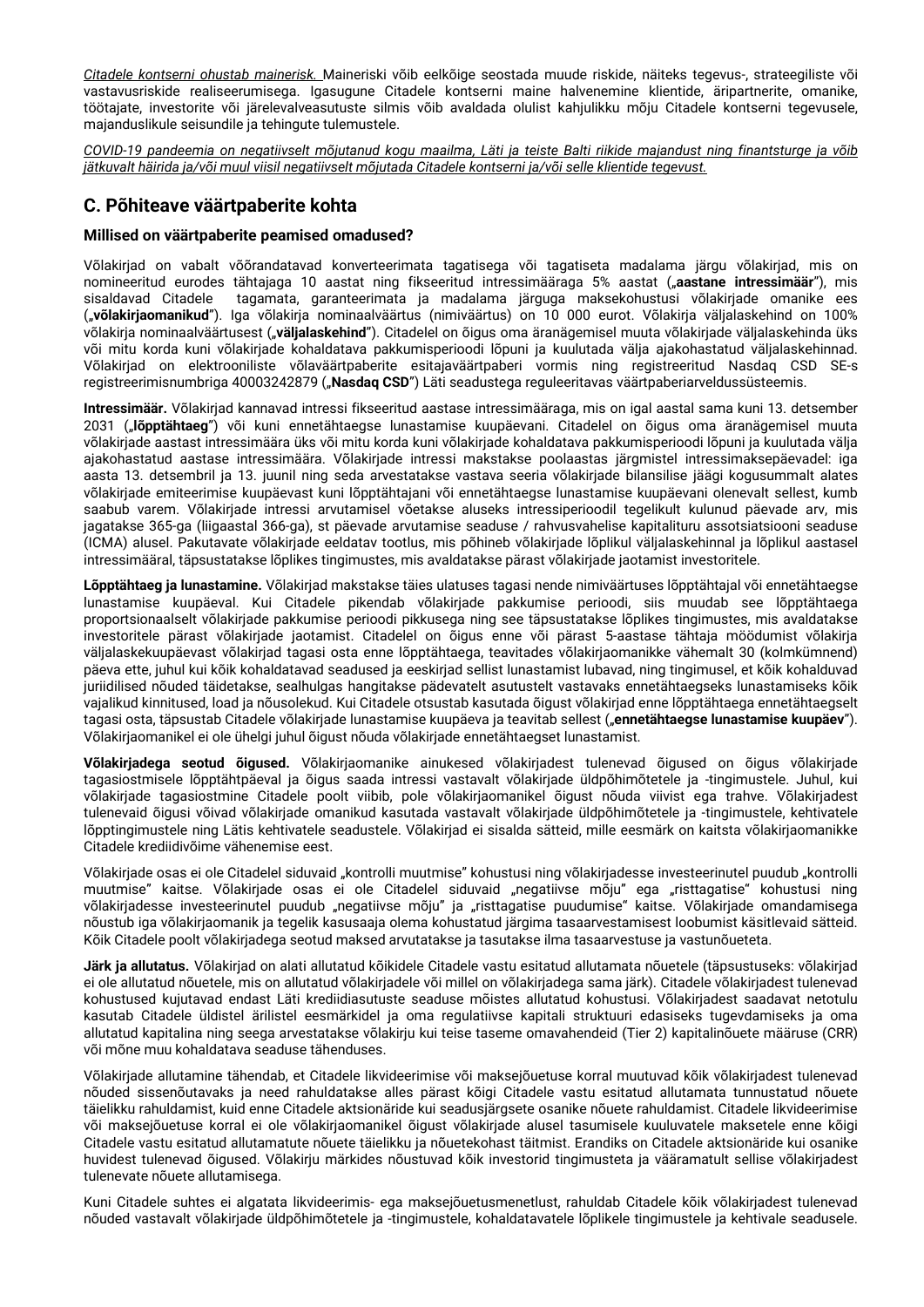Arvestada tuleb sellega, et pärast kõigi või osaliselt allutamata nõuete rahuldamist ei pruugi jääda vahendeid võlakirjaomanike nõuete rahuldamiseks.

**Võõrandatavus.** Võlakirjad on vabalt võõrandatavad ja ilma piiranguteta kasutatavad väärtpaberid. Võlakirjade võõrandamisele kehtivad teatud jurisdiktsioonides siiski võõrandaja või omandaja suhtes kohaldatavad kehtivatest seadustest tulenevad müügi- ja võõrandamispiirangud. Võlakirju ei saa pakkuda, müüa, edasi müüa, üle anda, tarnida ega muul viisil üle anda sellistes riikides või jurisdiktsioonides või teistes sellistes olukordades, kus sellised pakkumised, müügid, edasimüügid või võõrandamised on ebaseaduslikud või nõuavad Citadelelt teistsuguseid Läti seadustega vastuolus olevaid meetmeid (sh Ameerika Ühendriikides, kui see on asjakohane).

### **Kus väärtpaberitega kaubeldakse?**

Nasdaq Riga AS-ile, registreerimisnumber: 40003167049 ("**Nasdaq Riga**"), esitatakse taotlus iga võlakirjaseeria aktsiate noteerimiseks ja kauplemiseks Nasdaq Riga Balti võlakirjade nimekirja lisamiseks, lähtudes sealjuures Nasdaq Riga nõudest teha seda hiljemalt kolme kuu jooksul alates vastava võlakirjaseeria emiteerimise kuupäevast. Vastava võlakirjaseeriaga kauplemine algab eeldatavalt ühe kuu jooksul pärast eelpoolnimetatud taotluse esitamist.

### **Millised on konkreetset emitenti puudutavad olulisemad riskid?**

*Võlakirjad ei pruugi olla sobiv investeering kõigile investoritele.* Iga võlakirjadesse investeerida kavatsev potentsiaalne investor peab kindlaks tegema, kas investeering on tema olukorda arvestades sobiv. Potentsiaalne investor ei tohiks võlakirjadesse investeerida enne, kui tal ei ole vajalikke ekspertteadmisi (kas ise või vajadusel professionaalse nõustaja toel), et hinnata võlakirjade muutuvates tingimustes toimimist, sellest tulenevat mõju selliste võlakirjade väärtusele ja sellele, kuidas see investeering mõjutab potentsiaalse investori kogu investeerimisportfelli.

*Krediidirisk.* Võlakirjadesse investeerimisega kaasneb krediidirisk, mis tähendab, et Citadele ei pruugi suuta täita võlakirjadest tulenevaid kohustusi nõuetekohaselt ning õigeaegselt

*Citadele võlakirjadest tulenevad kohustused on allutatud kohustused, mis on tagamata ja garanteerimata.* Võlakirjad on allutatud kõikidele Citadele vastu esitatud allutamata nõuetele, kuid mitte neile nõuetele, mis on allutatud võlakirjadele või mis on võlakirjadega võrdväärsed (*pari passu*). Allutamine võib kahjustada Citadele võimet täita kõiki oma võlakirjadest tulenevaid kohustusi. Võlakirjaomanikud on alati Citadele tagatiseta võlausaldajad.

*Võlakirju võib Citadele algatusel lunastada ennetähtaegselt.* Kui Citadele kasutab ennetähtaegse lunastamise õigust, võib võlakirjadesse tehtud investeeringu tulumäär olla madalam kui algselt eeldati ja võlakirjade turuväärtus võib olla suurem kui ennetähtaegse lunastamise summa lunastamise hetkel.

*Pakkumine võidakse tühistada.* Kuigi Citadele püüab tagada, et kõigi võlakirjaseeriate pakkumine oleks edukas, ei saa Citadele tagada, et see on edukas ja et investorid saavad võlakirjad, mille nad märkisid.

*Asjaomane kriisilahendusasutus võib võlakirjade suhtes tulevikus kohaldada kohustuste ja nõudeõiguste teisendamise (bail-in) ja kahjumi katmise meedet ning kohustuslikke koormuse jagamise meetmeid, et pakkuda ettevaatusabinõuna kapitalitoetust, mis võib kaasa tuua võlakirjade täieliku allahindluse.* Läti kriisilahendusseaduse kohaselt on asjaomasele kriisilahendusasutusele antud volitused, mis hõlmavad kohustuste ja nõudeõiguste teisendamise ja kahjumi katmise meedet, mille kaudu saab kriisilahendusmenetlusele allutatud krediidiasutust rekapitaliseerida kas kohustuste allahindluse või lihtaktsiateks konverteerimise teel. Kohustuste ja nõudeõiguste teisendamise ja kahjude katmise meetme võib kehtestada kas ainsa kriisilahendusmeetmena või koos muude kriisilahendusmeetmetega, mida asjaomane kriisilahendusasutus võib raskustes oleva krediidiasutuse kriisilahenduse korral kehtestada. Võlakirjade suhtes võib kehtestada vastavat kohustuste ja nõudeõiguste teisendamise ja kahjude katmise meedet. Seega, kui Citadele suhtes rakendatakse tulevikus kriisilahendusmeetmeid, võidakse võlakirjade väärtus alla hinnata (kuni nullini) tulenevalt FKTK poolt kohustuste ja nõudeõiguste teisendamise ja kahjude katmise meetme kehtestamisest. Lisaks võidakse võlakirju muuta või võlakirjade üldtingimuste sätted kohaldamata jätta, sealhulgas muuta võlakirjade põhisummat või mis tahes intressi, lõpptähtaega või muid maksete tegemise kuupäevi, samuti maksed teatud ajaks peatada.

*Muudatused seadustes või haldustavades võivad riske kaasa tuua.* Läti seadused (muu hulgas maksuseadused) ja võlakirju reguleerivad määrused võivad võlakirjade kehtivusaja jooksul muutuda ning võidakse vastu võtta uusi kohtuotsuseid ja halduspraktikaid. Võlakirjadega tehingute tegemisele ning võlakirjadel põhinevate intressimaksete või põhiosamaksete saamisele kohaldatavad maksurežiimi ebasoodsad muudatused võivad põhjustada võlakirjade omanike suurenenud maksukoormust ja seeläbi kahjustada võlakirjainvesteeringute tulumäära.

*Võlakirjade kauplemisturgu ei ole varem olnud, Citadele ei pruugi olla võimeline võlakirju Nasdaq Riga börsil noteerima, võlakirjad võidakse Nasdaq Riga börsilt eemaldada või võlakirjadega kauplemine võidakse peatada, samuti ei pruugi tekkida aktiivset ja likviidset võlakirjade turgu.*

### **D. Oluline teave väärtpaberite avaliku pakkumise ja reguleeritud turul kauplemisele lubamise kohta**

### **Millistel tingimustel ja millise ajakava alusel on mul võimalik nendesse väärtpaberitesse investeerida?**

Citadele on loonud põhiprospektis kirjeldatud 40 000 000 euro suuruse neljanda tagatiseta allutatud võlakirjade programmi ("**programm**") mille kohaselt võib Citadele kõiki asjakohaseid seadusi ja määrusi silmas pidades Lätis, Leedus ja Eestis välja anda ja avalikult pakkuda ühes või mitmes seerias ("**seeriad**") mittekonverteeritavaid tagamata ja garanteerimata allutatud võlakirju. Võlakirjad kantakse Nasdaq CSD väärtpaberiarveldussüsteemi, mida reguleerivad Läti seadused. Konkreetse võlakirjaseeria koguväärtus on 20 000 000 kuni 40 000 000 eurot ("**võlakirjaseeria koguväärtus**"). Citadelel on õigus võlakirjaseeria koguväärtust suurendada või vähendada tingimusel, et kogu programmi raames emiteeritud võlakirjade maksimaalne nimiväärtus ei ületa 40 000 000 euro piiri.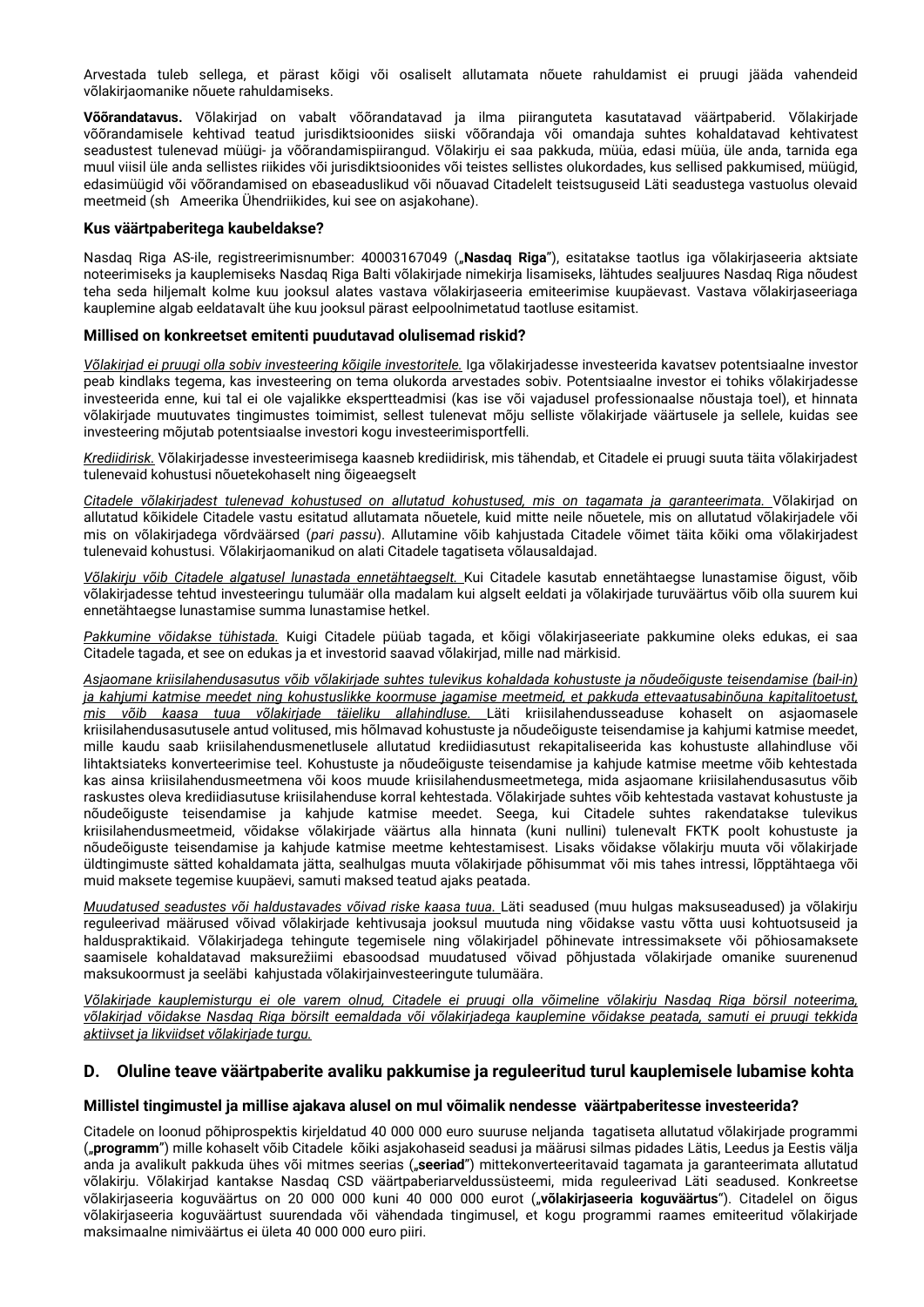Pakkumine on suunatud kõigile Läti, Leedu ja Eesti füüsilistele ja juriidilistele isikutele (institutsioonilistele ja jaeinvestoritele) sõltumata sellest, kas nad kvalifitseeruvad prospektimääruse artikli 2 punkti e<sup>[1](#page-32-0)</sup> tähenduses kutseliseks investoriks, ning Euroopa majanduspiirkonna (EMP) liikmesriikides (v.a Läti, Leedu ja Eesti) asuvatele isikutele (ainult institutsioonilistele investoritele), kes kvalifitseeruvad prospektimääruse artikli 2 punkti e tähenduses kutseliseks investoriks ning mis on kooskõlas prospektimääruse artikli 1 lõikes 4 sätestatud erandiga. Võlakirja märkimiseks on minimaalne investeeringusumma vähemalt üks võlakiri investori kohta ("minimaalne investeeringusumma").

### **Pakkumise eeldatav ajakava**

| Pakkumise perioodi algus / võlakirjade esialgsete lõplike tingimuste avaldamine  | 6. detsember 2021   |
|----------------------------------------------------------------------------------|---------------------|
| Pakkumise perioodi lõpp                                                          | 9. detsember 2021   |
| Emissiooni kuupäev / emiteeritud võlakirjade arveldamine                         | 13. detsember 2021  |
| Pakkumise tulemuste väljakuulutamine / võlakirjade lõplike tingimuste avaldamine | 14. detsember 2021  |
| Nasdaq Riga börsil võlakirjade noteerimise esimene päev                          | Umbes 14. detsember |

#### **Pakkumise periood**

Pakkumise periood kestab alates 6. detsembrist 2021 kell 12:00 (Läti aja järgi) kuni 9. detsembrini 2021 ("**pakkumise periood**"). Kuni kohaldatava pakkumise perioodi lõpuni võib Citadele oma äranägemise järgi ühe või mitu korda pakkumise perioodi pikendada. Iga sellise pikenduse minimaalne pikkus peaks olema vähemalt 2 tööpäeva. Investoritel on õigus oma ostutellimusi muuta või tühistada, kui pakkumise perioodi on pikendatud ja/või Citadele on uuendanud väljalaskehinda ja/või aastast intressimäära, tingimusel, et Citadele saab ostutellimuse muutmisest või tühistamisest teada enne kohaldatava pakkumisperioodi lõppu.

### **Ostutellimuste esitamine**

Võlakirju osta soovivad investorid peavad esitama Citadelele oma võlakirjade ostutellimused ("**ostutellimused**") pakkumisperioodi jooksul. Ostutellimusi saab esitada otse Citadelele või Nasdaq Riga toetatud kauplemissüsteemi Genium INET ("**Genium INET**") kaudu, mis on saadaval Nasdaqi Riga liikmetele (ostutellimusi saab sisestada igal kauplemispäeval alates kella 9:00-st (või alates kella 12:00-st pakkumise perioodi esimesel päeval) kuni kella 16:00-ni (või pakkumise perioodi viimasel päeval kella 15:30-ni) Riia aja järgi).

Investor peab garanteerima, et kõik ostutellimuses esitatud andmed on õiged ja täielikud. Lõpetamata, ebakorrektse või ebaselge ostutellimuse võib Citadele tagasi lükata. Ostutellimuse esitamisega:

- tagab investor, kes on Citadele või Citadele Leedu filiaali ("**Leedu filiaal**") klient ning kes esitab oma ostutellimuse kas Citadelele või Leedu filiaalile, et võlakirjade ostmiseks vajalikud vahendid on tema Citadeles või Leedu filiaalis avatud investori kontol olemas, ning nõustub, et Citadelel või Leedu filiaalil on õigus broneerida need rahalised vahendid vastava ostutellimuse esitamise eeltingimusena.
- tulenevalt Nasdaq CSD reeglitest nõustub institutsiooniline investor kohustusega tagada nõutavate rahaliste vahendite olemasolu DVP (üleandmine maksmisel) tingimustel lõpparvelduse tegemise päeval ning tal peab olema arveldusagent, kes on Nasdaq CSD osaleja.

*Läti investorid.* Investorid, kellel on Citadele väärtpaberikonto, esitavad oma ostutellimused Citadelele vastavalt Citadelega sõlmitud investeerimisteenuste lepingule ning kooskõlas Citadele kehtivate eeskirjadega (sh ostutellimuste esitamine Citadele kontoris aadressil Republikas laukums 2A, Riia, Läti). Läti institutsioonilised investorid, keda Citadele peab aktsepteeritavateks vastaspoolteks, esitavad oma ostutellimused Citadelele Bloombergi kauplemissüsteemi või Genium INET-i vahendusel. Teised võlakirju osta soovivad investorid võivad hakata Citadele investeerimisteenuste klientideks ja soetada võlakirju Citadele või teiste krediidiasutuste, investeerimisteenuste vahendajate või muude finantsvahendajate kaudu, kellelt investorid saavad investeerimisteenuseid, tingimusel, et Citadele käsitleb neid finantsvahendajaid aktsepteeritavate tehingupartneritena või et neil on juurdepääs Genium INET-ile.

*Leedu investorid.* Investorid, kellel on Leedu filiaalis väärtpaberikonto, esitavad oma ostutellimused Leedu filiaalile vastavalt Leedu filiaaliga sõlmitud investeerimisteenuste lepingule (sh ostutellimuste esitamine Citadele Leedu filiaali kontoris aadressil Upes 211-1, Vilnius, Leedu) vastavalt Leedu filiaali kehtivatele eeskirjadele. Leedu institutsioonilised investorid, keda Citadele peab aktsepteeritavateks tehingupartneriteks, esitavad oma ostutellimused Citadelele Bloombergi kauplemissüsteemi või Genium INET-i vahendusel. Teised võlakirju osta soovivad investorid võivad hakata Leedu filiaali investeerimisteenuste klientideks ja soetada võlakirju Citadele Leedu filiaali või teiste krediidiasutuste, investeerimisteenuste vahendajate või muude finantsvahendajate kaudu, kellelt investorid saavad investeerimisteenuseid, tingimusel, et Citadele käsitleb neid finantsvahendajaid aktsepteeritavate tehingupartneritena või et neil on juurdepääs Genium INET-ile. Kõigil Leedu investoritel, kes ei ole Leedu filiaali investeerimisteenuste kliendid, peab olema arveldusagent, kes on Nasdaq CSD osapool.

*Eesti investorid.* Eesti institutsioonilised investorid, keda Citadele peab aktsepteeritavateks tehingupartneriteks, esitavad oma ostutellimused Citadelele Bloombergi kauplemissüsteemi või Genium INET-i vahendusel. Teised võlakirju osta soovivad investorid võivad võlakirju soetada muude krediidiasutuste, investeerimisteenuste vahendajate või muude finantsvahendajate kaudu, kellelt investorid saavad investeerimisteenuseid, tingimusel, et Citadele käsitleb neid finantsvahendajaid aktsepteeritavate tehingupartneritena või et neil on juurdepääs Genium INET-ile. Kõigil Eesti investoritel, kes ei ole Citadele investeerimisteenuste kliendid, peab olema arveldusagent, kes on Nasdaq CSD osapool.

<span id="page-32-0"></span><sup>1</sup> Euroopa Parlamendi ja nõukogu 14. juuni 2017. a määrus (EL) nr 2017/1129, mis lubab prospektis avaldada väärtpaberite avalikul pakkumisel või reguleeritud turul kauplemisele lubamise ning millega tunnistatakse kehtetuks direktiiv 2003/71/EÜ